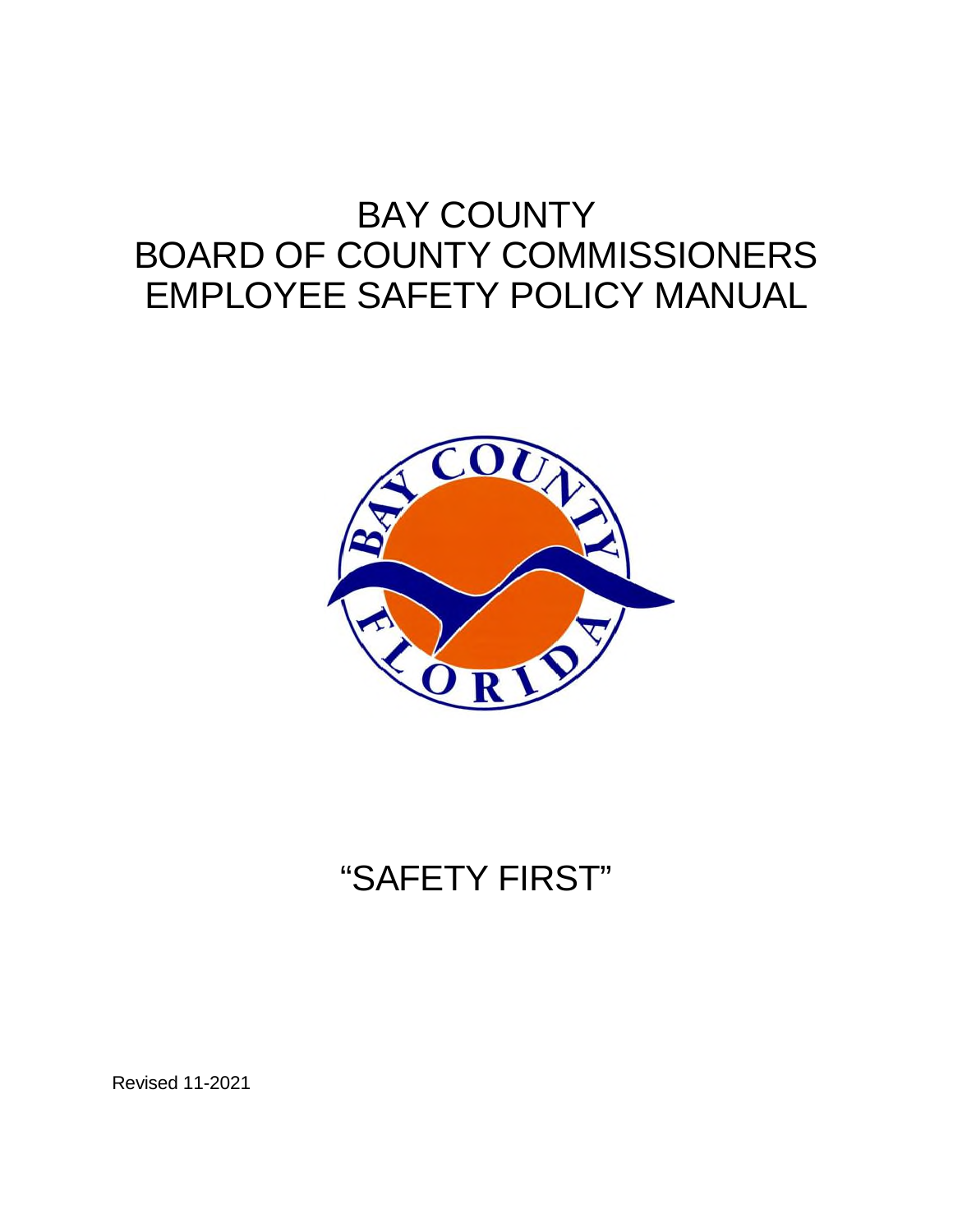# TABLE OF CONTENTS

------------------------------------

--------------------

| BAY COUNTY COMMISSION'S SAFETY AND                               |
|------------------------------------------------------------------|
|                                                                  |
| <b>COUNTY MANAGER'S SAFETY AND</b>                               |
|                                                                  |
|                                                                  |
|                                                                  |
|                                                                  |
|                                                                  |
|                                                                  |
|                                                                  |
|                                                                  |
|                                                                  |
|                                                                  |
|                                                                  |
|                                                                  |
|                                                                  |
|                                                                  |
|                                                                  |
|                                                                  |
|                                                                  |
|                                                                  |
|                                                                  |
|                                                                  |
|                                                                  |
|                                                                  |
|                                                                  |
|                                                                  |
|                                                                  |
| 23. COUNTY PARKS, BUILDINGS, ROADS AND ROAD SIGN INSPECTIONS  38 |
|                                                                  |
| 25. MOTOR EQUIPMENT AND VEHICLE SAFETY AND MAINTENANCE.   39     |
|                                                                  |
|                                                                  |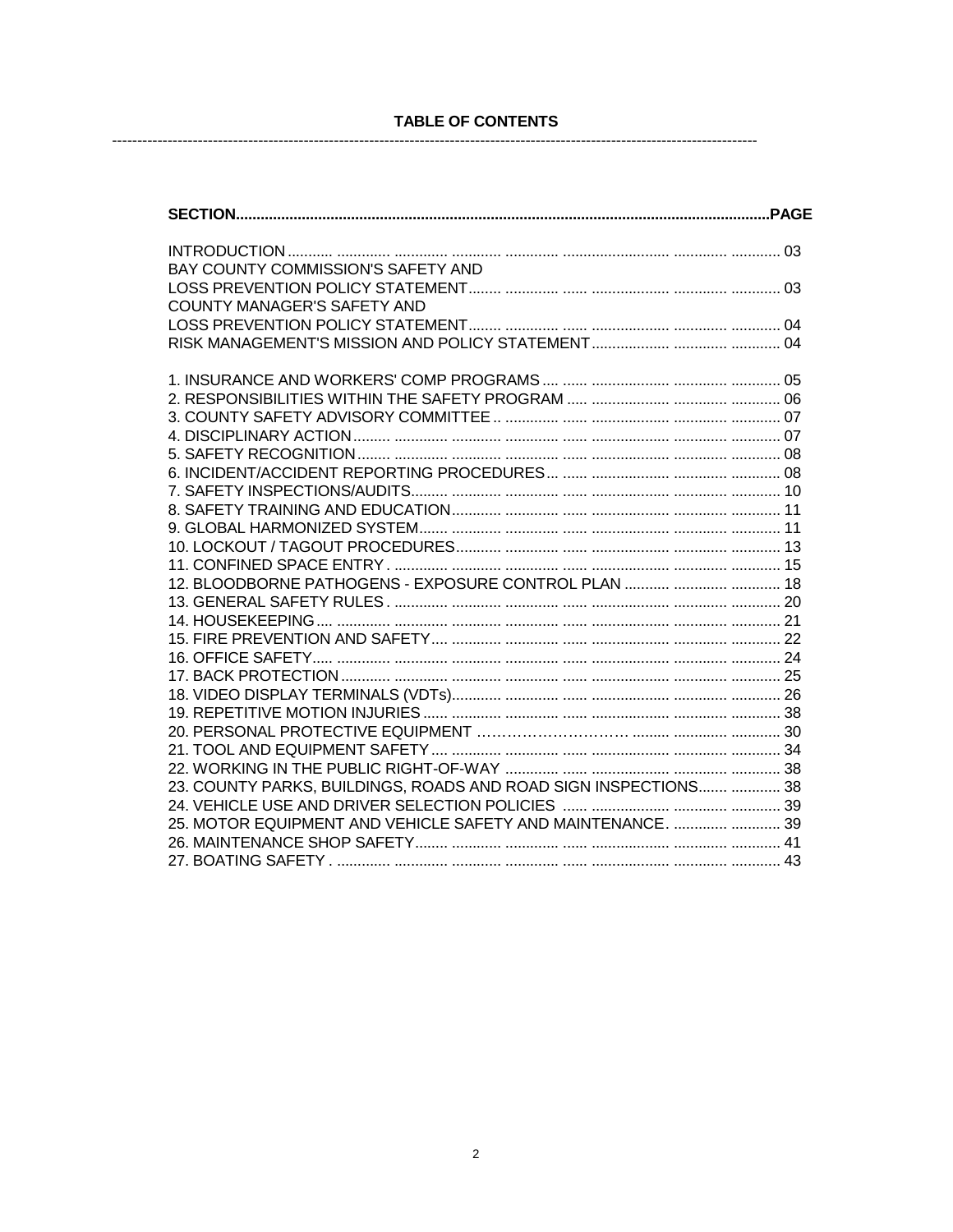## **INTRODUCTION**

This Employee Safety Manual is to serve as a supplemental outline of the Risk Management Policies and Procedures Manual and to provide guidelines and minimum standards to improve the safety, health, and welfare of employees of the Bay County Board of County Commissioners. The Policy and Procedures Manual was approved and made effective on May 10, 1994.

All employees shall be held responsible for carrying out Risk Management policies and procedures, for practicing safe work habits in the performance of duty, and for reporting unsafe conditions, actions and procedures to their supervisor for the purpose of preventing accidental loss to any person or property.

Specific paragraphs or portions of these policies may be changed, altered, modified or deleted by authorization of the Board of County Commissioners.

Employees should contact the Risk Management Division to obtain a specific interpretation of the Risk Management Policies and Procedures.

## **BAY COUNTY COMMISSION'S SAFETY AND LOSS PREVENTION POLICY STATEMENT**

The Board of County Commissioners is committed to providing safe and healthful working conditions for all of its employees. To accomplish this, County workforce employees shall comply with all current occupational safety, health and environmental laws mandated by federal, state and local jurisdictions, as well as seek voluntary compliance with all applicable Occupational Safety and Health Administration (OSHA) requirements.

The Board maintains that the best source of protection for the health and safety of the work force is the individual employee. It is the responsibility of all employees to follow all safety and health policies and procedures. Employees are expected, as a condition of employment, to adopt and promote the concept that a safe way to perform a duty is the most efficient and only acceptable way.

The Board recognizes that the basic responsibility for employee safety and health rests with the employee and that administrative responsibility includes developing adequate standards and programs and controlling job factors.

**Chairman Bay County Commission**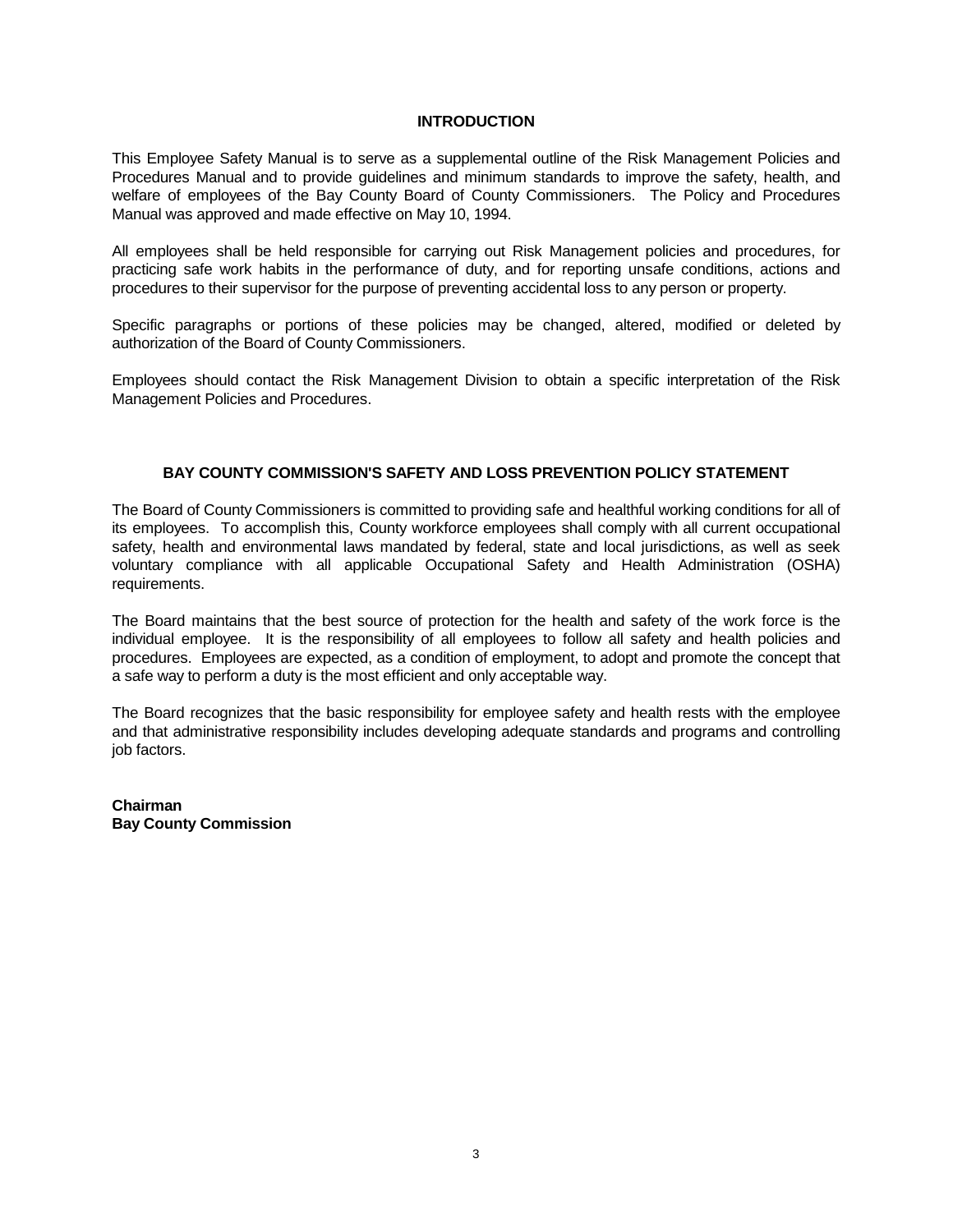## **COUNTY MANAGER'S SAFETY AND LOSS PREVENTION POLICY STATEMENT**

Bay County strives to ensure the safety and welfare of our employees. As an employer, we recognize our obligation to provide the safest possible work place for our employees. As a government entity, we recognize our responsibility to the public we serve to provide a safe work environment. Most accidents can be attributed to unsafe acts or conditions, and generally can be avoided.

Our goal is to prevent accidents. Achieving this goal will result in a reduction in personal injury, property loss, liability claims, and an overall more efficient operation.

Most accidents are preventable. Supporting this belief, authority has been delegated and resources have been allocated to the Division of Risk Management to administer an aggressive safety program.

It is expected that Department Directors will complement the efforts of the Risk Manager, ensuring that dedicated efforts will be taken to reduce accidents, injuries, and liability losses, and provide for the safety of employees as well as the public. These efforts should be continuing and equal in importance to all other operational considerations.

All employees are responsible for cooperating with, and supporting the safety program objectives. Employees are expected to adopt the concept that the safe way is the most efficient and only acceptable way a task is to be accomplished.

## **Robert Majka Bay County Manager**

# **RISK MANAGEMENT MISSION AND POLICY STATEMENT**

People are our most important asset - their safety our greatest responsibility. This safety program was developed to ensure compliance with Federal, State, and Local regulations. It serves as our commitment to protect our employees against occupational injury or illness, and to prevent property damage and interruption of operations. This commitment extends to the protection of those we serve, the general public.

Management and supervisory personnel will be accountable for the safety of employees working under their supervision. Supervisors are expected to see that all operations are conducted in a safe manner at all times and that all safety policies, regulations, and/or guidelines are followed. No County assets warrant greater attention than its employees. To that end, personal safety, safety equipment, and facilities should never be jeopardized under the guise of operational necessity.

As employees, you have a responsibility to yourself for your own safety, and also to your family, fellow employees, and the community. All employees are expected to follow safe procedures and take no unnecessary chances. You are required to use all safeguards and safety equipment provided, and make safety a part of your job.

## **Eve Tooley, Chief Risk Officer Joey Farrill, Assistant Risk Management Director**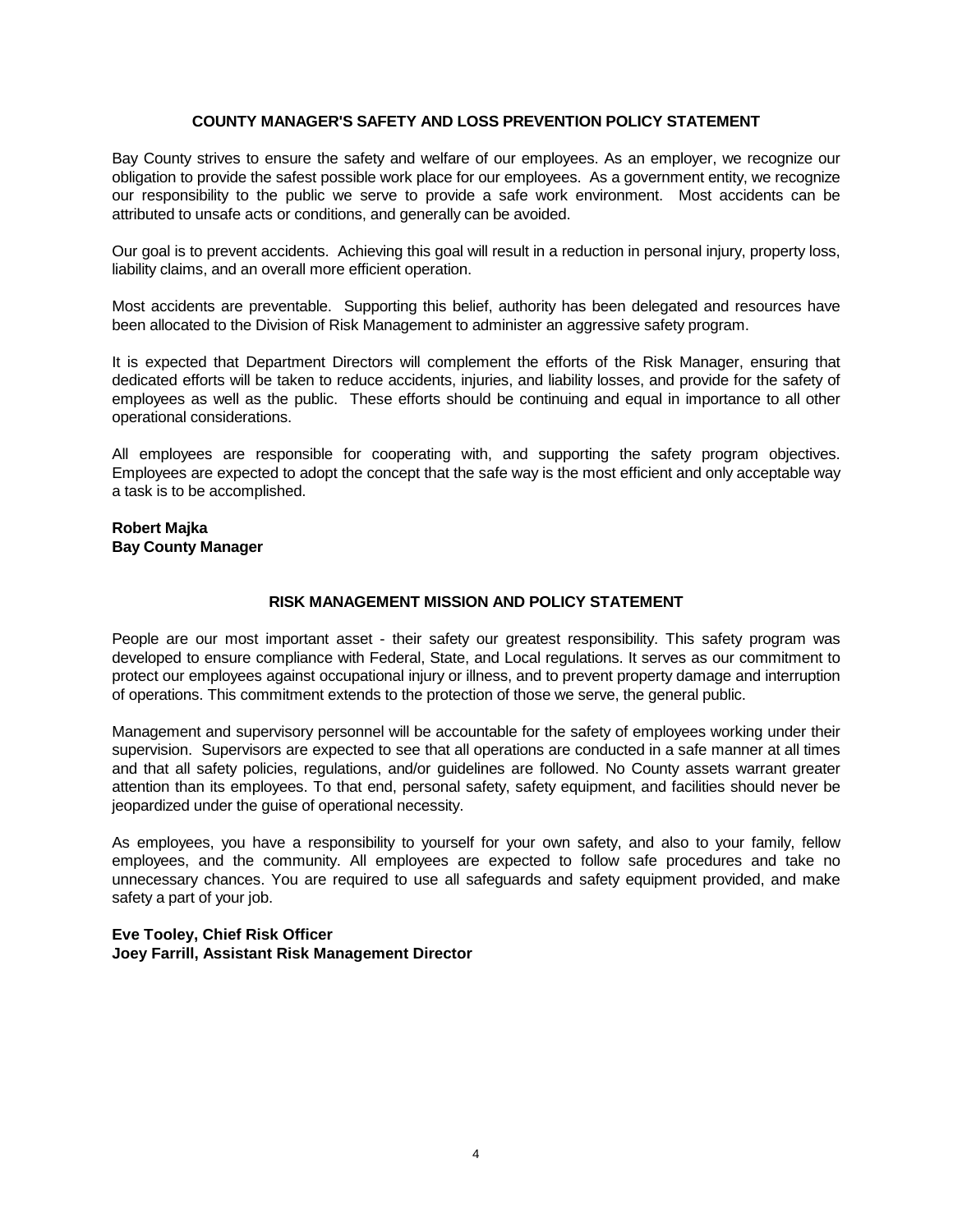# **SECTION 1 INSURANCE AND WORKERS' COMPENSATION PROGRAMS**

## **1.1 Safe Workplace**

**1.1.1** Every employer, as defined in Florida Statutes Chapter 440, shall furnish employment with a safe working environment. When appropriate and necessary, the County shall furnish and use safety devices and safeguards, adopt and use methods and processes reasonably adequate to render such an employment and place of employment safe, and do every other thing reasonably necessary to protect the life, health, and safety of County employees.

# **1.2 Return-to-Work Program**

# **1.2.1 Purpose and Scope**

A Return-to-Work (RTW) Program shall be established within each department/division for injured employees. This program may include light or modified duty, part-time duty, modification of the worksite or equipment, or an alternate job within the capabilities of the injured worker.

The return of an injured employee to any job, modified or otherwise, is contingent upon the consent of the attending physician, but shall be pursued by the Risk Management Division.

Modified jobs are temporary, not permanent, positions.

# **1.2.2 Designated Physician**

Under Florida's Workers' Compensation Law, the employer has the right to choose the authorized treating physician or medical provider. If an employee objects to the County's choice of physician and requests another, then one must be provided; however, the choice of the alternate physician is that of the County's.

It should be noted that Bay County shall exercise its right to choose the attending physician. Under no circumstances, shall the employee be given the choice of physicians except when given the choice from the list of physicians that has already been established and approved by Bay County.

## **1.2.3 RTW Salary Schedule**

All cases of injury occurring on the job shall be filed for action under the provisions of Workers' Compensation. Any employee disabled as a result of a job-related injury will run concurrently with the Family Medical Leave Act (FMLA).

Florida Workers' Compensation benefits cover 66 & 2/3 % of the employee's pre-injury average weekly wage up to a maximum set by the State. An employee may choose to utilize 1/3 day of accrued sick leave or may, in the absence of sick leave, use 1/3 day of annual leave for each day he/she is determined, by a physician, as disabled because of a work-related injury after the sevenday waiting period as established by Workers' Compensation Law. Neither sick leave nor annual leave will accumulate during the period of disability.

It should be noted that any employee who refuses a modified job duty that has been approved by the attending physician may lose all workers' compensation benefits.

## **1.2.4 RTW Program Recovery System**

The assignment shall be based on the employee's capabilities and with the concurrence of the attending physician.

It shall be the responsibility of the injured employee to establish and keep regularly scheduled doctor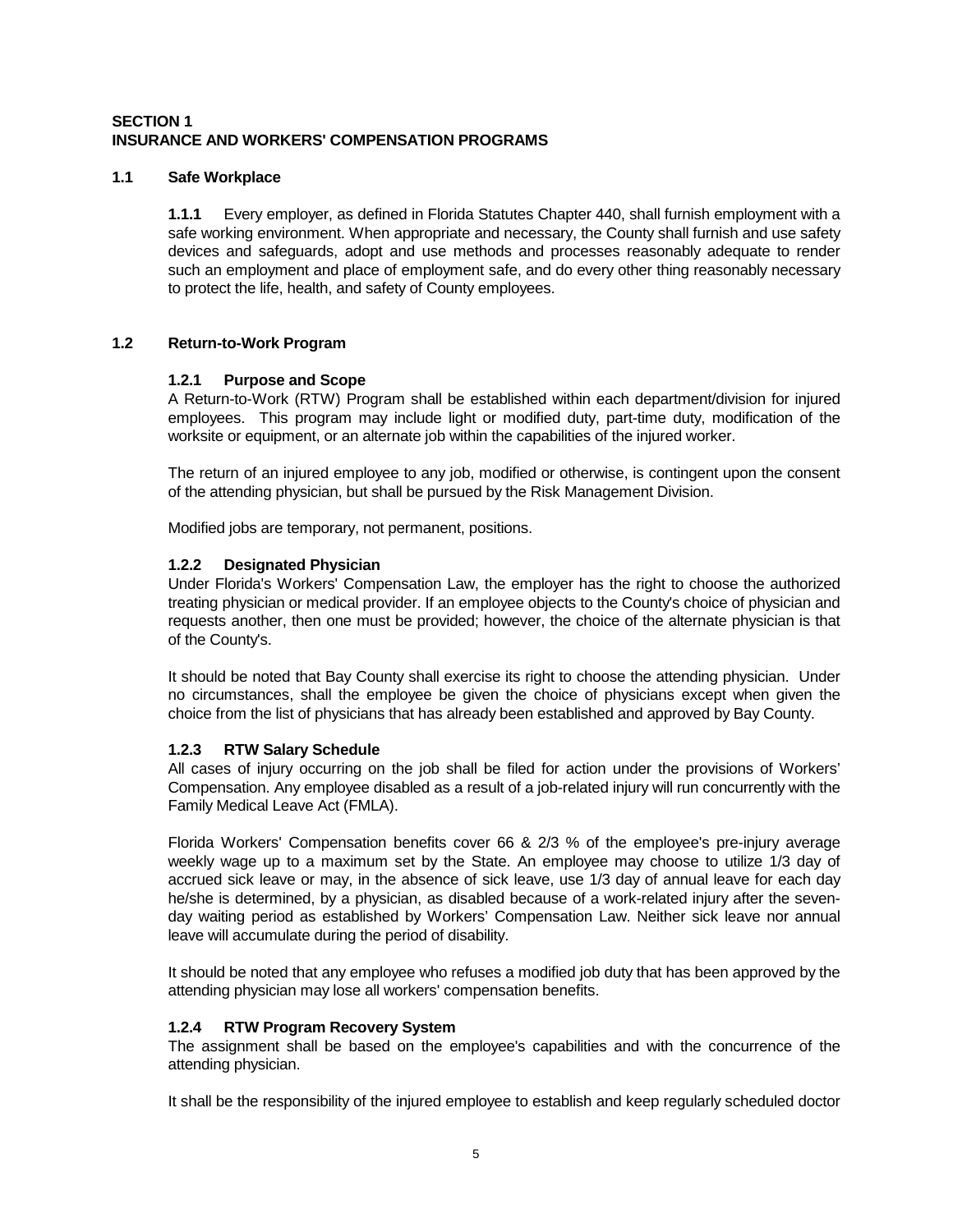#### appointments.

It should be noted that Bay County is not required to hold a job open for an injured employee; therefore, it is in the best interest of the employee to give full participation and cooperation with the County RTW Program.

## **SECTION 2 RESPONSIBILITIES WITHIN THE SAFETY PROGRAM**

#### **2.1 Employee Responsibilities**

**2.1.1** Employees are required as a condition of employment to develop safe work habits and to contribute, in every manner possible, to the safety of themselves, their co-workers, and the general public.

#### **2.1.2** Employees will:

Report all unsafe conditions and acts to their supervisor.

Be individually responsible to keep themselves, fellow employees, equipment, and the general public free from incident.

Keep work areas clean and orderly at all times.

Follow prescribed procedures during an emergency.

Report all accidents and injuries, no matter how minor, immediately to their supervisor.

Be certain that they understand instructions completely before starting any task.

Learn to lift and handle materials properly.

Avoid engaging in any horseplay and avoid distracting others.

Review the educational materials on bulletin boards or otherwise distributed.

Know how and where needed medical help can be obtained.

Report the absence of any first aid supplies or equipment.

Not damage or destroy any warning or safety device or interfere in any way with another employee's use of them.

Operate only machines and equipment for which they are trained and authorized.

Use only the prescribed equipment for the job and handle it properly.

Obey all safety rules and follow published work instructions. If any doubt exists about the safety of doing a task, the employee will STOP and get instructions from his/her supervisor before continuing work.

Wear required protective equipment when performing their job duties. Dress safely and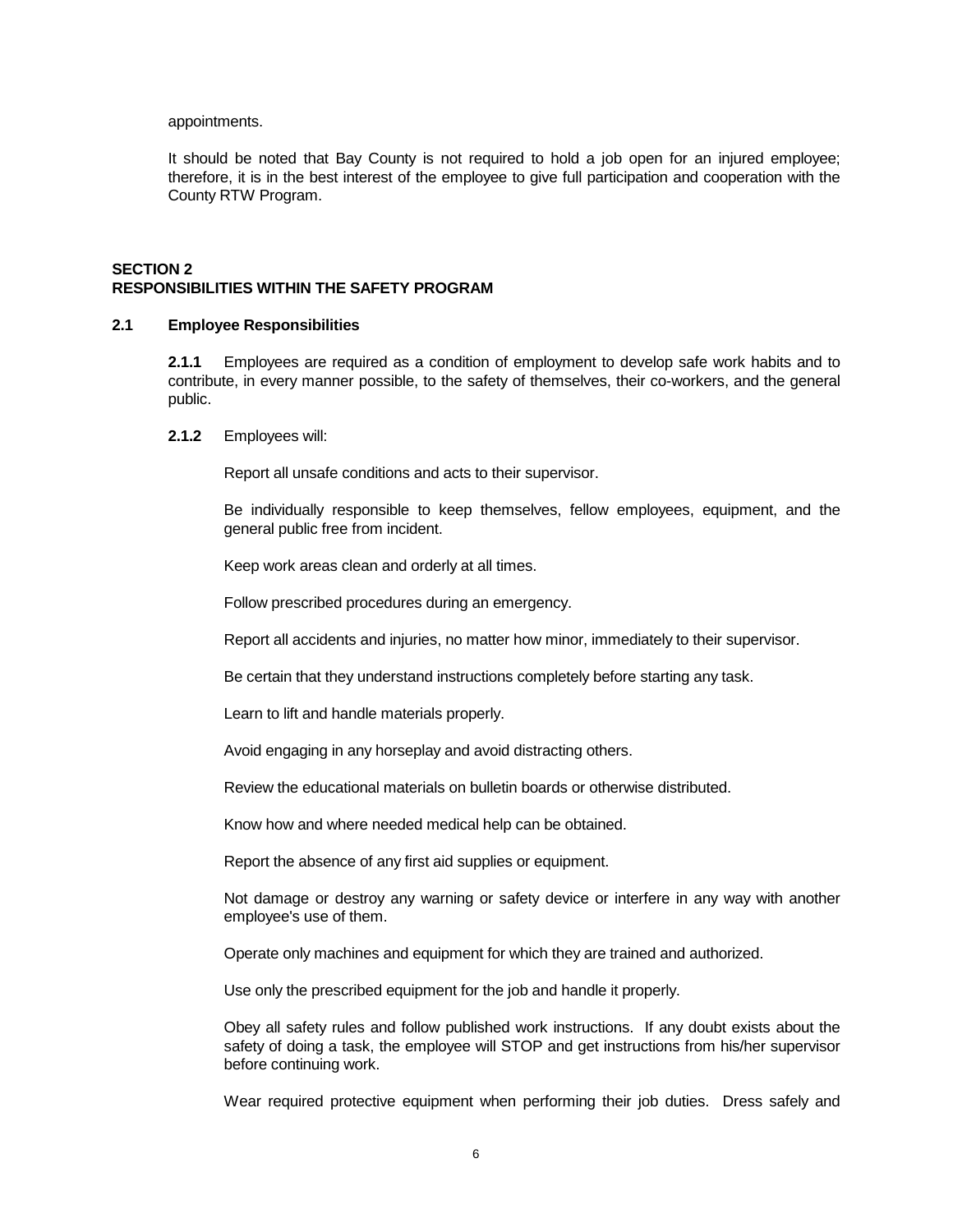sensibly.

Set an example of safe working habits and follow all safety regulations.

Acknowledge physical limitations, and do not attempt tasks that exceed those limitations.

## **SECTION 3 COUNTY SAFETY ADVISORY COMMITTEE**

# **3.1 County Safety Advisory Committee Objective and Purpose**

**3.1.1** The primary objective of the County Safety Advisory Committee is to develop procedures and guidelines for determining and evaluating the nature and cause of serious accidents, property damage, and employee injuries, by proposing and ensuring compliance of policies and recommendations for improving the overall safety program.

**3.1.2** The primary purpose of the Safety Advisory Committee is to review and evaluate matters relating to County employees who have been involved in motor vehicle accidents, personal injury incidents, and damage to public and private property. The Advisory Committee will review incident/accident reports and recommendations for prevention filed by supervisors. When necessary the committee will try to determine the cause of accidents, injuries and/or damages, and formulate suggestions to avoid such incidents. It shall also review safety suggestions and problems which are related to safety, such as those received from reports of unsafe acts and unsafe conditions. These problems, whenever possible, will be cleared up at department level. When this is not possible, the problem should be brought to the attention of the Committee.

## **3.2 Advisory Committee Deliberations**

The Committee, in its deliberations, will be guided by the principle that the opportunity existed for alternate action which could have been reasonably taken in an effort to prevent the injury or damage. In addition, the Committee will also give full consideration to the occupational hazards inherent in the nature of the work performed by the employee.

# **SECTION 4 DISCIPLINARY ACTION**

## **4.1 General**

It is a condition of employment to refrain from taking drugs on or off the job. If an employee is injured on the job and refuses to be tested for alcohol or drugs, that employee's eligibility for worker's compensation medical benefits and compensation will be lost.

**4.1.1** An employee injured because of his/her intoxication shall be disciplined up to and including termination in accordance with the County Personnel Policies Manual.

**4.1.2** An employee injured because of his/her willful refusal to use safety devices or follow lawful safety policies/procedures may be disciplined by suspension, not to exceed the suspension limits established in the County Personnel Policies Manual.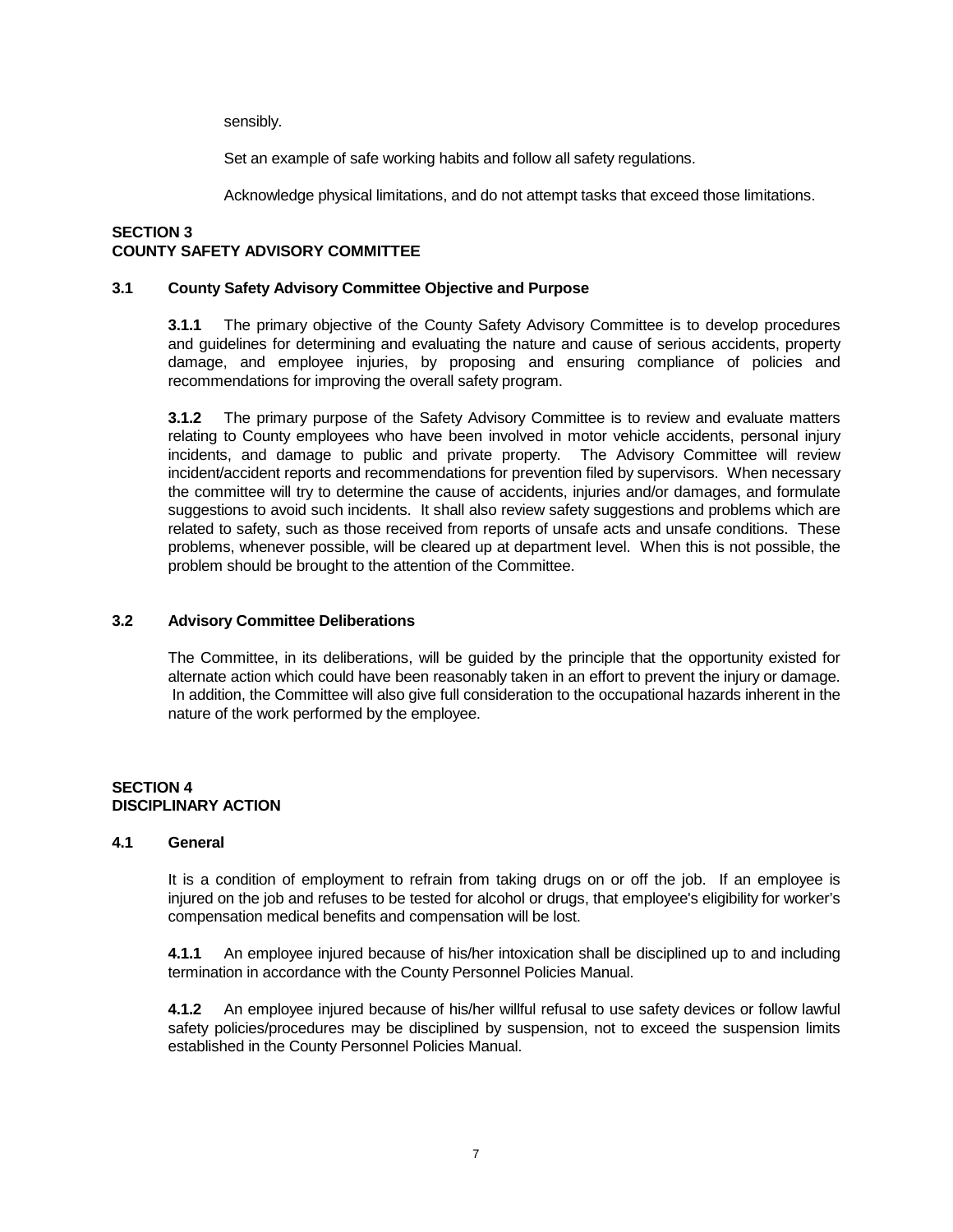## **4.2 Departmental Disciplinary Action**

**4.2.1** If after reviewing accidents, the Supervisor concludes that the necessary course of action is disciplinary, then he/she shall make recommendations to the department management as to what they feel appropriate disciplinary action should be for the party involved.

**4.2.2** Disciplinary action may range from a written reprimand to a suspension or discharge, depending on the seriousness of the situation. Such recommendations shall be governed by the Disciplinary Procedures Section of the County Personnel Policy Manual and will be sent, with supporting facts, to Department Management.

**4.2.3** It is the decision of the department management to enforce the disciplinary action.

**4.2.4** Before implementing disciplinary action against an employee, he/she should be counseled with regard to why such disciplinary action is being pursued.

## **4.3 Right of Employee to Appeal Findings/Actions**

**4.4.1** An employee may file a grievance before the County Grievance Committee when he/she feels a policy has been incorrectly applied to him/her.

**4.4.2** All grievance procedures are governed by the Employee Complaint and Grievance Section of the County Personnel Policy Manual.

# **SECTION 5 SAFETY RECOGNITION**

#### **5.1 County Safety Recognition Program**

Safety recognition and/or safety incentives are contingent upon budgetary constraints and subject to vary from year to year.

# **SECTION 6 INCIDENT AND ACCIDENT REPORTING PROCEDURES**

#### **6.1 Scope**

**6.1.1** When an incident/accident involving County employees, property or liability does occur, the employee is required to report the event to their supervisor immediately after occurrence of the incident. This is to include minor injury and property damage as well as public liability incidents.

**6.1.2** Employees' personal property in vehicles or buildings is the responsibility of the employee.

#### **6.2 Incident/Accident Reporting Procedures**

**6.2.1** If necessary, call an ambulance. Under no circumstances shall an employee, in lieu of an ambulance, transport (either by county vehicle or employee vehicle) a citizen for medical care.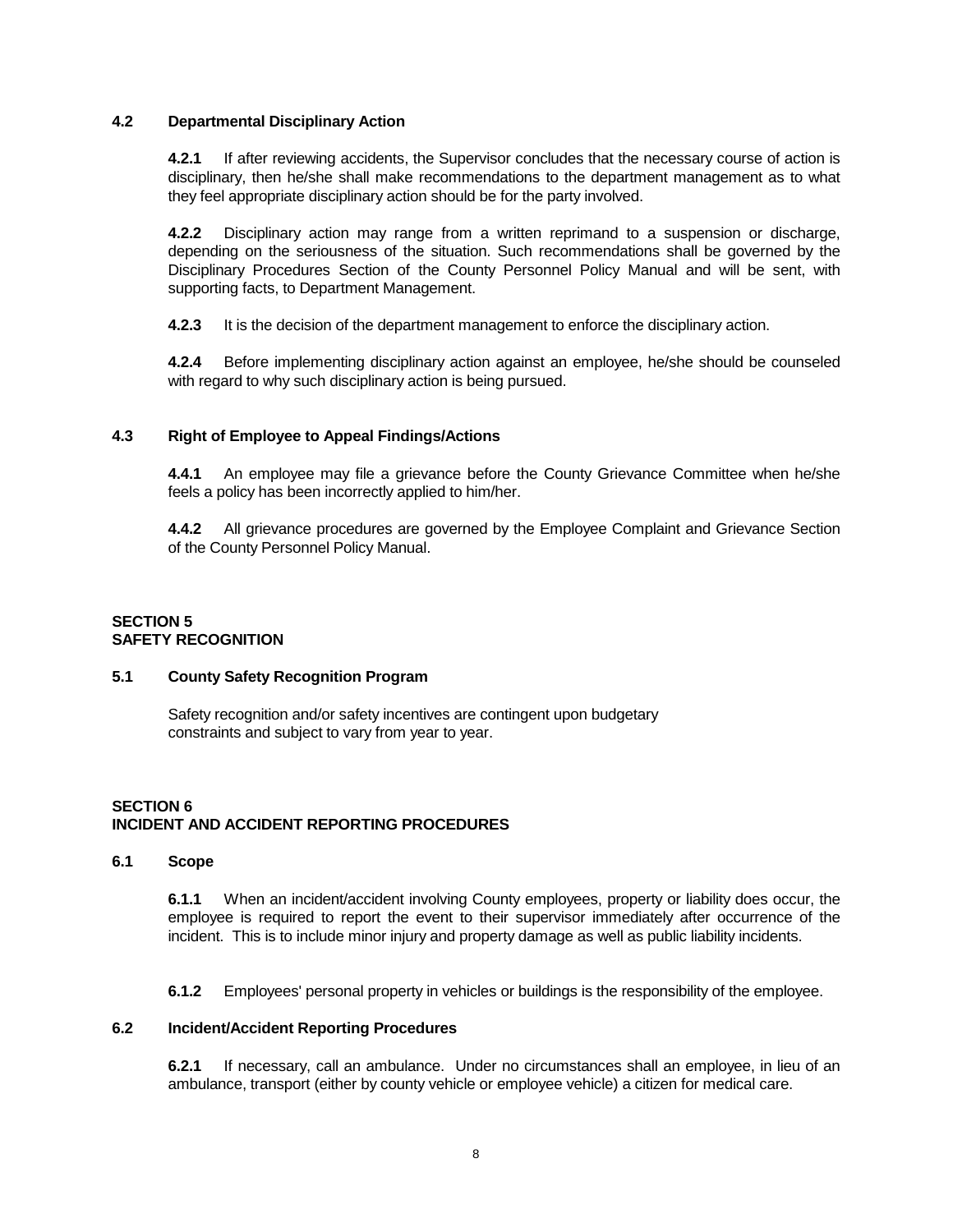**6.2.2** Secure the area, equipment, and personnel from further injury or damage.

**6.2.3** If an ambulance is not necessary, but first aid/medical treatment is, then arrange for such treatment.

**6.2.4** For serious incidents/accidents, notify the Risk Management Division immediately after the incident/accident during normal business hours at 248-8230.

## **After normal working hours**:

For notification of Department Director and/or Risk Management

| Eve Tooley, Chief Risk Officer 814-5438               |  |
|-------------------------------------------------------|--|
| Joey Farrill, Risk Management Asst. Director 819-9417 |  |

**6.2.5** If the accident/incident results in an employee exposure to bodily fluids or other potentially infectious materials, the Bay County Exposure Incident Report shall also be completed and attached to the Bay County Incident/Accident Report.

**6.2.6** If the employee is absent from work due to the injury, the absence must be authorized by a physician. All periods of disability must be documented by a medical excuse from an authorized physician.

**6.2.7** Injured employees must have a return-to-work release from their physician before they can be allowed to resume any job duties. Review the release carefully and follow any work restrictions indicated by the physician.

## **6.3 Workers Compensation Reporting Procedures**

Bay County is required to comply with the Florida Workers Compensation Law. An employee who suffers an injury arising out of and in the course of employment shall advise his supervisor of the injury immediately after the date of or initial manifestation of the injury.

## **6.4 Vehicle Accident Reporting Procedures**

**6.4.1** If necessary, call an ambulance. If the incident/accident involves a citizen, and if the citizen is injured, the County employee should offer to call an ambulance, and if the person is incapacitated or unconscious, then the employee should call an ambulance. Under no circumstances should an employee, in lieu of an ambulance, transport (either by county vehicle or employee vehicle) a citizen for medical care.

**6.4.2** Secure the area, equipment, and personnel from further injury or damage.

| 6.4.3 | Notify the appropriate law enforcement authority: |  |  |
|-------|---------------------------------------------------|--|--|
|       |                                                   |  |  |
|       |                                                   |  |  |
|       |                                                   |  |  |
|       |                                                   |  |  |
|       |                                                   |  |  |
|       |                                                   |  |  |
|       |                                                   |  |  |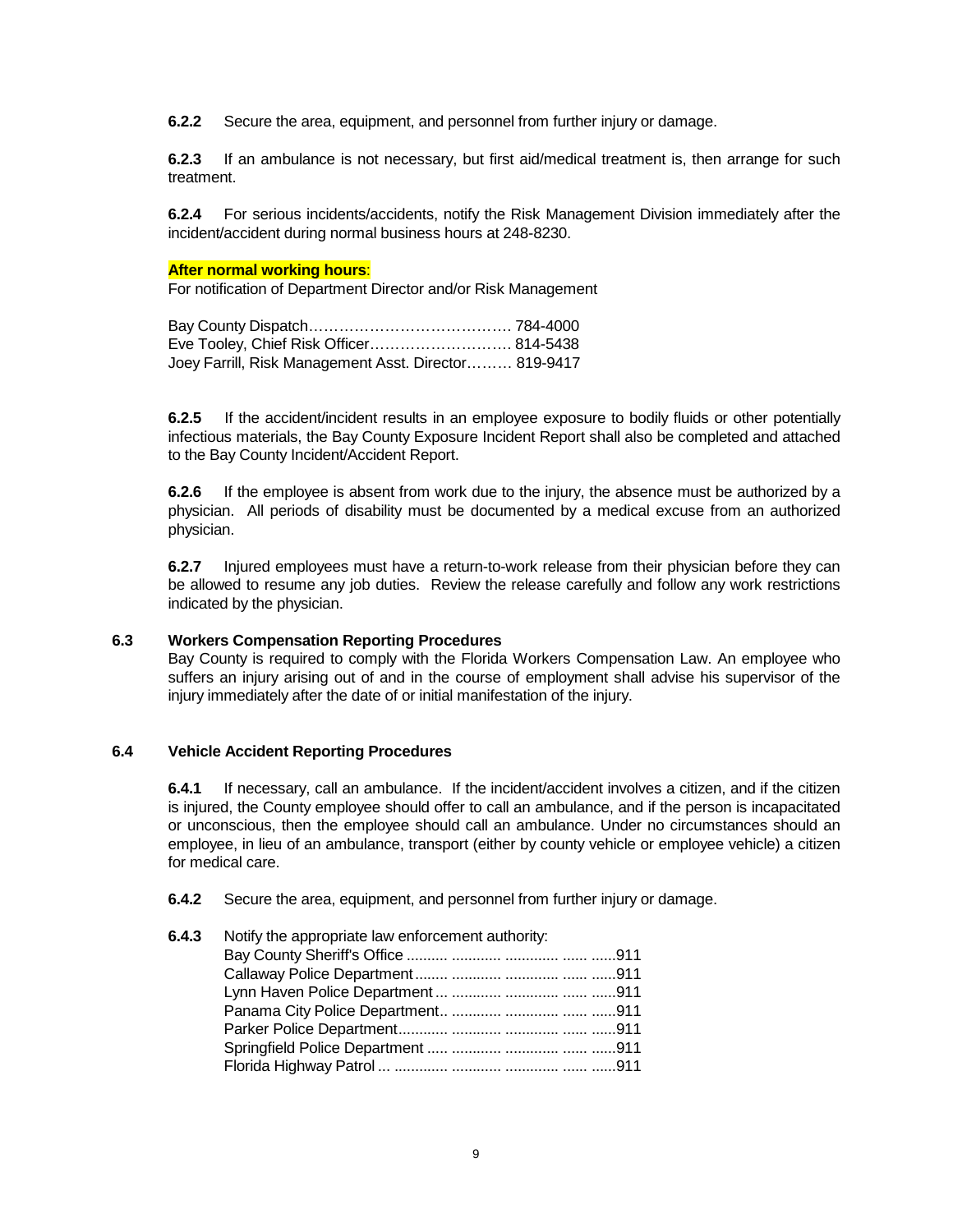**6.4.4** If the accident occurs in a parking lot or residential area within the unincorporated areas of Bay County, the following questions should be referenced before making a decision to call 911:

Are there any injuries/fatalities? Is a roadblock created by a disabled vehicle requiring a tow? Is fuel spilled? Is it alcohol related? Is it a hit and run of an occupied or attended vehicle or property? Was it an intentional act of the driver, resulting in damage? Are hazardous materials involved?

If the answer to any question is "YES", call 911, along with your supervisor, to respond to the accident.

Complete and forward the Bay County Supervisor's Vehicle Accident Report, along with the responding Officer's Law Enforcement Short Form Report or the Florida Traffic Accident Report to the Risk Management Department.

- **6.4.5** If an ambulance is not necessary, but first aid/medical treatment is, then arrange for such treatment. If emergency professional medical treatment is required and time allows, arrange to have an employee, preferably a supervisor, accompany the injured employee to the medical facility.
- **6.4.6** All vehicle accidents which involve a vehicle occupied by a citizen or that result in any potential liability for the County, regardless of apparent severity, will be reported to the Risk Management Division at 850-248-8230.

## **6.5 Public Liability Incident/Accident Reporting Procedures**

- **6.5.1** Public liability is defined as an incident or accident for which the County may be responsible due to a condition created by the County or by the action of a County employee.
- **6.5.2** No indication or commitment should be made that the County assumes liability**.**
- **6.5.3** All public liability, regardless of apparent severity, will be reported immediately to the Risk Management Division at 850-248-8230.

# **SECTION 7 SAFETY INSPECTIONS/AUDITS**

#### **7.1 Internal Inspections**

**Daily Inspections**: All employees shall inspect their work area, tools, and equipment at the beginning of each workday. Maintenance personnel, supervisors and others whose duties take them into the production area shall constantly check for unsafe actions and conditions. In all cases where remedial action is needed, it should be reported and corrected as soon as possible.

To contribute to the success of the Safety Program as a whole, employees should not only identify and report hazards within their workplace but also hazards throughout the County.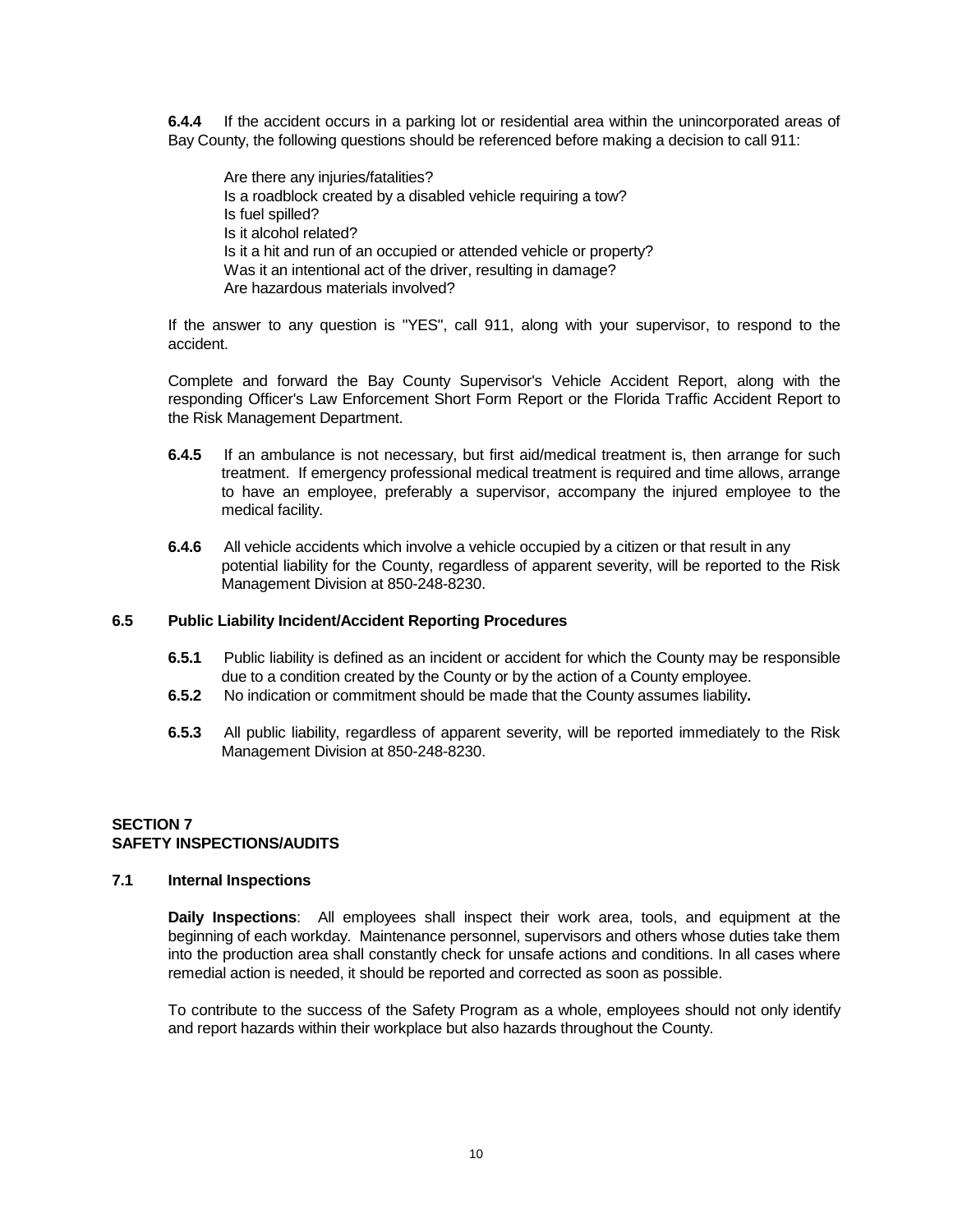## **7.2 Planned Inspections**

Planned inspections should occur on a monthly basis and shall involve the department/division/ section/group management, supervisors, and employees. This type of inspection should cover all areas of operations. Inspections will be scheduled when maximum observations can be made with the least amount of interruption of operations.

# **7.3 Safety Talks**

The Risk Management Department issues "Safety Talks" to each department through management. The "Safety Talks" is to bring attention to hazardous conditions or acts that needs to be reviewed by the employees. "Safety Talks" gives the department an opportunity to rectify issues that may be a cause for caution or concern.

# **SECTION 8 SAFETY TRAINING AND EDUCATION**

# **8.1 Employee Safety Orientation**

Each employee who reports to work will be given a safety orientation by his/her supervisor as part of the general hiring process prior to being allowed to actually commence work. During this orientation, the County's positive attitude toward working safely will be stressed, and the employee will be advised that safety is a condition of employment. The safety program will be explained and safety responsibilities will be defined.

## **8.2 New Employee Safety Checklist**

The supervisor conducting the orientation will complete the New Employee Safety Checklist and maintain a copy of this checklist in the employee personnel file in the Human Resource Department.

The employee must sign the checklist indicating he/she has been thoroughly oriented.

## **8.3 Training Program Responsibilities**

Formal training programs will be developed and conducted through the Risk Management Division.

# **SECTION 9 GLOBAL HARMONIZED SYSTEM**

## **9.1 Global Harmonized Systems (GHS)**

Globally Harmonized System is the Classification and Labelling of Chemicals. The Global Harmonized system is used to notify employees of the following:

- Define health, physical and environmental hazards of chemicals.
- Create classification processes that use available data on chemicals for comparison with the defined hazard criteria.
- Communicate hazard information, as well as protective measures, on labels and Safety Data Sheets (SDS).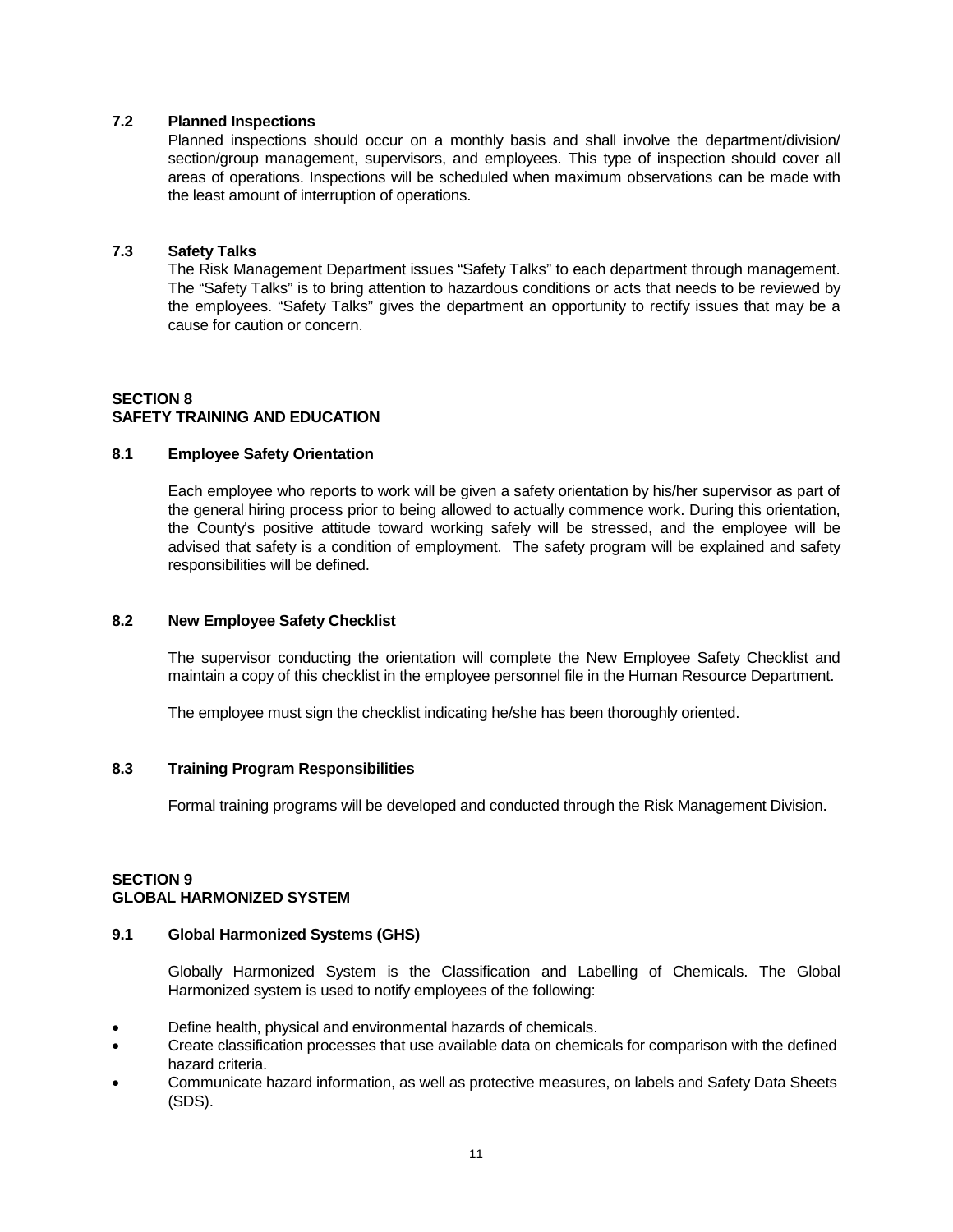The basic goal of hazard communication is to ensure that employees and the public are provided with adequate, practical, reliable and comprehensible information on the hazards of chemicals, so that they can take effective preventive and protective measures for their health and safety. Thus, implementation of effective hazard communication provides benefits for governments, companies, workers, and members of the public.

# **9.2 Hazard Communication Safety Data Sheets**

The Hazard Communication Standard (HCS) requires chemical manufacturers, distributors, or importers to provide Safety Data Sheets (SDSs) (formerly known as Material Safety Data Sheets or MSDSs) to communicate the hazards of hazardous chemical products. As of June 1, 2015, the HCS requires new SDSs to be in a uniform format, and include the section numbers, the headings, and associated information under the headings below:

- **Section 1, Identification** includes product identifier; manufacturer or distributor name, address, phone number; emergency phone number; recommended use; restrictions on use.
- **Section 2, Hazard(s) identification** includes all hazards regarding the chemical; required label elements.
- **Section 3, Composition/information on ingredients** includes information on chemical ingredients; trade secret claims.
- **Section 4, First-aid measures** includes important symptoms/effects, acute, delayed; required treatment.
- **Section 5, Fire-fighting measures** lists suitable extinguishing techniques, equipment; chemical hazards from fire.
- **Section 6, Accidental release measures** lists emergency procedures; protective equipment; proper methods of containment and cleanup.
- **Section 7, Handling and storage** lists precautions for safe handling and storage, including incompatibilities.
- **Section 8, Exposure controls/personal protection** lists OSHA's Permissible Exposure Limits (PELs); ACGIH Threshold Limit Values (TLVs); and any other exposure limit used or recommended by the chemical manufacturer, importer, or employer preparing the SDS where available as well as appropriate engineering controls; personal protective equipment (PPE).
- **Section 9, Physical and chemical properties** lists the chemical's characteristics.
- **Section 10, Stability and reactivity** lists chemical stability and possibility of hazardous reactions.
- **Section 11, Toxicological information** includes routes of exposure; related symptoms, acute and chronic effects; numerical measures of toxicity.

# **9.3 Detection of Hazardous Substance**

**9.3.1** Any substance found in a work area that does not have proper identification labels will be treated as a hazardous substance until that substance is identified. The employee is to alert the supervisor that an unidentified substance is in the area.

**9.3.2** In the event this occurs, no employee will be exposed to said substance until proper actions have been taken to eliminate the potential for exposure.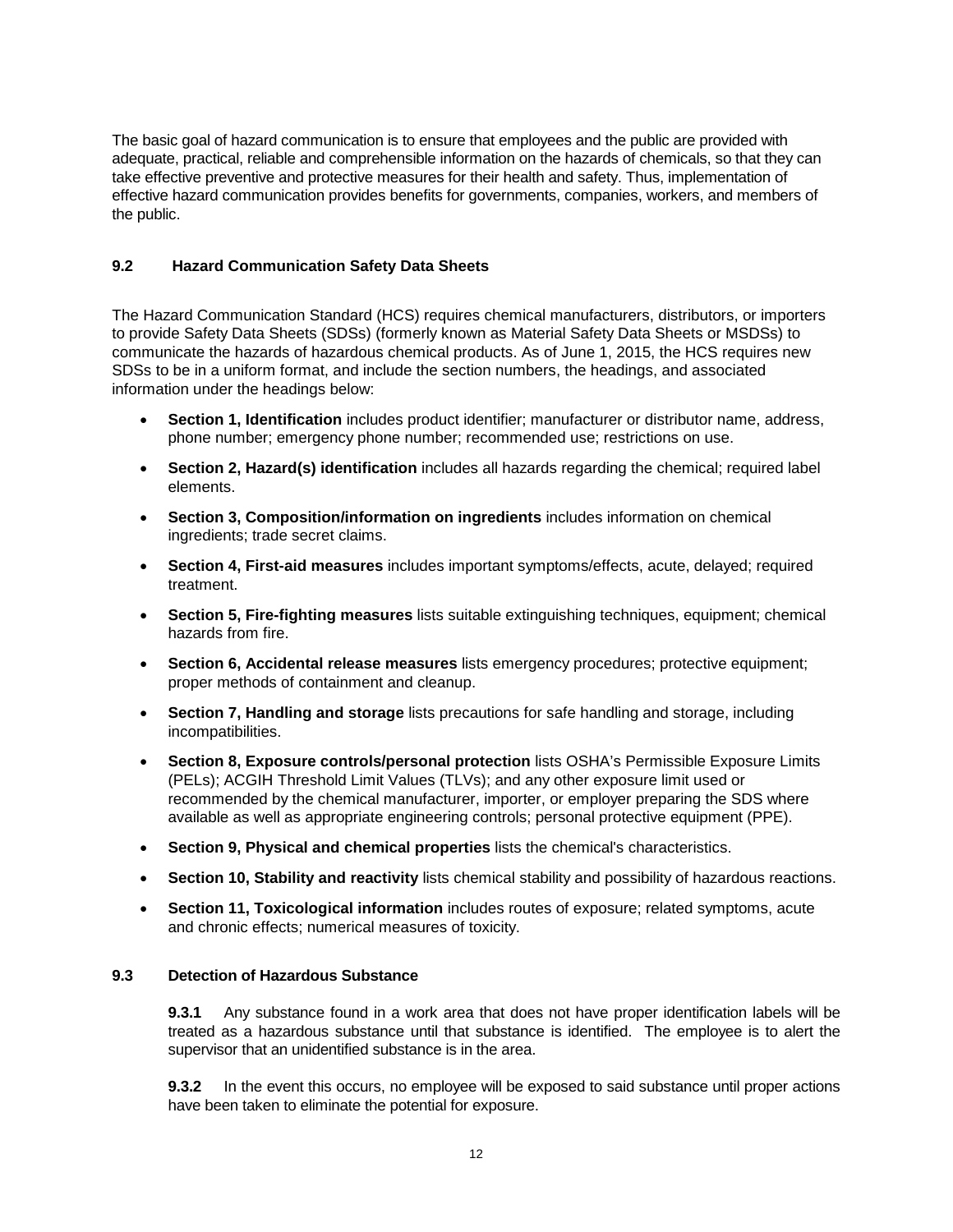## **9.4 Personal Protective Equipment**

**9.4.1** Where necessary, the appropriate respiratory protective equipment for chemical being handled will be provided.

**9.4.2** When an employee is required to wear or use personal protective equipment, that employee will be trained in the use of and maintenance of such equipment. (Safety Glasses, Safety Vests, Hard Hats, gloves and masks)

## **SECTION 10 LOCKOUT / TAGOUT PROCEDURES**

## **10.1 General**

Lockout/Tagout should be done when performing service or maintenance around any machine where an employee could be injured by the unexpected startup of equipment or release of stored energy.

## **10.2 Training**

All employees whose work operations are or may be in the area where energy control procedures may be utilized, shall be instructed about the procedure, and about prohibition relating to attempts to restart or re-energize machines or equipment that are locked-out or tagged-out.

#### **10.3 Lockout**

**10.3.1** For lockout to occur, the employee must place a lock on the part of the machine that controls the energy (i.e. circuit breaker, switch, block, valve, etc.).

#### **10.3.2** Locks

Lockout locks shall not be used for any other purpose.

A check-out and return log shall be maintained for all lockout devices.

#### **10.4 Tagout**

**10.4.1** For tagout to occur, the employee must place a tag on the part of the machine that controls the energy (i.e. circuit breaker, switch, block, valve, etc.). The energy control device shall be tagged in the off position, so that the equipment cannot be used until the tag is removed by the employee who installed it.

**10.4.2** Tagout shall only be used if the same level of safety, as with lockout, can be provided.

# **10.5 Preparation for Shut Down**

Notify all affected employees that servicing or maintenance is required on a machine or equipment and that the machine or equipment must be shut down and locked out to perform the servicing or maintenance.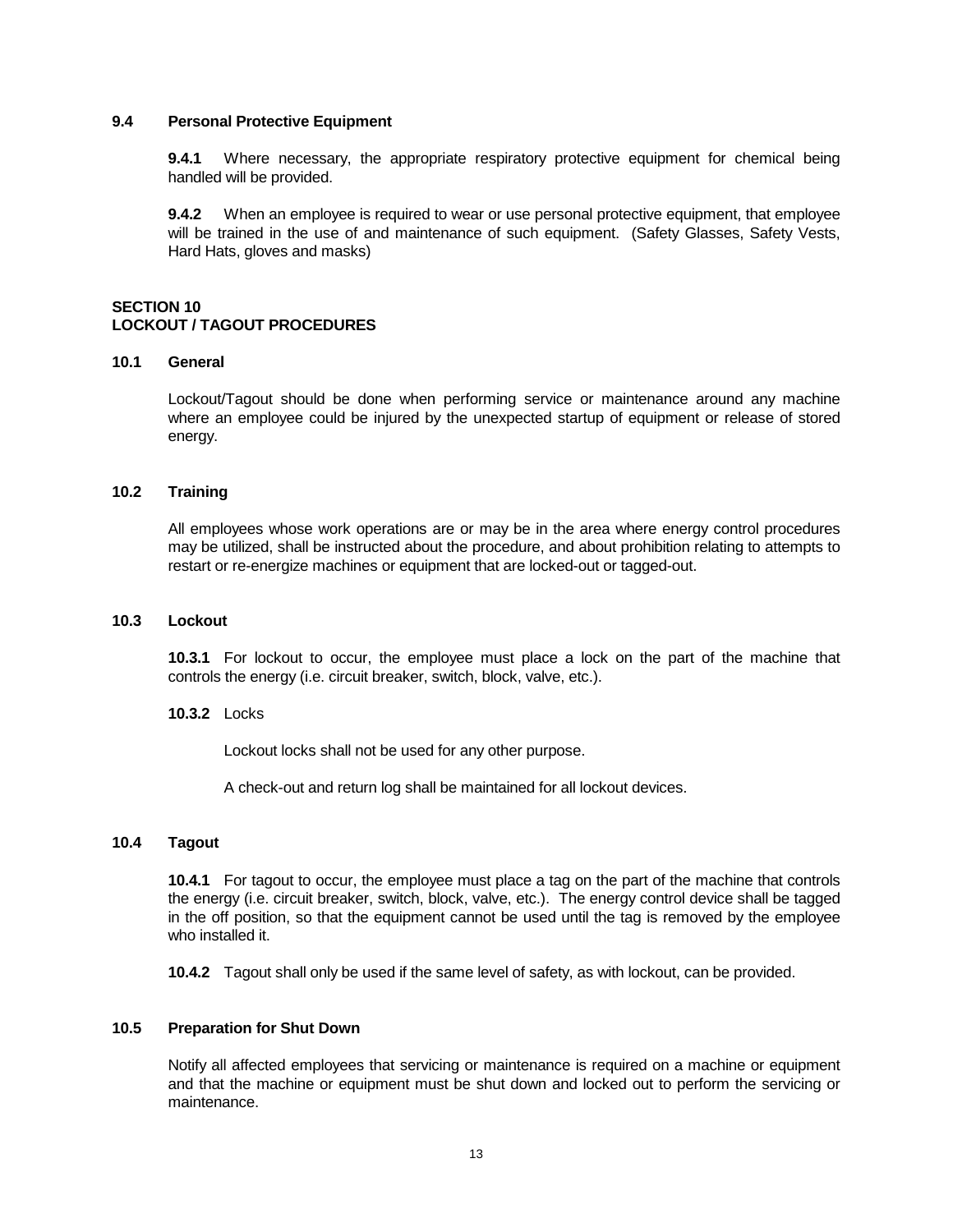## **10.6 Equipment Shut Down by Authorized Employees**

Shut the system down by using normal stopping procedures (i.e. depress stop button, open switch, close valve, etc.).

## **10.7 Equipment Isolation by Authorized Employees**

Be sure to isolate all energy sources - secondary power supplies as well as the main source.

#### **10.8 Applying Lockout Devices**

**10.8.1** Only the standardized devices that the department supplies are to be used for lockout/tagout, and they are not to be used for any other purpose.

**10.8.2** If tags are used instead of locks, attach them at the same points as you would a lock or as close to them as possible.

**10.8.3** Correctly complete all information on tags.

# **10.9 Control of Stored Energy**

After equipment has been isolated from its energy sources, authorized employees shall take the necessary steps to guard against energy left in the equipment.

## **10.10 Verifying the Isolation by an Authorized Employee**

**10.10.1** First ensure that no employees are exposed.

**10.10.2** Test to ensure that the equipment will not operate.

**10.10.3** Return operating controls to the neutral or off position after verifying the isolation of the machine or equipment.

#### **10.11 Restoring Equipment to Service**

When servicing and maintenance is complete and the machine or equipment is ready to return to normal operating procedures, the authorized employee(s) shall complete the following steps:

Check the machine or equipment. Check the work area. Verify that the controls are in neutral. Remove lockout and/or tagout devices. Restore energy and re-energize the machine or equipment. Notify affected employees.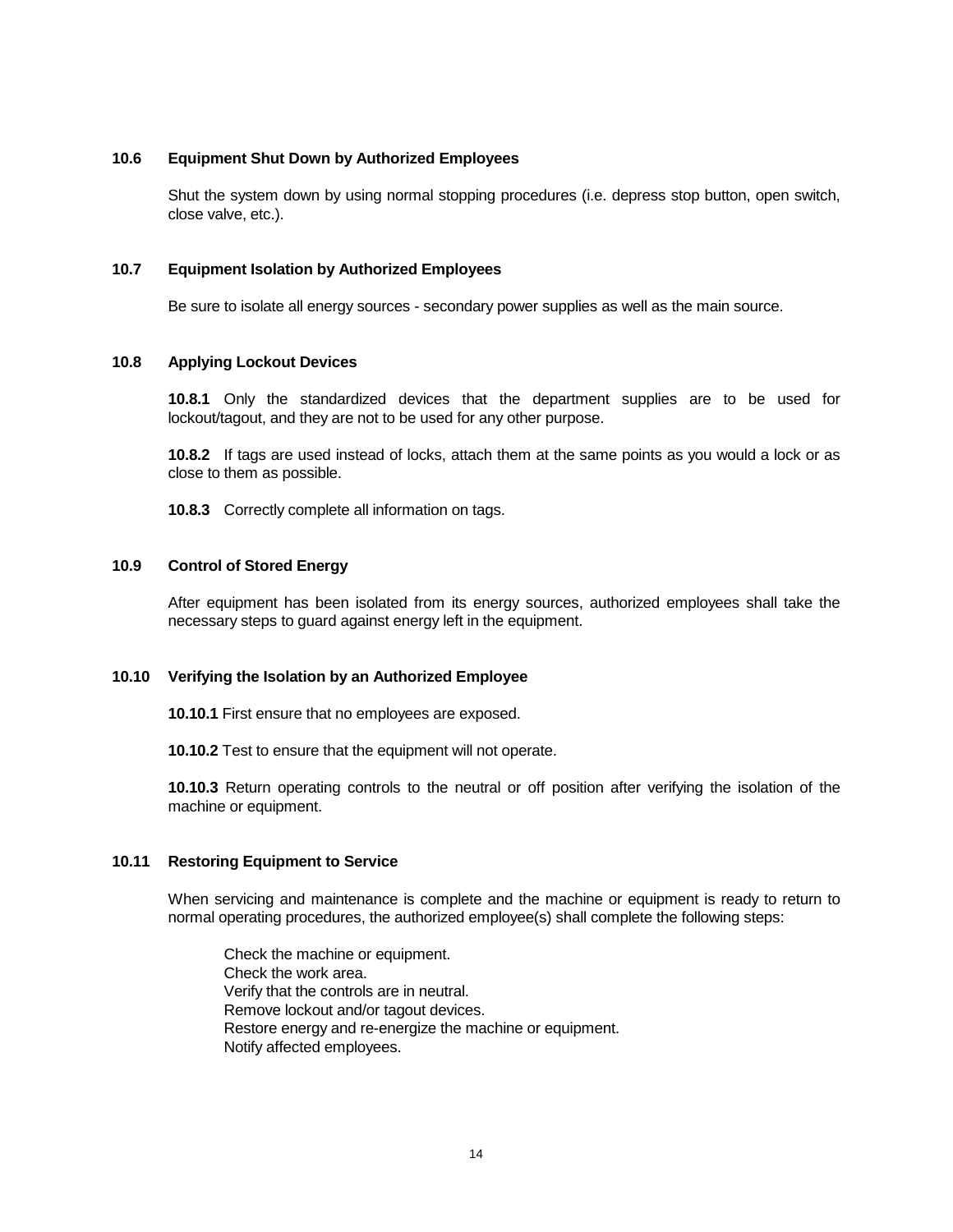## **SECTION 11 PERMIT REQUIRED CONFINED SPACE ENTRY PROGRAM**

## **11.1 General**

**11.1.1 Confined space** is a space that (1) Is large enough and so configured that an employee can bodily enter and perform assigned work; and (2) Has limited or restricted means of entry or exit, (for example, tanks, vessels, silos, storage bins, hoppers, vaults and pits are spaces that may have limited means of entry.); and (3) Is not designated for continuous employee occupancy.

**11.1.2 Non-permit Confined Space** means a confined space that does not contain, or with respect to atmospheric hazards, does not have the potential to contain, any hazard capable of causing death or serious physical harm, and can be maintained in a safe condition for entry by mechanical ventilation alone. If monitoring tests conducted to classify a confined space as "nonpermit" cannot be performed without entering the confined space, then the permit space program requirements shall be followed for testing. Non-permit confined spaces do not require a written permit or an attendant to be present for entry, unless the use of a safety harness and lifeline is required, in which case an attendant must be present. Refer to Section 11.4.8 - .9 for entry conditions requiring the use of a harness and lifeline.

**11.1.3 Permit-required Confined Space** means a confined space that has one or more of these characteristics: (1) contains or has the potential to contain a hazardous atmosphere, and/or (2) contains a material that has the potential for engulfing the entrant, and/or (3) has an internal configuration that might cause the entrant to be trapped or asphyxiated by inwardly converging walls or by a floor that slopes downward and tapers to a smaller cross-section, and/or (4) contains any other recognized serious safety or health hazard.

**11.1.4** The general Confined Space Entry Permit Program requirements are outlined in the following sections contained within this plan. Affected departments should develop this plan so that it is specific to the spaces, hazards, etc., within the department. The required elements of a Permit Program are:

Confined Space Identification Measures to Prevent Unauthorized Entry Hazard Identification Hazard Evaluation Safe Entry Conditions/Requirements Employee Responsibilities Equipment Entry Permit Procedures Rescue/Emergency Procedures Employee Training Contracting Companies Program Evaluation

## **11.2 Identification and Evaluation of Permit Spaces and Hazards**

**11.2.1** Each Department shall evaluate spaces to determine whether or not they are confined spaces. Confined spaces which, by definition, meet the criteria for permit-required confined spaces shall be identified as permit-required spaces.

**11.2.2** Exposed employees shall be informed of the locations of **all** confined spaces and any permit space hazards. In addition, danger signs shall be posted at the entrance of all permit-required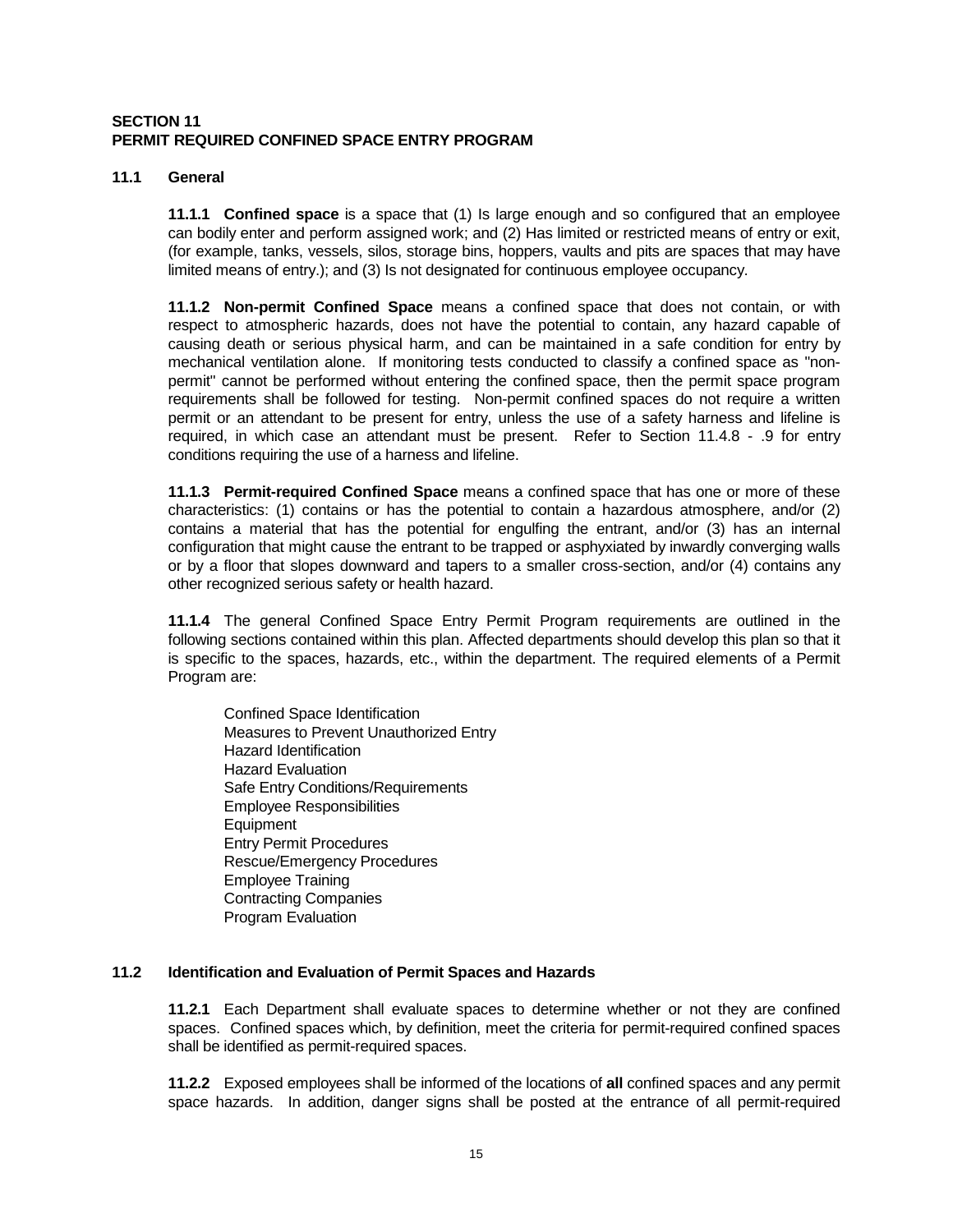confined spaces warning employees of the existence and location of the permit-required space and, when possible, the potential dangers.

**11.2.3** Where it is not feasible to place a warning sign at the entrance of a permit-required space, an equally effective means of informing employees shall be established within the department.

## **11.3 Atmospheric Testing and Evaluation**

**11.3.1** After identifying a confined space but before employees are authorized to enter:

**11.3.2** Atmospheric verification testing shall be conducted before each entry into a permit-required space.

**11.3.3** Immediately after mechanical ventilation before entry and continuously after entry to assure safe conditions.

# **11.4 Entry Conditions/Requirements**

**11.4.1** The entry shall be guarded by a railing, temporary cover, or other temporary barrier.

**11.4.2** The confined space has been tested for atmospheric hazards before ventilating.

**11.4.3** Control existing atmospheric hazards.

**11.4.4** No employee shall be allowed to enter an oxygen deficient confined space unless equipped with an approved air-line respirator or a self-contained breathing apparatus, safety harness and lifeline, and has been properly trained in the use of all equipment.

**11.4.5** If the tested atmosphere of the confined space is above the acceptable lower flammable unit (LFL) or permissible exposure limit (PEL) after mechanical ventilation, entry shall not be permitted and the confined space shall be evacuated.

**11.4.6** Mechanical ventilation shall be used before and during occupancy.

**11.4.7** Continuous testing/monitoring subsequent to ventilation shall occur.

**11.4.8** If the confined space contains water, liquids, thick mud, or granular materials that will not safely support a worker, or if probability exists that the atmosphere may become dangerous to life, then entrants shall wear a chest or full body harness with a lifeline attached. Entrants who must enter a confined space through a top opening must wear a chest or full body harness that suspends the wearer in an upright position.

**11.4.9** At least one stand-by attendant shall be designated to remain outside the space.

Stand-by attendants shall have necessary personal protective equipment, shall have no duties other than to remain available to render assistance, and shall have sufficient manpower or equipment immediately available to remove the entrant from the confined space.

**11.4.10** If possible, a separate entry supervisor shall also be designated to remain outside the space and render assistance.

**11.4.11** Lines, ducts, and all other devices that may discharge hazardous materials into the space shall be positively secured against operation while the confined space is occupied.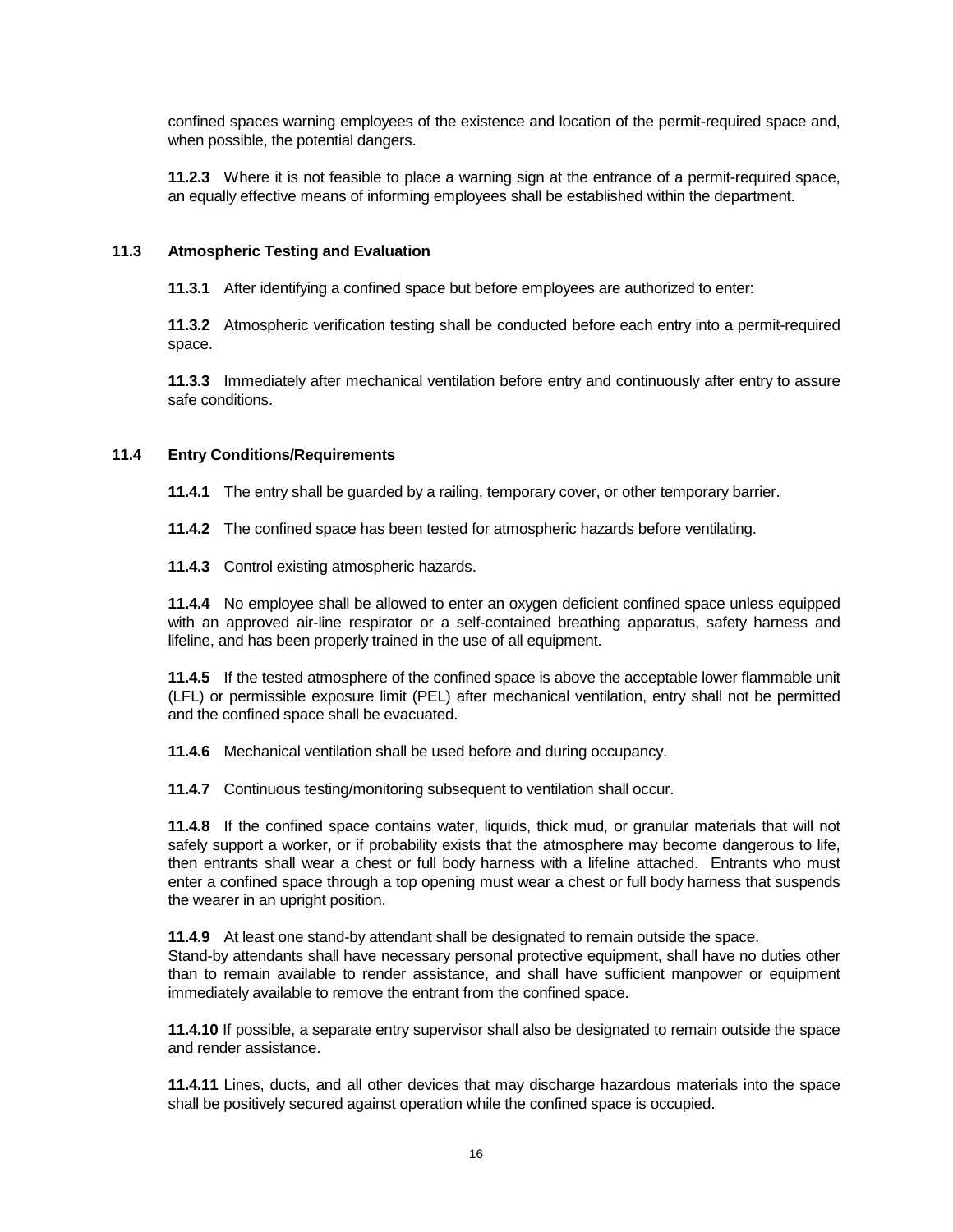**11.4.12** Controls of all power drives, agitators, moving parts, and moving equipment shall be positively secured against operation while the confined space is occupied.

**11.4.13** All personal protective equipment necessary shall be available and used appropriately.

**11.4.14** Emergency rescue plans have been established and the necessary rescue equipment is available.

**11.4.15** The entry permit must be completed.

## **11.5 Equipment**

- **11.5.1** Testing and monitoring equipment
- **11.5.2** A portable blower/ventilator
- **11.5.3** Communication equipment
- **11.5.4** Personal protective equipment
- **11.5.5** Supplied air breathing apparatus
- **11.5.6** Air-purifying respirators
- **11.5.7** Harness, wristlets, lifelines

**11.5.8** In potentially explosive or flammable atmospheres, non-sparking tools and portable vapor proof electric lighting.

**11.5.9** If necessary, ladders.

## **11.6 Confined Space Entry Permit Program**

Before entry, permit requirements shall be completed and the permit signed by the entry supervisor.

## **11.7 Rescue/Emergency Plan**

9-1-1 shall be used for confined space rescues. No employee shall enter a confined space in order to perform a rescue. Non-Entry rescues may be performed by trained employees if such action does not pose any immediate danger to the lives of the rescuers.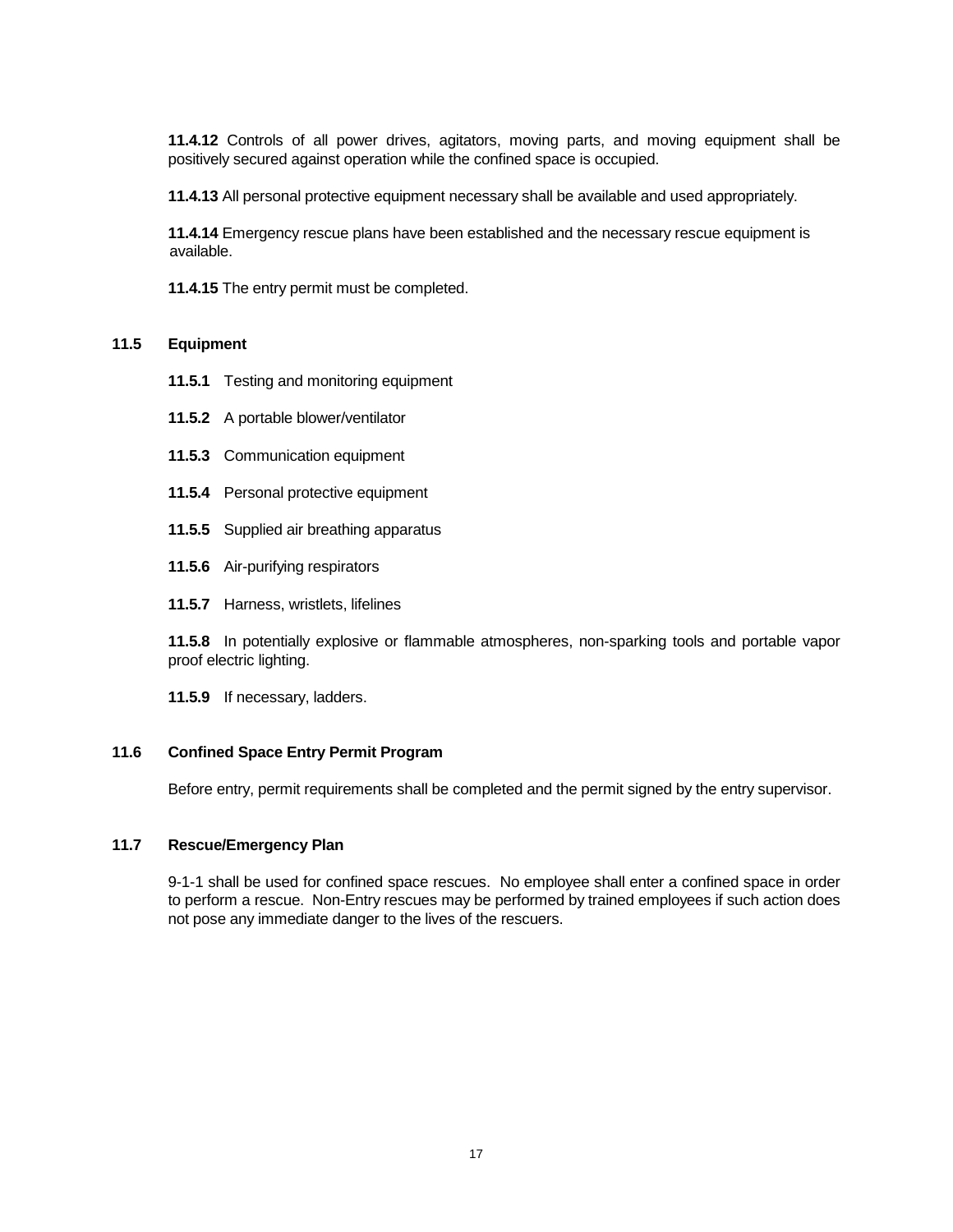# **SECTION 12 BLOODBORNE PATHOGENS EXPOSURE CONTROL PLAN**

## **12.1 Key Definitions**

(Refer to 29 CFR 1910.1030 Bloodborne Pathogens Standards for complete listing of all definitions)

# **12.2 Exposure Determination**

All employees who can "reasonably anticipate" as a result of performing a job duty to have contact with blood, regulated waste, and/or Other Potentially Infectious Material (OPIM) are considered to be "at risk". This does not cover "Good Samaritan" acts which result in exposure to blood or OPIM from assisting a fellow employee or citizen. Employees are considered to be exposed even if personal protective equipment is worn.

# **12.3 Pre-Exposure Control Compliance Measures**

Universal Precautions shall be observed by all employees. Universal Precautions is an approach to infection control in which all human blood and certain body fluids are treated as if known to be infectious for HIV, HBV, and other bloodborne pathogens.

Engineering and work practice controls will be utilized to eliminate or minimize exposure to employees. Where occupational exposure remains after the institution of these controls, personal protective equipment shall also be utilized.

## **12.4 Engineering Controls**

Controls that isolate or remove the bloodborne pathogens hazard from the workplace (i.e. sharps disposal or waste disposal containers).

# **12.5 Work Practice Controls**

**12.5.1** Hand washing Facilities: Such facilities should be identified and readily accessible. Location of handwashing facilities shall be included in all new employee safety and job orientations.

If handwashing facilities are not available (i.e. workers in the field) the department must provide either an antiseptic cleanser in conjunction with a clean cloth, paper towel, or antiseptic towelettes.

**12.5.2** Needles: Needles shall be properly disposed of when discovered, and no attempts to recap, etc., shall be made.

A discovery of a substantial amount of biohazardous material shall be immediately reported to the Director of the Environmental Health Department of the Bay County Public Health Unit (PHU), at 872-4660.

The removal or clean-up of sharps or OPIM may be completed by Bay County personnel only if immediate removal is necessary or if the Public Health Unit cannot respond to the request for removal or the amount of material is so small that it is not feasible to contact the Environmental Public Health Department for its removal.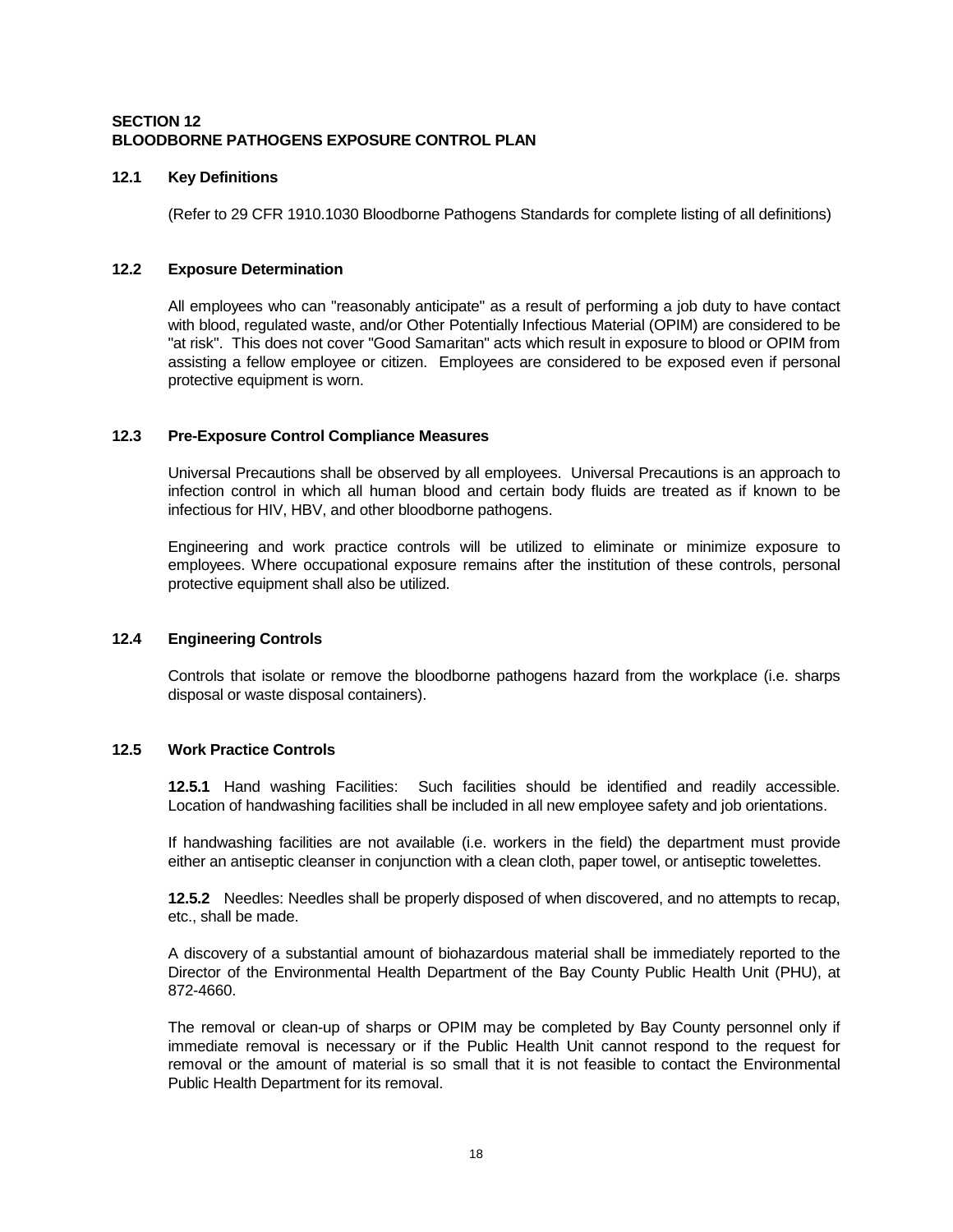Employees shall use personal protective equipment, such as gloves, tongs, forceps or other mechanical devices in the event that it becomes necessary to retrieve sharps and place them in appropriate sharps containers.

Trash cans shall be emptied in a careful manner which minimizes the potential of exposure to needles.

# **12.6 Personal Protective Equipment (PPE)**

**12.6.1** Where there is potential for occupational exposure, employees shall be provided and required to use personal protective equipment including, but not limited to, gloves, coveralls, aprons, gowns, lab coats, head and foot coverings, and eye protectors. Where necessary this equipment shall be provided under the following guidelines at no cost to employees.

**12.6.2** Employees shall carry or have easy accessibility to their personal protective equipment at all times while on the job.

## **12.7 Housekeeping**

**12.7.1** Work surfaces shall be decontaminated with an appropriate disinfectant after completion of a procedure; when surfaces are overtly contaminated; immediately after any spill of blood or OPIM; and at the end of a work shift.

**12.7.2** Used sharps shall be disposed of in closable, puncture resistant, disposable containers which are leakproof on the sides and bottom and that are appropriately labeled or color-coded.

Disposal containers shall be maintained upright, replaced routinely, and not allowed to overfill. Containers shall be emptied when they become 80-90% filled. Employees must not have to insert hands into the container in order to dispose of a sharp.

## **12.8 Laundry**

**12.8.1** Contaminated laundry shall be handled as little as possible with minimum agitation. Contaminated laundry shall be placed and transported in bags or containers that are labeled or color-coded (red) to indicate biohazardous material. If laundry is wet and may potentially soak or leak through a bag, it shall be placed and transported in leakproof bags.

**12.8.2** Soiled boots, leather shoes, and other leather goods, such as belts shall be scrubbed with a brush and a germicidal soap and hot water. Appropriate personal protective equipment shall be used during this decontamination process.

## **12.9 Communication of Hazards to Employees**

**12.9.1** Warning labels shall be affixed to containers used to store, transport or ship regulated waste or any OPIM except when those materials are in red bags or red containers.

**12.9.2** All labels shall be an integral part of the container or shall be affixed as close as safely possible to the container by string, wire, adhesive or any other method that prevents their loss or unintentional removal.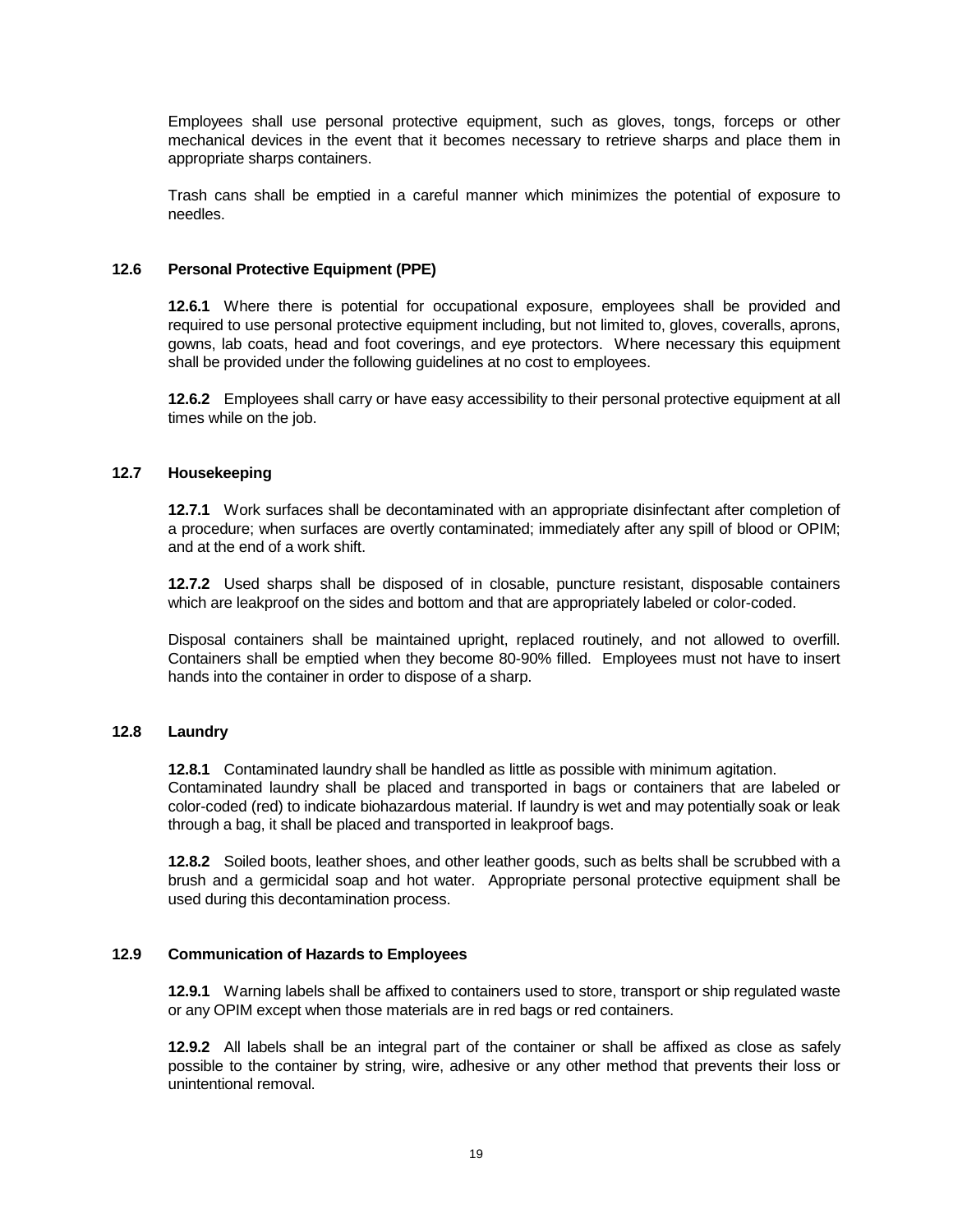#### **12.10 Hepatitis B Vaccine**

**12.10.1** All employees who have been identified shall be offered the Hepatitis B vaccine, at no cost to them.

**12.10.2** The vaccine shall be offered within 10 working days of an employee's initial work assignment involving the potential for occupational exposure, unless the employee has previously had the HBV vaccine or wishes to submit to antibody testing which shows the employee to have sufficient immunity.

**12.10.3** Employees who initially decline the vaccine, but who later wish to have it, shall have the vaccine provided at no cost to them.

## **12.11 Post-Exposure Control Compliance Measures**

**12.11.1** All employees who incur an exposure incident shall be offered a confidential post-exposure evaluation and follow-up to be handled by a medical facility designated by the Risk Management Division.

## **SECTION 13 GENERAL SAFETY RULES**

## **13.1 General**

Every employee of Bay County must be constantly alert to reporting and correcting unsafe conditions and/or actions. Employees at all levels should observe the following safety rules.

#### **13.2 Safety Rules**

**13.2.1** Constantly observe, work conditions, equipment, and tools for the purpose of preventing accidents.

**13.2.2** Comply with all job safety instructions. Request help when unsure how to perform a task safely.

**13.2.3** Use all safety equipment required for the job.

**13.2.4** Use proper ventilation if it is called for.

**13.2.5** Correct unsafe acts or conditions within the scope of your immediate work. Report any unsafe acts or conditions to your supervisor.

**13.2.6** Advise the supervisor of any faulty tools or equipment.

**13.2.7** Stop work immediately if conditions are such that there is an immediate danger to life, limb, or property.

**13.2.8** The safe way to do a job must always be found before going ahead. Contact your supervisor when in doubt.

**13.2.9** Practice good housekeeping in your work area. Pick up your tools. Do not leave materials or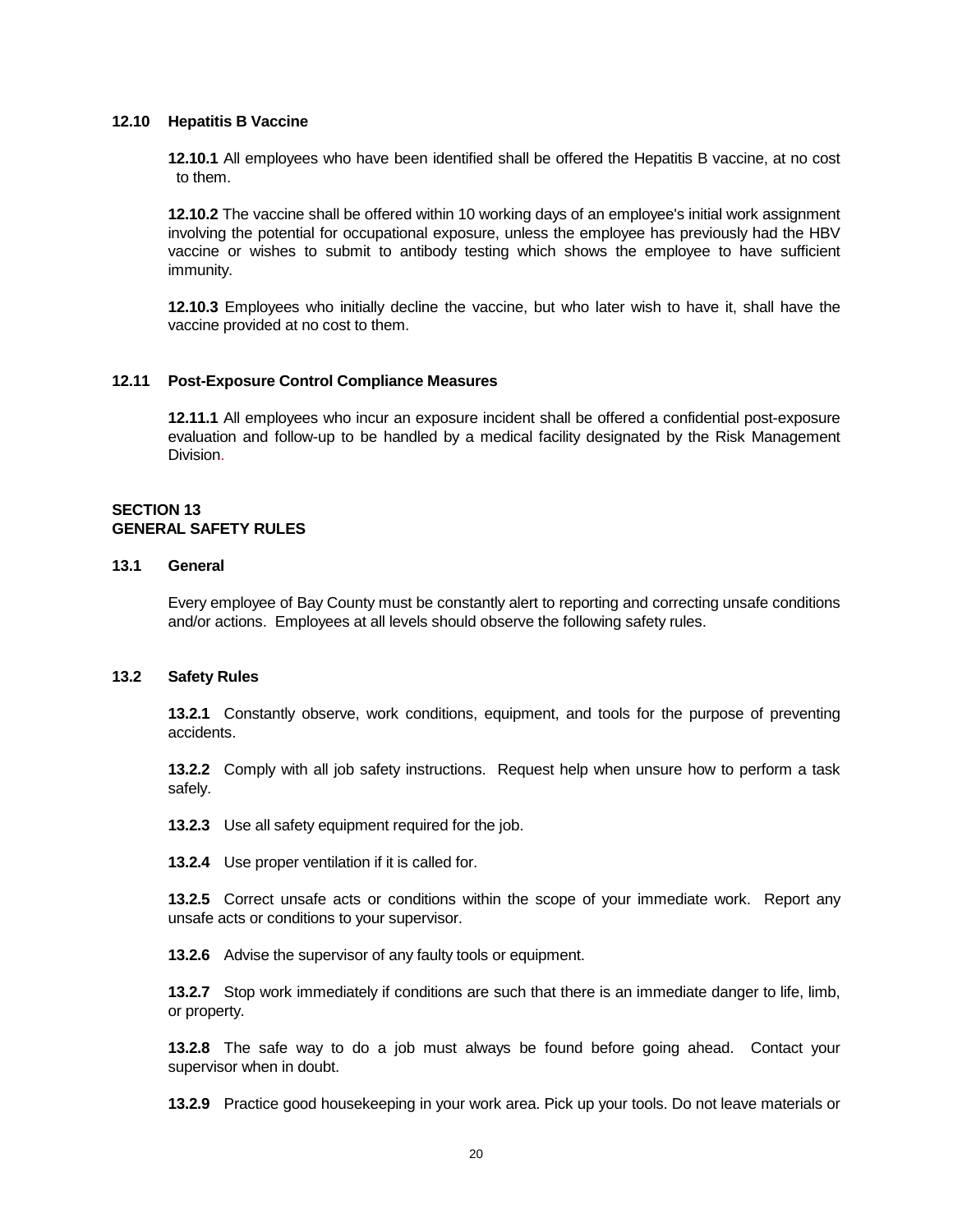scrap where they will be hazardous to others.

**13.2.10** Obey all warning signs.

**13.2.11** Keep focused on what you are doing.

**13.2.12** Report any unsafe conditions and/or actions to your immediate supervisor at once.

**13.2.13** Fighting or horseplay shall not be tolerated.

**13.2.14** Reporting to work under the influence of intoxicants, tranquilizers, narcotics, or other dangerous drugs, or possession of such, not prescribed by a doctor is prohibited and governed by the ADA policy within the Bay County Personnel Manual. Report all medications prescribed by your doctor to your supervisor.

**13.2.15** Whenever an employee is involved in any accident that results in personal injury or damage to property, no matter how small, the accident must be reported to the immediate supervisor.

**13.2.16** Do not operate any equipment which, in your opinion, is not in safe condition and report it to your supervisor.

**13.2.17** All prescribed safety and personal protective equipment shall be used when required and maintained in good working condition.

**13.2.18** When lifting, use the approved lifting technique.

**13.2.19** Defective machines, tools, etc. shall be reported and taken out of service at once.

**13.2.20** All employees should know the location, type, and how to use all fire extinguishers and alarms at their job location.

**13.2.21** No employee shall remove, displace, damage, destroy, or alter any safety device nor shall anyone interfere in any way with its use thereof. All employees shall safeguard furnished safety devices for use in any place of employment.

**13.2.22** VIOLATIONS OF SAFETY RULES OR SAFETY STANDARDS SHALL RESULT IN DISCIPLINARY ACTION

## **SECTION 14 HOUSEKEEPING**

# **14.1 General**

A clean and orderly workplace will not only contribute greatly to the prevention of accidents and injuries, but will also lend itself to proper utilization of available facility space.

# **14.2 Storage Areas**

All materials shall be maintained in neat stacks for easy access. Aisles and walkways must be kept clear and free of all materials and tools.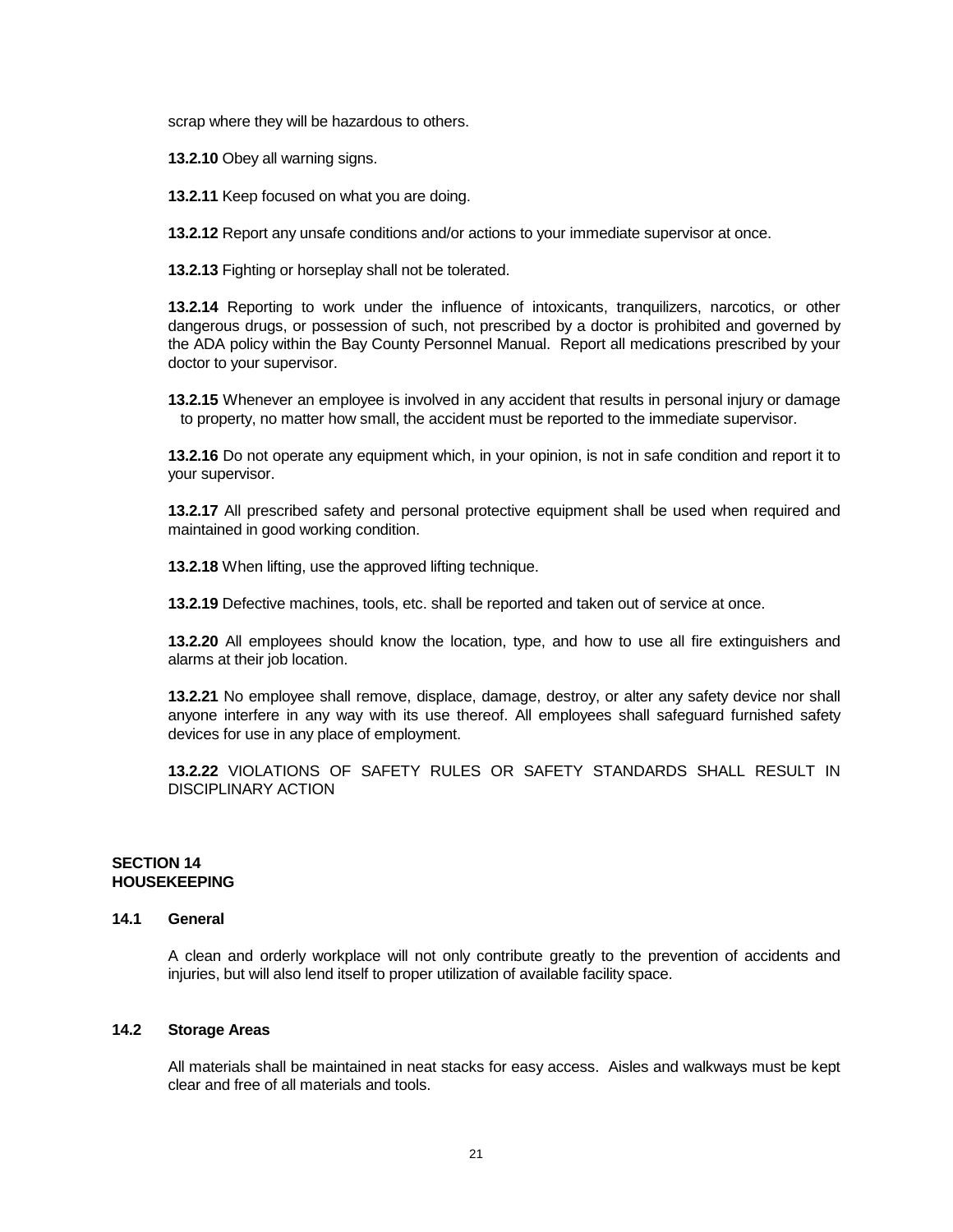#### **14.3 Work Areas**

**14.3.1** All loose material and waste must be cleaned up immediately. The work area must remain free and clear of debris build-up so as to provide safe walking areas for all employees.

**14.3.2** Spills of oil, grease or other liquids must be removed immediately or sprinkled with sand or oil dry.

**14.3.3** Combustible waste, such as oily rags, paper, etc. must be stored in a safe place, such as a covered metal container and disposed of regularly.

**14.3.4** Adequate lighting must be provided in and around all work areas, passage ways, stairs, ladders, and other areas used by personnel.

**14.3.5** There must be unobtrusive access at all times to such areas as electrical panels, safety disconnect switches, fire extinguishers, emergency exits, eye wash stations, safety showers, etc.

#### **SECTION 15 FIRE PREVENTION AND SAFETY**

## **15.1 General**

**15.1.1** Flammable or combustible scraps and materials shall be disposed of in tight metal containers and emptied daily. Containers shall be marked to show the contents.

**15.1.2** Never cut a drum or container that contained gasoline or other flammable liquids.

**15.1.3** All smoking regulations shall be obeyed. A "No Smoking" sign may indicate that there are flammable materials or conditions in the area.

**15.1.4** Spills or leaks of flammable liquids shall be cleaned up immediately.

**15.1.5** Employees shall immediately change clothes if they become soiled with oil, gasoline, kerosene, or other flammable liquids.

#### **15.2 Electrical**

**15.2.1** Wires shall be replaced when insulation gets frayed or worn.

**15.2.2** Only fuses with the correct capacity for the equipment shall be used.

**15.2.3** Extension cords shall be in good condition and adequate for the task for which it is being used.

**15.2.4** Ground connections shall be inspected to ensure they are in proper working order.

**15.2.5** Motors, circuits, and outlets shall not be overloaded.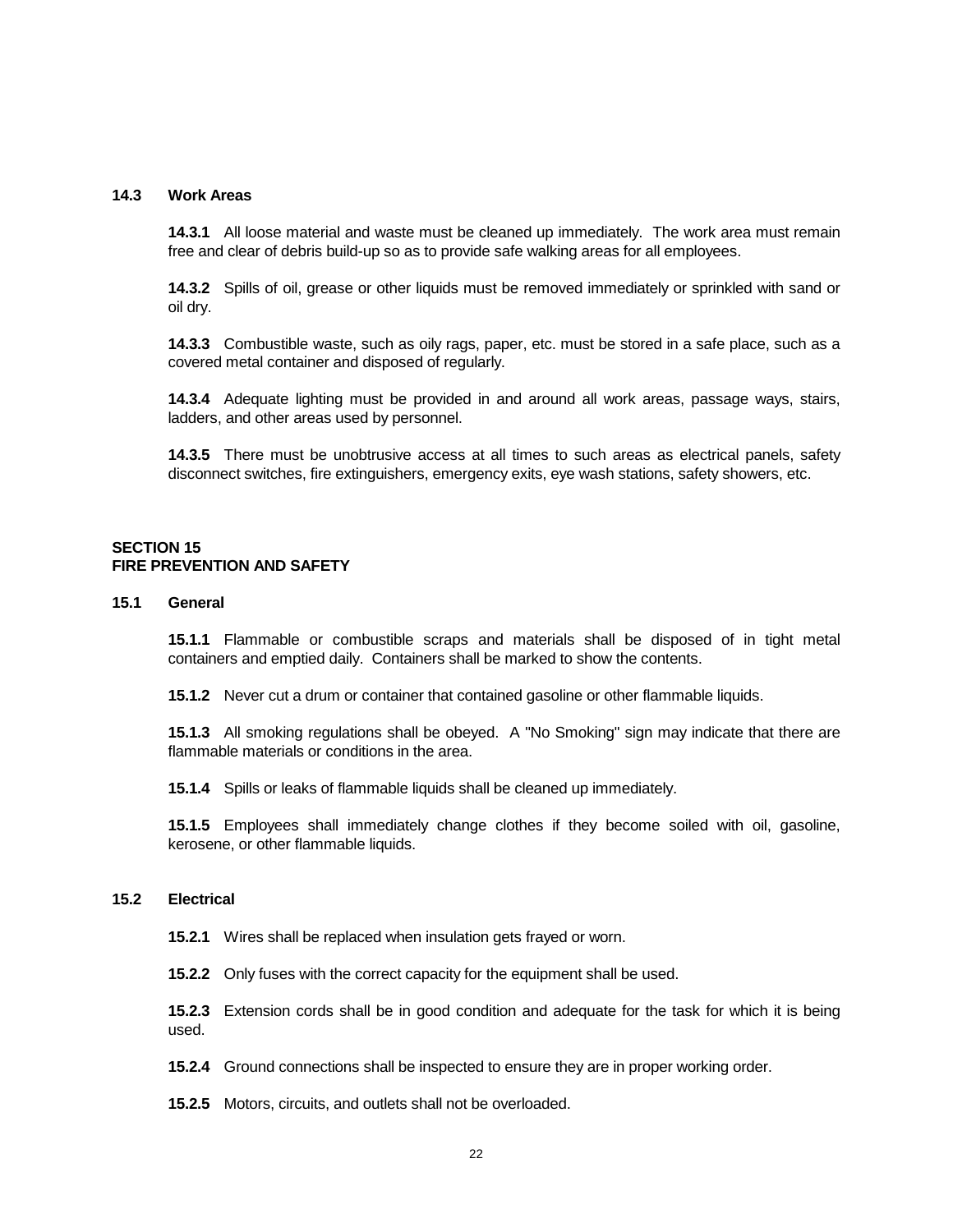## **15.3 Equipment and Machinery**

**15.3.1** Equipment or machinery shall not be allowed to overheat nor be left running unattended or overnight unless such operation is essential to continue the work operation.

**15.3.2** Motors and machines shall be kept free of dust and grease.

## **15.4 Gas and Vapors**

**15.4.1** Blow torches, soldering irons, welding torches, or other open flame equipment shall be restricted to isolated places where there is a good circulation of air and where no vapor of gasoline or other flammable liquids can collect.

**15.4.2** Sufficient natural or mechanical ventilation shall be provided.

**15.4.3** Unusual odors or leaking containers shall be immediately reported.

**15.4.4** Flammable gas cylinders shall be handled carefully and moved by hand truck whenever possible.

**15.4.5** When not in use, cylinder valves shall be closed and valve protection caps in place, hand tightened. Valves shall not be used for lifting purposes.

#### **15.5 Storage of Flammables**

**15.5.1** Materials of a flammable nature shall be stored in appropriate containers (not breakable) and placed in approved fire-resistant storage buildings or fire-resistant metal cabinets. Cabinets shall be identified for "FLAMMABLE" storage by labeling.

**15.5.2** Cylinders shall be secured and stored away from electrical conductors and other sources of electricity.

**15.5.3** Empty cylinders shall be plainly marked and stored in locations separate and apart from full containers.

## **15.6 Fire Equipment and Preparedness**

**15.6.1** Passageways, fire exits, fire extinguishers, fire hoses, fire alarms boxes, fire detection installations, sprinkler valves and/or sprinkler heads shall not be blocked.

**15.6.2** Missing, damaged, used or inoperative fire extinguishers shall be immediately reported and repaired, recharged or replaced.

**15.6.3** Employees should be aware of the proper fire routes and exits to use in emergency situations.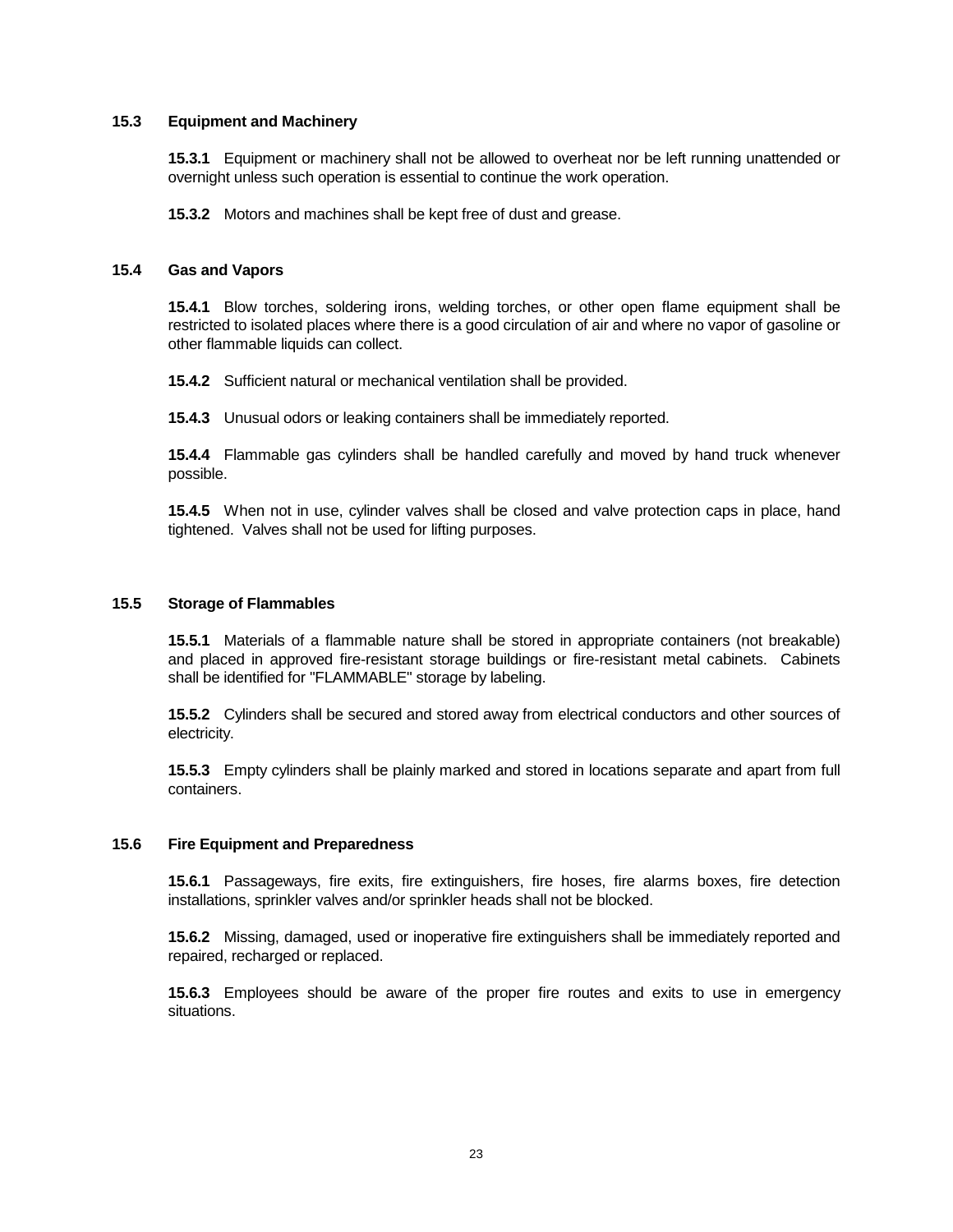## **SECTION 16 OFFICE SAFETY**

#### **16.1 Machines and Equipment**

**16.1.1** Machines should not be placed too near the edge of tables or desks.

**16.1.2** Machines that creep or vibrate during operation should be secured in a manner to prevent movement.

**16.1.3** Heavy office furniture and equipment shall be moved only by properly trained and physically qualified personnel. Chairs, boxes, and other objects will not be used as substitutes for ladders.

**16.1.4** Bulky office supplies and materials must be properly lifted to avoid muscle strains. Use mechanical devices to lift or carry loads that cannot be easily handled by one or two persons.

**16.1.5** Never tip your chair backward. This can cause an overbalanced condition and result in your falling to the floor. This also causes a strain on the chair to the point where it may break and cause you to fall.

**16.1.6** Do not sit on the edge or arm of the chair.

## **16.2 File Cabinets**

**16.2.1** File cabinets should be placed against walls or columns.

**16.2.2** Do not overload drawers. Open only one drawer at a time to prevent the cabinet from tipping over. Put heavy materials in bottom drawers whenever possible.

- **16.2.3** Do not leave file drawers open.
- **16.2.4** To avoid pinching or cutting your fingers, use the handle when closing the drawer.

## **16.3 Floors**

Defective tile, carpet, or flooring should be reported for immediate repair.

#### **16.4 Passageways/Aisles**

**16.4.1** A minimum width of four feet should be established for aisles. Obstructions such as waste baskets, telephone and electrical outlets, low tables, and office equipment shall be kept where they do not present tripping hazards.

**16.4.2** Exits should be clear of obstructions and useable in an emergency situation.

**16.4.3** Watch where you walk. Be sure you can see over anything you are carrying and do not read while you are walking.

**16.4.4** Use handrails on stairways.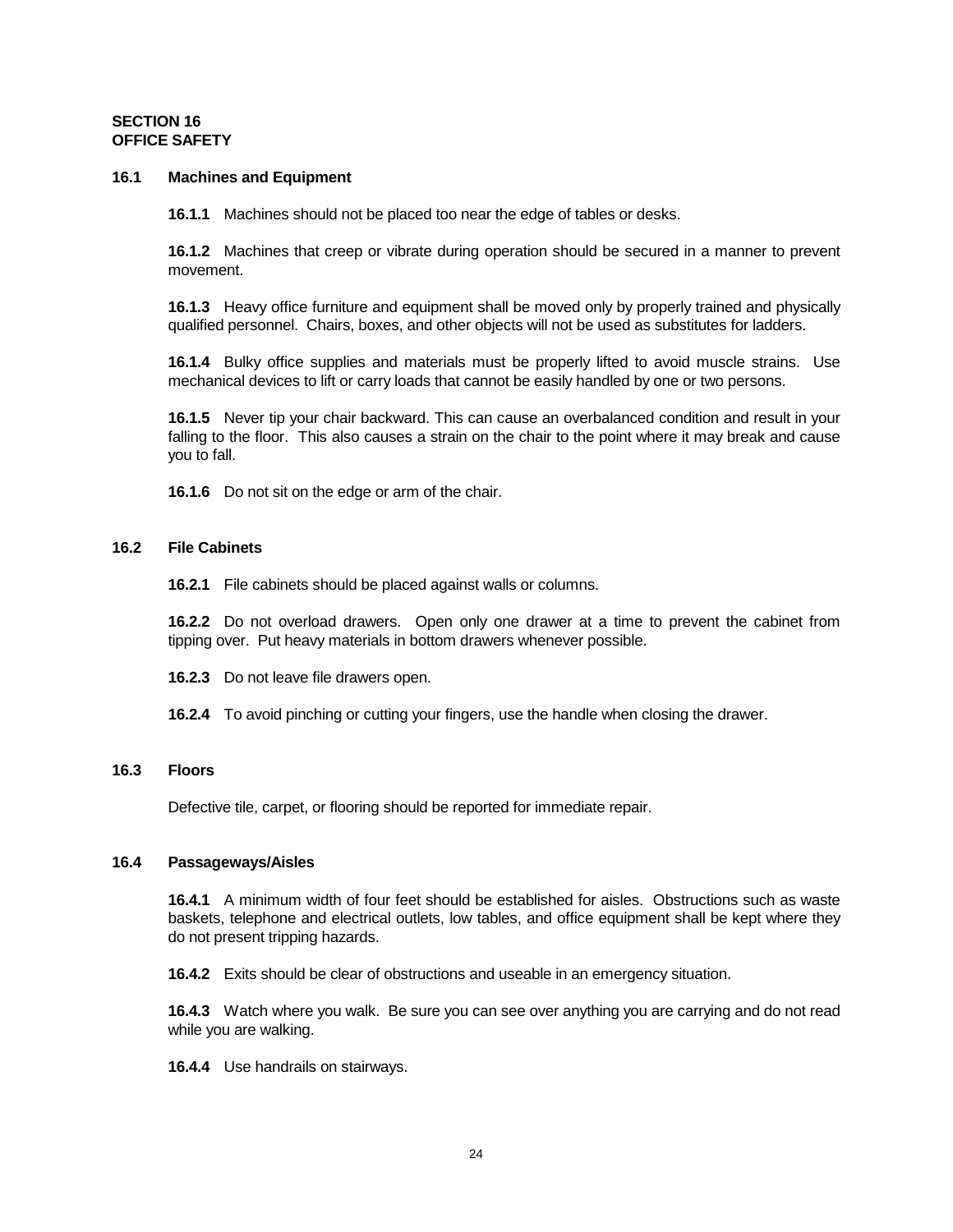## **SECTION 17 BACK PROTECTION**

#### **17.1 Sitting** (FOR OFFICE)

**17.1.1** When sitting keep your back straight, tighten your abdominal muscles, and keep your shoulders straight and centered above your hips.

**17.1.2** Sit with your back against the back of a supportive chair, feet on the floor, and knees comfortably under the desk or table top and slightly higher than hips.

**17.1.3** Place the chair close enough to the desk or table so you do not have to bend at the waist or hunch over to work.

**17.1.4** Hold what you are reading upright instead of leaning over to read it on your desk top.

**17.1.5** Adjust your chair properly and readjust it throughout the day.

**17.1.6** Adjust your workstation height if possible.

**17.1.7** When you are on the phone, use your elbow to support your arm. Do not cradle the phone in your neck and shoulder.

**17.1.8** Get up and walk around periodically.

**17.1.9** To reach something that is off to one side, turn your whole body, instead of twisting.

**17.1.10** Never reach down to pick up an object while you are seated. Instead, get up and use the proper lifting technique.

#### **17.2 Preparing to Lift**

**17.2.1** ALWAYS WEAR YOUR BACK-SUPPORT BELT.

- **17.2.2** Lift with your mind first.
- **17.2.3** Never attempt to catch a falling object.

## **17.3 Lifting**

**17.3.1** Never bend over the object to pick it up.

**17.3.2** If you must do repeated lifting or moving, take frequent breaks.

**17.3.3** When no one is around to help or the load is too heavy use mechanical equipment such as, a hand truck, forklift, hoist dolly, etc., to move loads. Never overload hoisting or lifting equipment. The rated load should be legibly and permanently marked in a prominent location on the equipment.

**17.3.4** When shoveling, lift with your legs, keep your hands far apart, knees bent and your back straight. Do not twist your body. Turn in the desired direction by moving your feet and letting your entire body follow.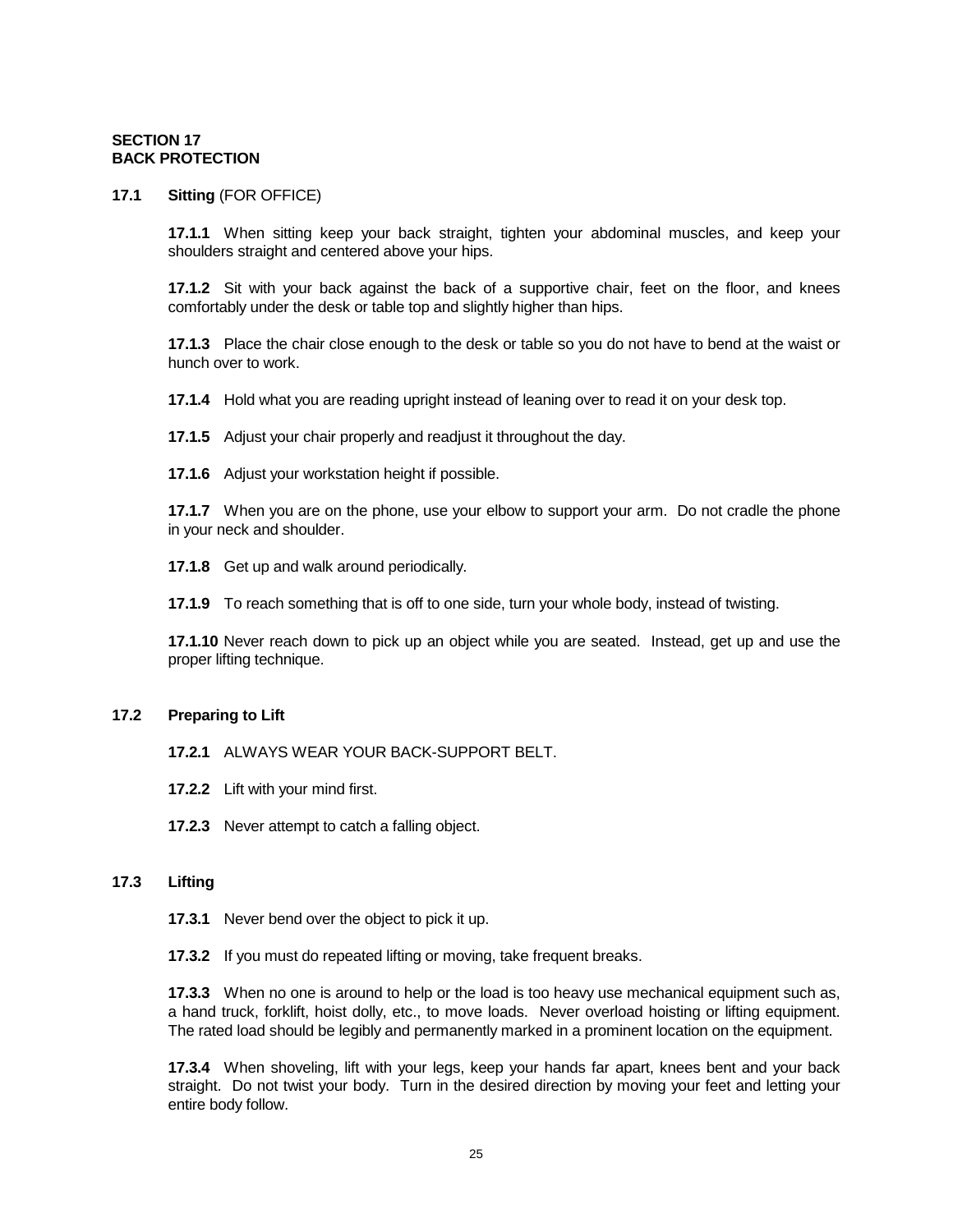# **SECTION 18 VIDEO DISPLAY TERMINALS (VDTs)** (FOR OFFICE)

## **18.1 General**

There are many factors when using VDTs that can contribute to physical stress. VDT work requires a good deal of concentration, close visual work, frequent eye movement, extended periods of sitting, and prolonged use of hands, wrists, and fingers. These factors can negatively affect the VDT worker's stress levels; however, they can easily be controlled and adjusted to improve a worker's comfort, productivity, and job satisfaction.

#### **18.2 Posture While Working on VDTs**

- **18.2.1** Keep the back straight.
- **18.2.2** Keep elbows close to the sides.
- **18.2.3** Hold the upper and lower arms at approximate right angles.
- **18.2.4** Hold the head up with their eye level just above top of the screen.
- **18.2.5** Keep knees level with hips.
- **18.2.6** Support the lower back.
- **18.2.7** Rest the feet flat on the floor or on a footrest.

## **18.3 The Screen**

**18.3.1** Have adjustable tilt for vertical and horizontal angles or be placed on a wedge in order to change the angle.

- **18.3.2** Set at a height so that the top is just below eye level.
- **18.3.3** Positioned about as far away as you would position a book, approximately 18 inches.
- **18.3.4** Have contrast and brightness controls or use filters if characters are too bright.

#### **18.4 The Keyboard**

**18.4.1** Should be thin, to avoid bent wrists. If your keyboard is thick, make a wrist rest with a towel or padded board to help keep your wrist straight.

**18.4.2** Detachable, for independent positioning.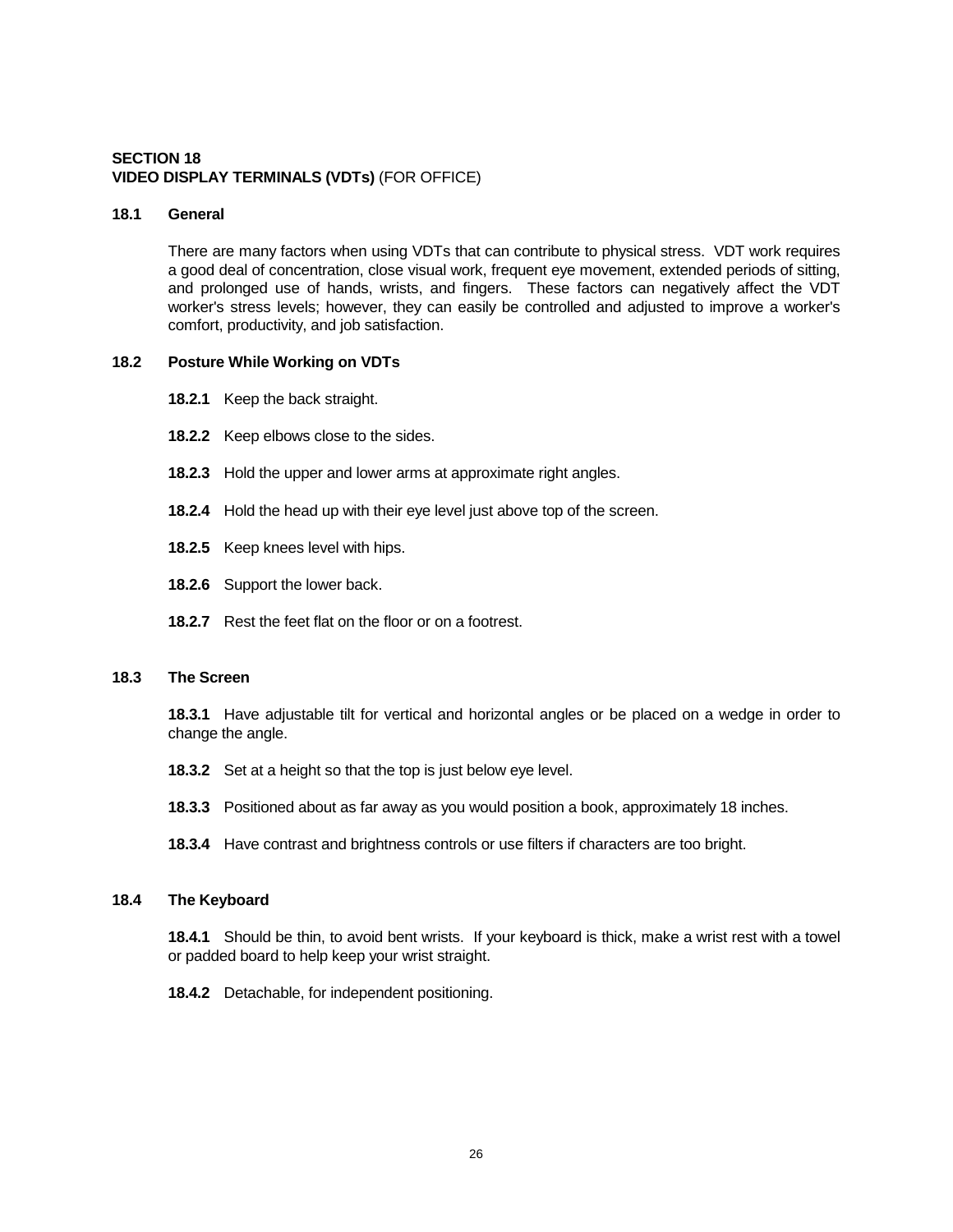## **18.5 The Work Area**

- **18.5.1** Ample leg room.
- **18.5.2** Ample space for computer, accessories, and work space.
- **18.5.3** Holder to keep documents at the same level and distance as the screen.

#### **18.6 The Chair**

Suggestions: Adjustable height so that forearms and wrist are straight when hands are on the keyboard, adjustable, full sized backrest, curved seat front, and five feet with rollers.

## **18.7 Lighting**

#### **18.7.1 Natural Light**

Position the VDT at a 90-degree angle to the windows.

Adjust the angle of the screen to reduce reflections and glare.

If necessary, close blinds or drapes as light changes.

#### **18.7.2 Artificial Light**

If lights are too bright, dim or turn them off. Use task lights to see documents.

Tilt the screen down slightly to avoid catching the light from above.

If possible, sit with ceiling lights at the side rather than directly overhead, in front or behind you.

If possible, position the monitor so that you are not distracted by window scenes or background movement.

## **18.8 Reducing Stress and Muscle Tension**

**18.8.1** Simple exercises and changing your daily routine can help reduce stress and prevent tiredness, irritability, and sore muscles and joints. Suggested ways to relax and reduce tension include the following:

#### **18.8.2 Daily Routine**

As work allows, take a few minutes every hour or so to organize materials, file, deliver completed work, etc.

Get up and walk around occasionally.

Discuss with your supervisor about a mid-morning and mid-afternoon work break.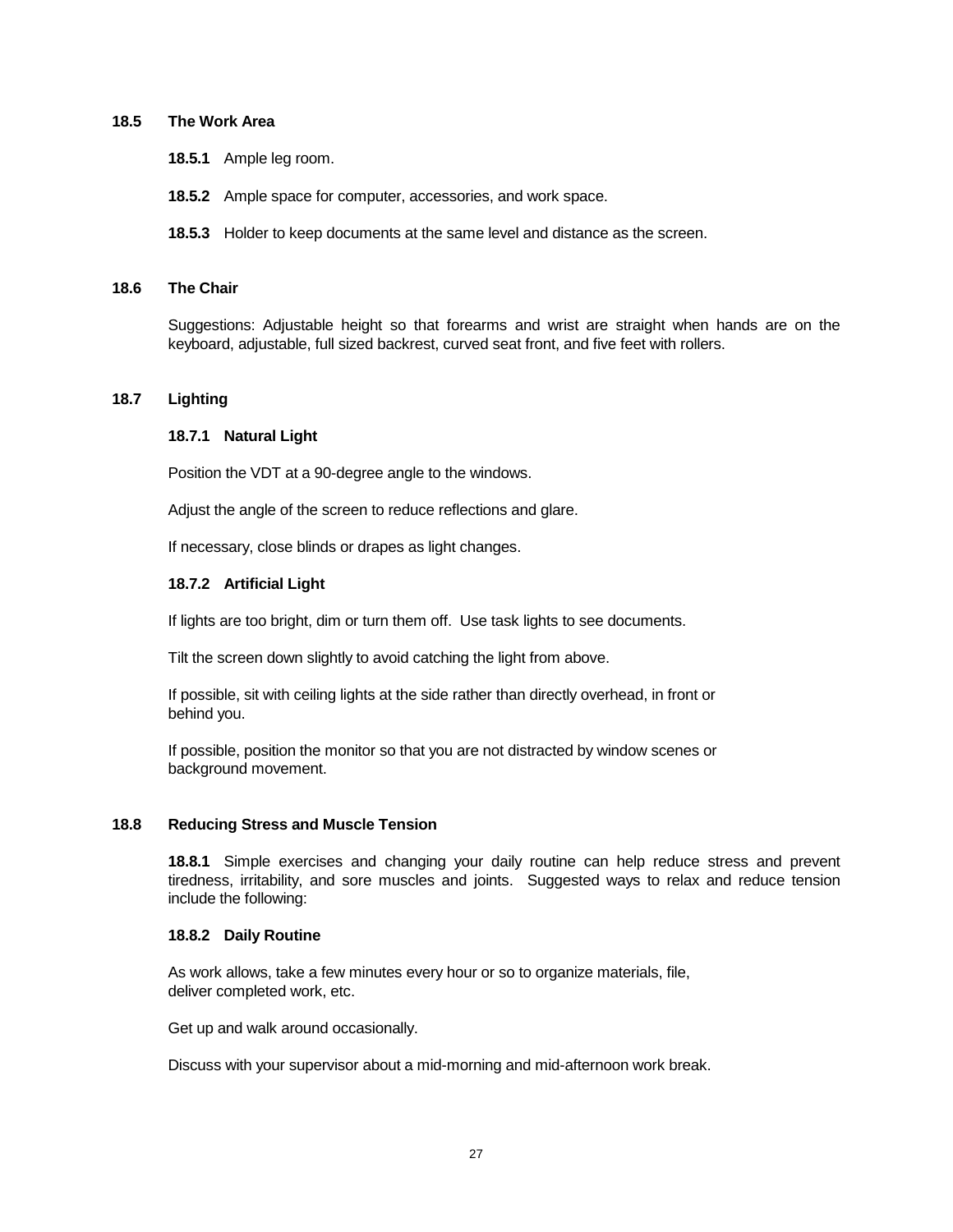## **18.8.3 Eyestrain**

Cup your hands lightly over closed eyes for one minute.

Look into the distance from time to time at something at least twenty feet away.

Roll your eyes clockwise then counterclockwise.

Blink your eyes so your eyes won't dry out.

If necessary, adjust the office lighting or your screen's brightness and contrast.

## **18.8.4 Head and Neck**

Slowly turn your head left and hold for 3 seconds. Turn your head to the right and hold for 3 seconds. Drop your chin to your chest, then tilt back as far as you can. Repeat the sequence 5-10 times.

## **18.8.5 Shoulders**

Using a circular motion, roll your shoulders forward 5 times then backward 5 times. Stick your arms out straight from your shoulders and rotate them in small circles, first forward and then backward. Drop your arms then raise them and rotate again, repeating the process 3 times.

## **18.8.6 Upper Back**

Grasp one arm below the elbow and pull gently toward the opposite shoulder. Hold the position for 5 seconds. Repeat with the other arm.

## **18.8.7 Lower Back**

First, be sure your chair is steady and far enough away from your desk. Sitting in your chair, bend between your knees toward the floor. Hold for ten seconds, then resume your upright position.

## **18.8.8 Wrists**

While your arms are extended in front of you, raise and lower your hands several times. Rotate your hands 10 times.

Put one elbow on your desk and hold the arm up with the hand raised. Grab your raised fingers with your other hand and gently bend your raised hand backward. Hold the hand back for 5 seconds, then release it and do the other arm and hand.

## **18.8.9 Hands and Fingers**

With your hands palm side down, make a fist and hold tight for 1 second. Spread the fingers wide for 5 seconds. Repeat 3 times.

# **SECTION 19 REPETITIVE MOTION INJURIES**

#### **19.1 Causes**

Repetitive Motion Injuries (RMIs) are caused by regularly repeated movements such as, hammering, lifting, twisting, squeezing, pushing, pulling, typing, etc.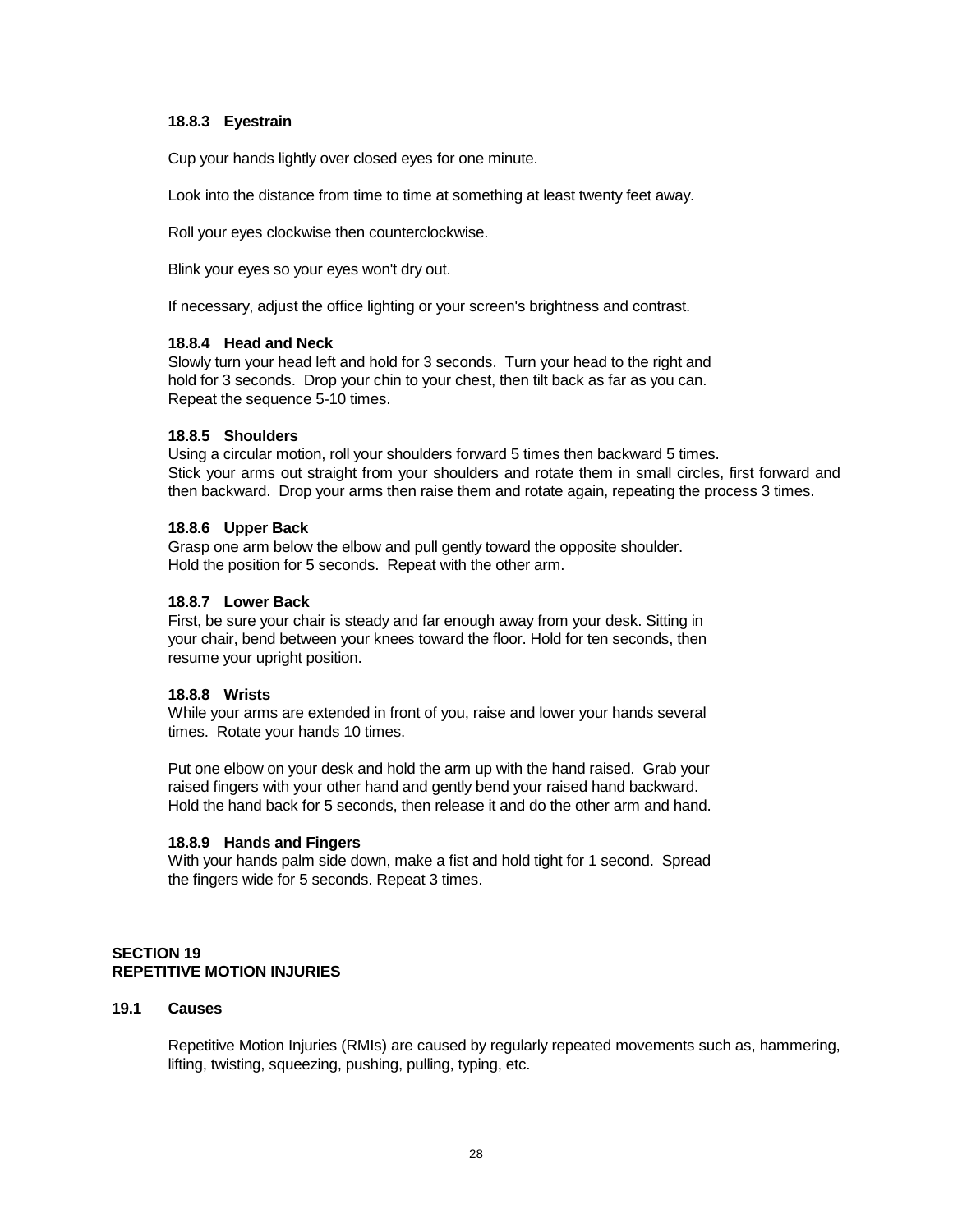## **19.2 Risk Factors**

## **19.2.1 Constant Repetition**

Given enough time, affected muscles and other tissues recover from repeated movements without injury. It is when a movement is repeated too often that it takes longer for the tissues to recover.

## **19.2.2 Force**

Placing too many pounds of pressure on muscles, ligaments, tendons and other tissues increases the risk of injury.

#### **19.2.3 Awkward Posture**

Extended awkward body positions increase the stress of certain body movements.

#### **19.2.4 Lack of Rest**

Without enough rest or breaks from the repetitive movement, the body does not have enough time to recover from activities, even those that involve very little force.

## **19.2.5 Other**

Sharp or hard objects, vibration, cold temperatures, and improperly designed tools, controls or work areas increase the risk of RMIs.

#### **19.3 Prevention of RMIs**

Limiting stressful motion whenever possible helps to prevent RMIs. Recommended prevention techniques include:

If possible, employees performing new jobs involving regularly repetitive motions should begin slowly, and gradually build their speed and workload. This allows the body to get use to the new movements.

If the job requires the employee to sit for extended periods of time, adjust the chair, work surface, keyboard or other objects. If possible, stand up and stretch from time to time.

Avoid repeating actions as much as possible. Switch from one movement to another from time to time.

Frequently change your work position or body posture.

Take scheduled breaks to give your body time to rest and recover. Pace yourself so that you don't get too tired.

When you are performing a task that requires the use of your hand, keep your wrist as straight as possible.

When typing, adjust your chair or work surface so that your bent elbows form a 90-degree angle. If necessary, use a wrist rest to help keep your wrist straight.

When possible, soften the contact between your body and your work surface. For example, pad corners, use cushion handled tools, gloves, or other devices when appropriate.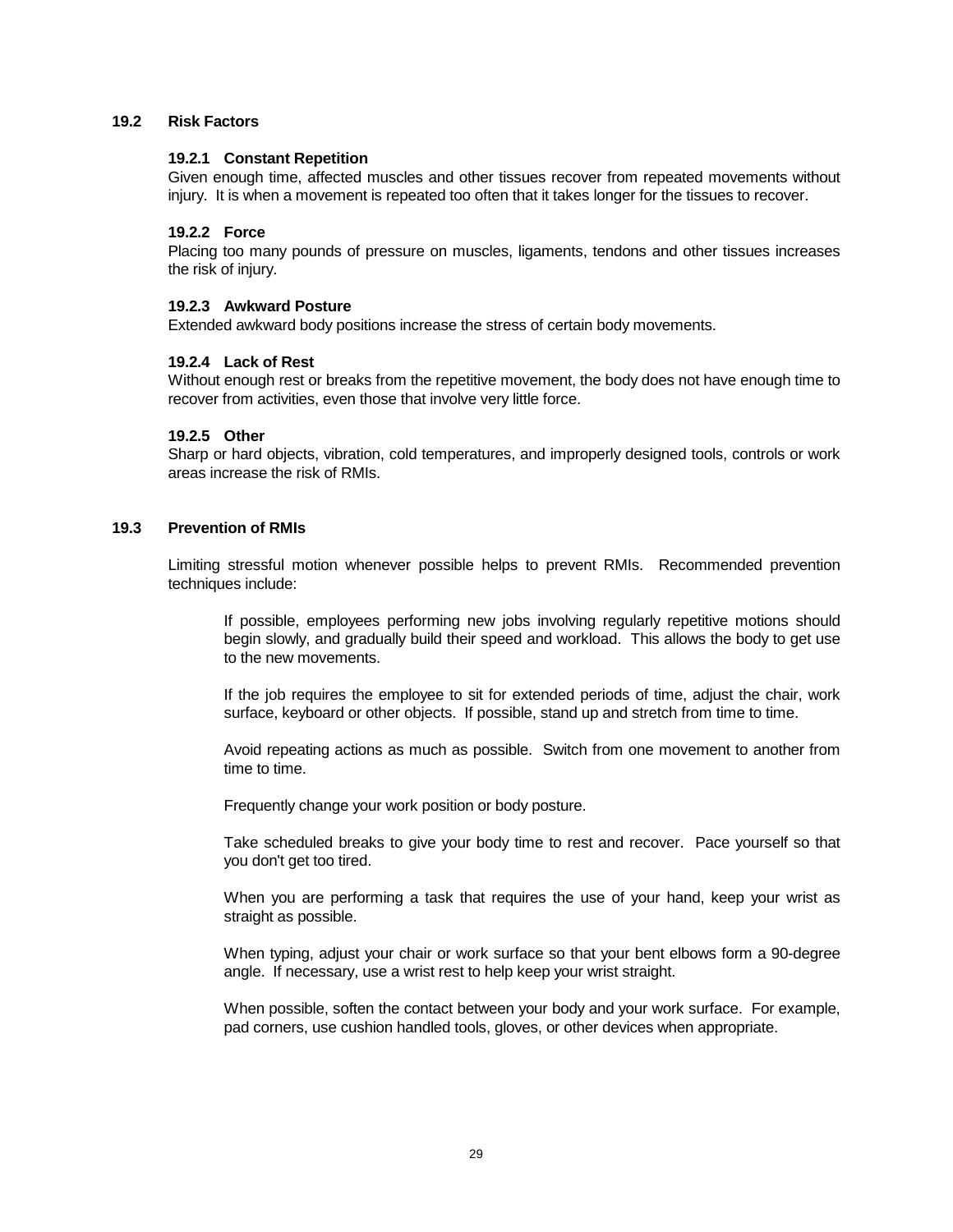## **SECTION 20 PERSONAL PROTECTIVE EQUIPMENT (PPE)**

## **20.1 General**

**20.1.1** When personal protective equipment has been specified for hazardous work its use shall be mandatory as a condition of employment, and employees shall not be allowed to perform a job without the appropriate personal protective equipment (PPE).

**20.1.2** PPE serves only as added protection, not absolute protection; therefore, its use must be in conjunction with guards, engineering controls and sound workplace practices.

**20.1.3** The employee is responsible for the care and proper use of his/her PPE and reporting any faulty, damaged, or worn PPE.

## **20.2 Work Clothes**

In the absence of a County uniform, employees shall wear suitable clothing for the job they are performing at all times. Suitable clothing means clothing that will minimize danger from moving machinery, hot or cold substances, sudden burns, etc.

## **20.3 Protective Footwear**

**20.3.1** To maximize safe working conditions for employees, Bay County shall issue and mandate the wearing of safety-toed safety shoes/boots for those employment situations for which hazards exist, and where the wearing of such personal protective equipment would reasonably prevent injury to the employee. Situations for which hazards exist include areas where there is a danger of foot injuries due to falling or rolling objects, objects piercing the soles, and where the employee's feet are exposed to electrical or chemical hazards

## **20.3.2** Mandatory Wearing of Safety Shoes

Those in employment positions designated by the County departments as requiring safety shoes shall wear the issued safety shoes. Any employee not wearing safety shoes that meet all specification as required in this policy shall not be allowed to work until such time as he/she is wearing approved safety shoes. Refusal to wear the safety shoes will result in disciplinary action. Any department director, division manager, or supervisor failing to enforce the provisions of this guideline shall also be subject to disciplinary action.

## **20.3.3** Application of Safety Shoe/Boot Program

Employees are required to wear American National Standards Institute (ANSI) approved safety shoes if they are required to handle or carry material such as heavy packages, objects, parts, or tools which could be dropped; or for activities where objects might fall or roll onto the feet; or for activities where sharp objects such as nails, wires, tacks, screws, large staples, scrap metal, etc., could be stepped on by the employee.

# **20.4 Back Support Braces**

## **Mandatory Wearing of Back Support Braces**

Any employee not wearing the back-support brace as required shall not be allowed to work until such time as he/she is wearing the issued or approved back support brace. Refusal to wear the backsupport brace will result in disciplinary action.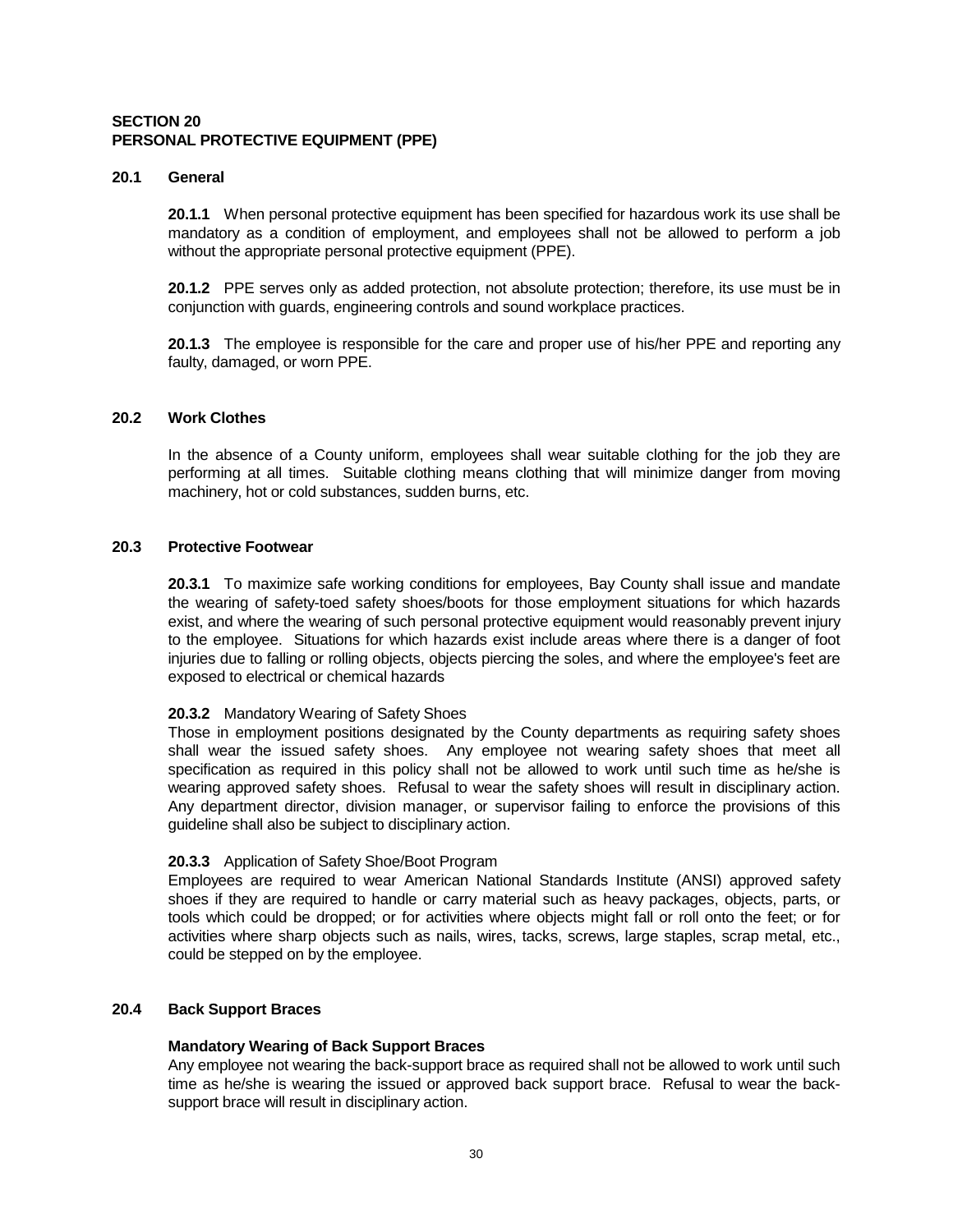# **20.5 Hard Hats**

**20.5.1** Hard hats are required to be worn when employees are exposed to possible danger of injury from falling or flying objects, hazards overhead, or from electrical shock and burns.

## **20.5.2 Hard Hat Suspension**

Hard hats must be worn squarely on the crown of the head. This puts the strongest part of the hat in position to take an overhead impact.

The hat suspension is critical to absorb and spread the force of an impact. For the proper ventilation and impact protection, the suspension must have a 1  $\frac{1}{4}$  - 1  $\frac{1}{2}$ " clearance between the crown of the hat and the top of the head.

**20.5.3** When near exposed electrical conductors which could contact the head, affected employees shall wear the appropriate "class" hard hat designed to reduce electrical shock hazards.

**20.5.4** Hard hats that have been altered will not be permitted.

**20.5.5** The hard hat will be worn with the brim facing forward at all times, except for welders wearing an attached welding hood.

**20.5.6** Hard hats worn during the hours of darkness shall have a one-inch band of reflective tape or white sign sheeting applied around the circumference of the hat.

**20.5.7** Hard hats should not be stored on the rear or front window ledge of a vehicle. The extreme heat tends to weaken it, and in sudden stops or turns it can become a harmful missile. Instead use a storage rack or other appropriate storage area.

**20.5.8** Hard hats shall be cleaned on a regular basis.

**20.5.9** Hard hats shall be inspected regularly by employees and replaced immediately when found defective. A hard hat is defective if it is cracked, dented, has deep scratches, faded, modified, not equipped with an inner suspension liner, or otherwise damaged.

## **20.6 Gloves**

**20.6.1** To help prevent such injuries, employees shall wear proper hand protection when exposed to hazards such as those from skin absorption of harmful substances, severe cuts or lacerations, severe abrasions, punctures, chemical burns, thermal burns and harmful temperature extremes.

**20.6.2** The glove shall be in good condition and suited for the type of work involved. Employees should check gloves for holes at the tips and between fingers, replace gloves that are damaged or worn, and periodically clean and dry gloves.

**20.6.3** Employees must ensure that gloves fit properly.

**20.6.4** Gloves should not be worn when working on moving machinery. Moving parts may pull the glove and the wearer's hand and arm into the machine.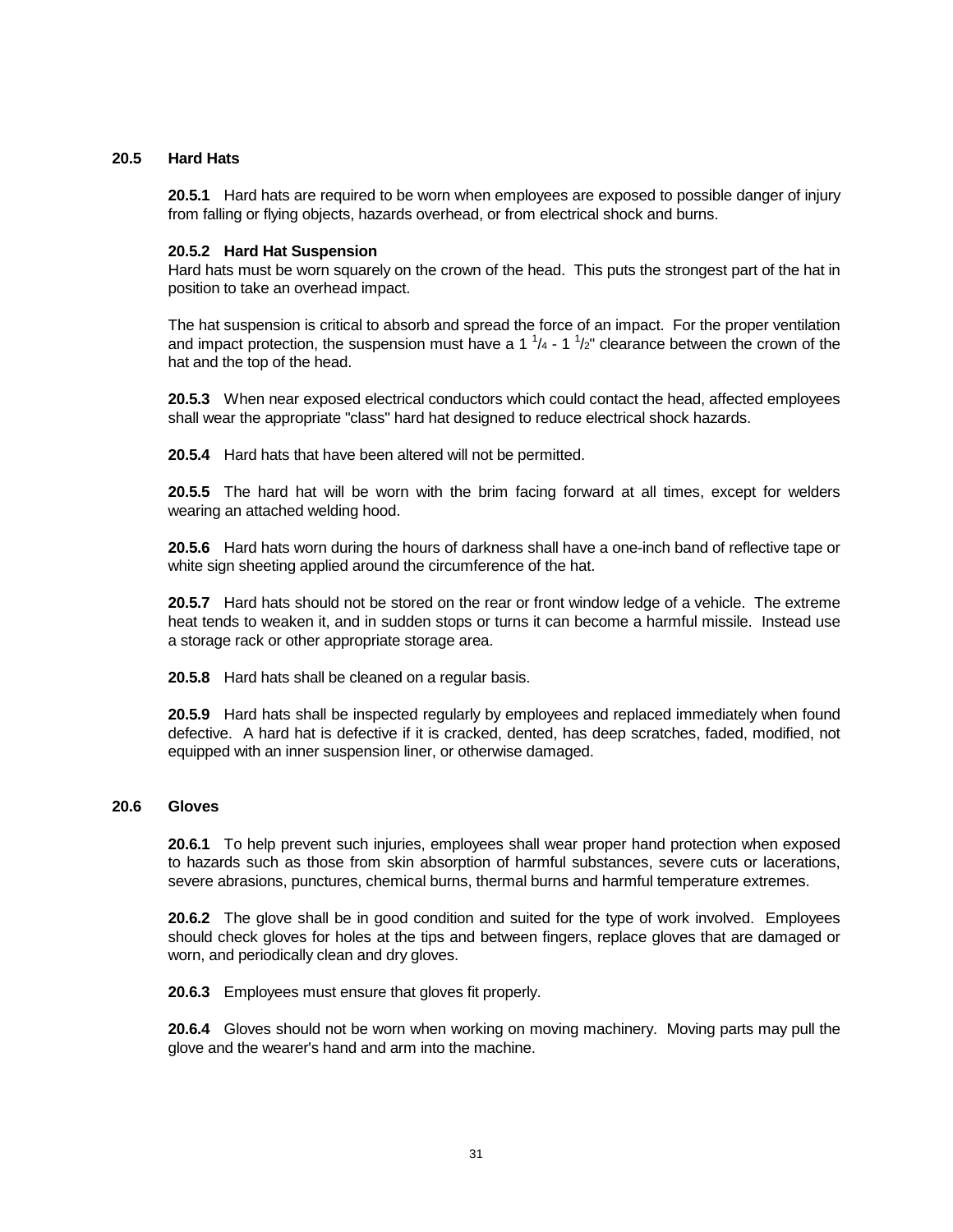## **20.7 Eye and Face Protection**

**20.7.1** Approved eye and face protection shall be worn whenever warranted by work exposures, such as flying particles of dirt, sand, grass, dust, rust, rock, bits of concrete etc., sprays or splashes of hot or corrosive chemicals or materials, hazardous gases or vapors, and injurious radiant energy.

**20.7.2** Safety glasses must cover the front and sides of the eyes. Side covers may be detachable.

**20.7.3** Employees wearing prescription glasses shall wear protective devices designed to fit over prescription glasses, or the employee may, at his/her expense, have ANSI approved protective eyewear ground to the prescription.

Employees who choose to purchase prescription safety lenses shall file the proper documentation with Risk Management showing that the lenses are ANSI approved.

**20.7.4** Face shields shall be worn in conjunction with goggles or safety glasses when working with chemicals, heat, glare, small projectiles, and infectious material that may splash.

**20.7.5** Goggles shall be worn with a face shield when severe exposure to splashing hazards is present.

**20.7.6** Safety glasses or goggles shall be worn under welding helmets for added protection.

**20.7.7** Welders shall wear a welder's hood with lenses which have the correct color density for the type of welding involved. Welders' helpers must wear the same, or at a minimum wear burning goggles with the correct color density.

#### **20.8 Hearing Protection**

## **Hearing Protectors**

When workplace sound levels exceed the permissible exposure limit at or above an 8-hour timeweighted average of 85 decibels (dB), the affected employees shall be notified and hearing protection shall be worn to reduce the sound levels for as long as the danger exists.

The effectiveness of hearing protection depends on proper fitting.

If an employee's plugs or muffs are not right for the job or feel uncomfortable, he/she should inform the supervisor immediately so that the protection may be replaced with more appropriate protection.

Hearing protection must be worn in identified high risk areas. Employees not wearing their hearing protection in such areas not only are at risk of hearing loss, but are subject to disciplinary action.

#### **20.9 Respiratory Protection**

**Air-supplying:** Required whenever there is not enough oxygen or when the atmospheric hazard is immediately dangerous to life or health. Immediately dangerous to life or health conditions are where death or irreversible problems would result if you breathed in the contaminants for a 30 minute period.

**Air-purifying:** Required when there is enough oxygen, but there are contaminants in the air that can be effectively filtered out.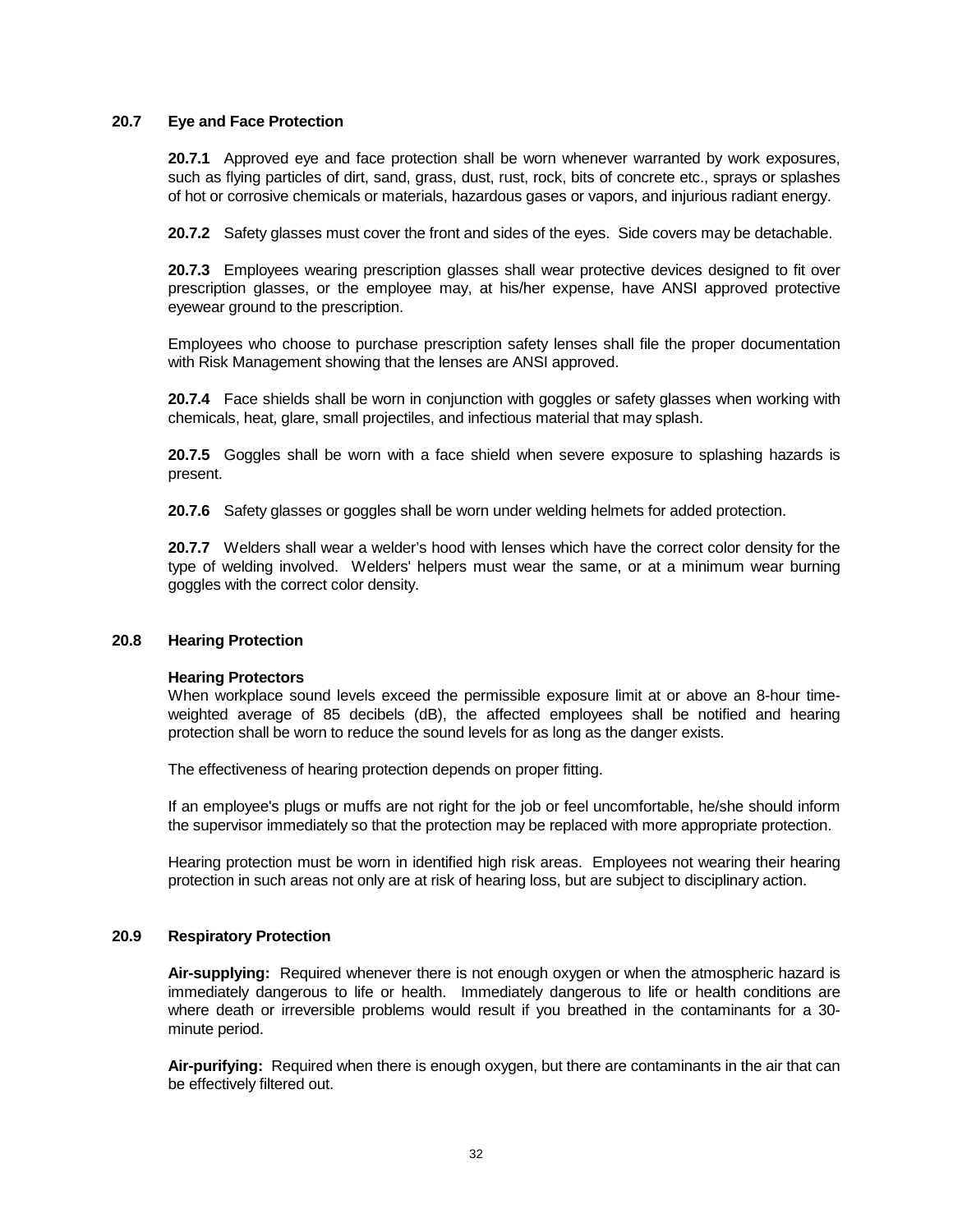The only acceptable replacement cartridges and filters for air-purifying respirators are those made specifically for the make, model, and brand of the respirator.

## **20.9.1 Medical Check-ups**

Prior to being issued a respirator, employees must have an initial medical check-up to see if they can safely wear a respirator and a periodic re-check thereafter.

In general, employees cannot wear a respirator if they:

Wear contact lenses. Air contaminants can become entrapped behind the contact lenses and cause severe cornea burns even though the eyes may be promptly and thoroughly flushed with water.

Wear glasses with temple pieces. A proper seal cannot be established if the temple bars of eyeglasses extend through the sealing edge of the facepiece. As a temporary measure, glasses with short temple bars or without temple bars may be taped to the wearers head. If affected personnel is essential to the job function requiring the use of a respirator and cannot be temporarily reassigned, Departments may choose to investigate the possibilities of a special facepiece with a system for mounting corrective lenses for such personnel.

Have a beard, moustache, or long sideburns. Any facial hair contact with the sealing surface of the respirator face shield constitutes an improper facial seal. Since a satisfactory seal cannot be obtained when facial hair is present, the employee shall remove the facial hair or be disqualified from work requiring the use of a respirator.

Have breathing problems such as asthma.

Have a heart condition.

Have claustrophobia.

Are heat sensitive.

## **20.9.2 Respirator Inspection/Maintenance**

All respirators shall be thoroughly inspected before and after each use.

There should be no holes, tears, or snags that could let air in.

All connections should be tight.

Pay close attention to rubber parts such as the facepiece, headband, valves, connecting tube, fittings, and the canister/cartridge.

If the respirator has an air cylinder, check to see that it is fully charged.

Carefully clean and disinfect the respirator after each use, and check it again for holes, cracks, deterioration, dents, corrosion, etc. Report all problems to your supervisor immediately.

## **20.9.3 Respirator Training**

Employees shall receive training where applicable and should practice using the respirator and prepare themselves for problems that may occur while using respirators such as, heat exhaustion or heat stroke, poor maneuverability, using up the air supply, and panic.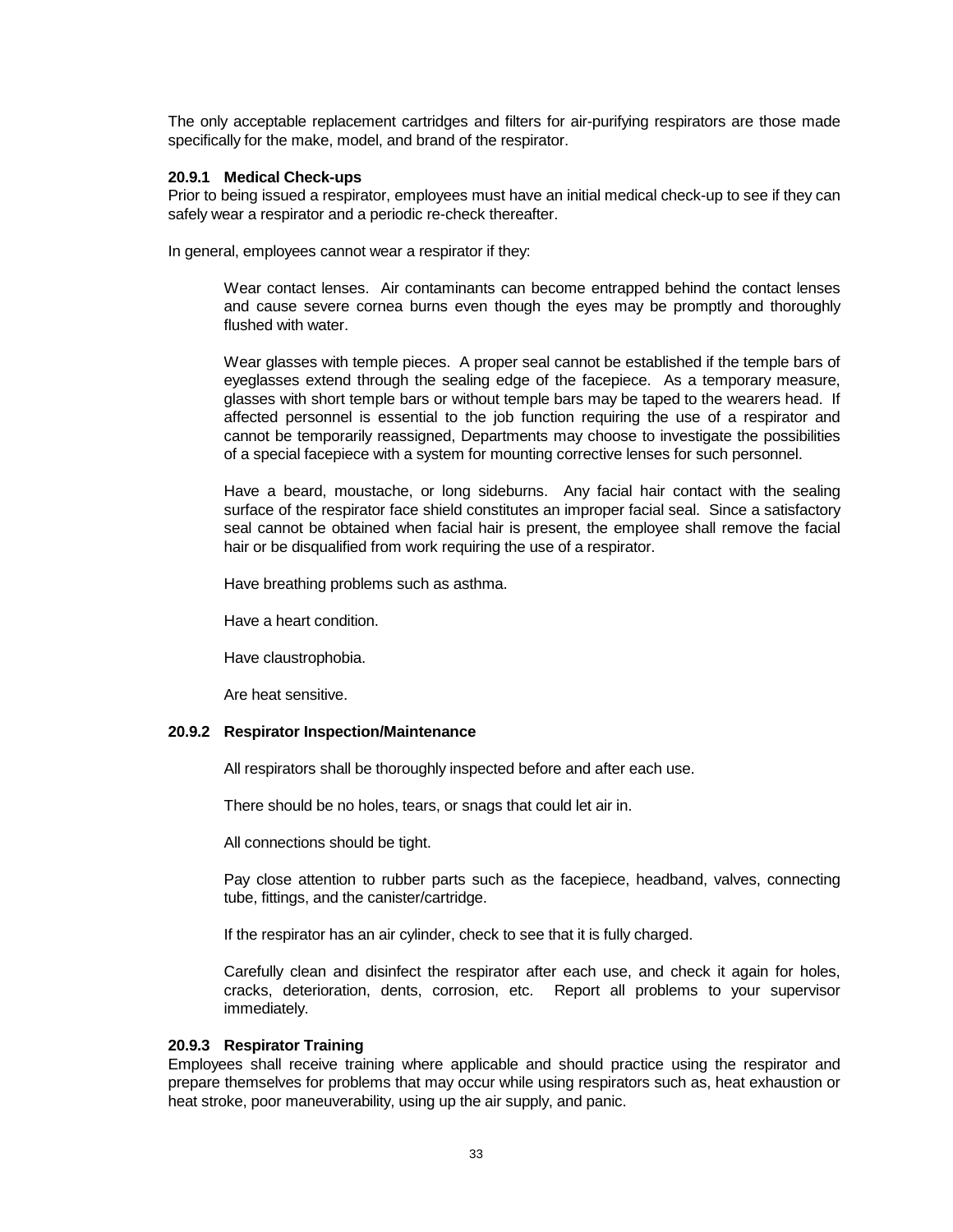### **20.10 Safety Belts, Harnesses, and Lanyards**

These shall be worn when working at elevated levels over six feet high which are not protected by standard handrails, when working from suspended scaffolds, or when working in permit-required confined spaces.

## **20.11 Flotation Vests**

United States Coast Guard approved flotation shall be worn when required to perform work over water.

#### **20.12 Traffic Vests**

When required to work in the immediate vicinity of moving traffic, or ANYTIME WORK IS DONE WITHIN THE RIGHT OF WAY, ANSI/ISEA 107-2004 Class 2 high visibility safety apparel shall be worn.

## **SECTION 21 TOOL AND EQUIPMENT SAFETY**

#### **21.1 Hand Tool Safety**

**21.1.1** Hand tools shall only be used for the purpose for which they were designed and shall be used with the appropriate safety equipment and PPE.

**21.1.2** Employees shall check the condition of tools before they use them. Tools shall be kept in good working condition and replaced or repaired when worn or broken.

**21.1.3** Tools that are not in use shall be properly stored in tool boxes, racks, or cabinets and not be allowed to lie around where they could fall on or trip employees.

**21.1.4** Sharp or pointed tools shall not be carried in pockets unless the point or edge is protected with a cover. It is recommended to carry tools in a tool belt or kit.

#### **21.2 Power Tool Safety**

**21.2.1** Employees shall follow all manufacturers' instructions regarding the safe storage, operation, and maintenance of power tools.

**21.2.2** Employees shall not use a power tool unless they have been trained on how to use it safely and properly.

**21.2.3** Power tools must have all guards in place before they are put into operation.

**21.2.4** Employees should not wear loose fitting clothing or jewelry when operating power tools.

**21.2.5** Power tools should be disconnected from the power source before changing blades, bits, etc.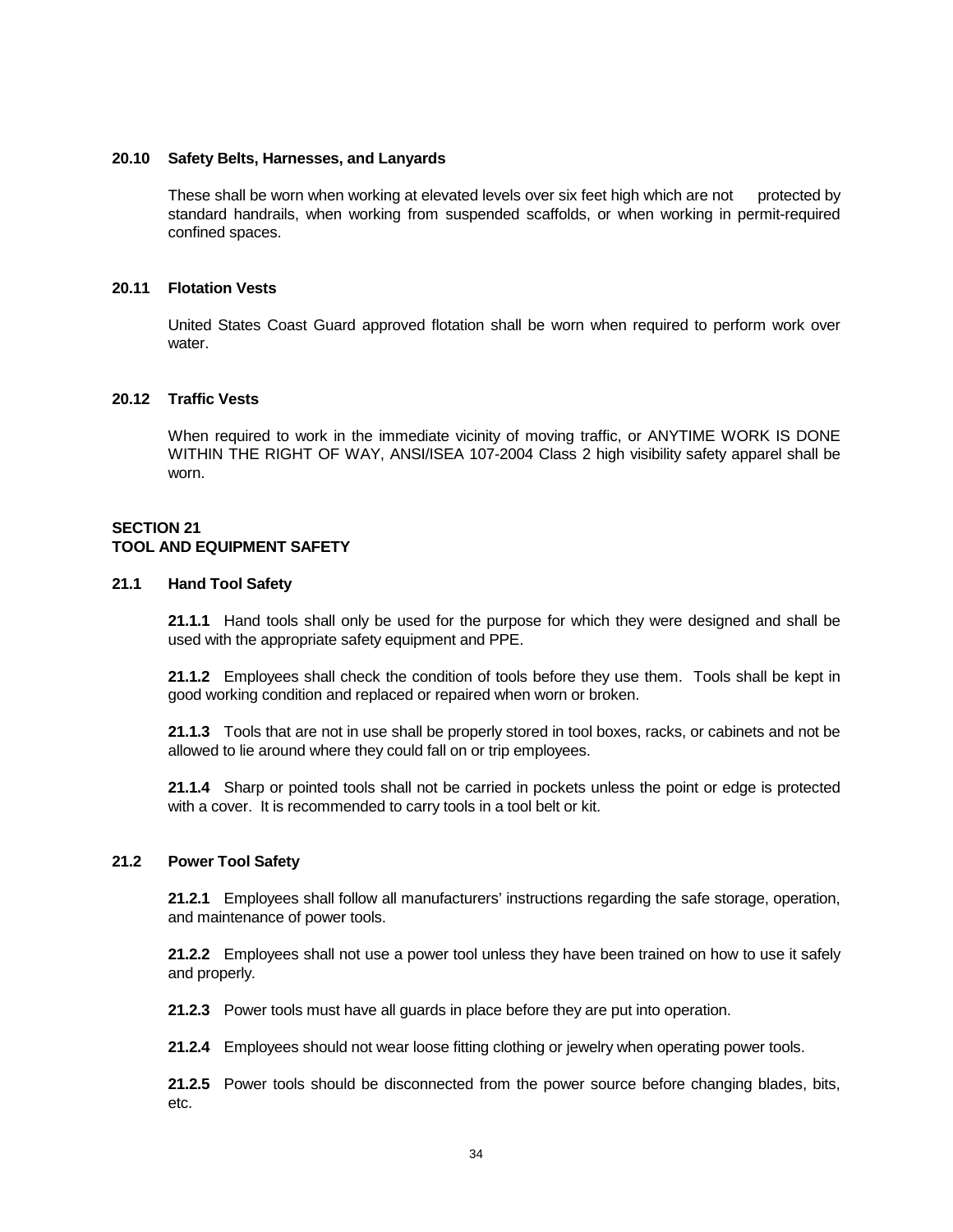**21.2.6** Remove chuck keys, etc. before using power tools.

**21.2.7** Power tools should be double-insulated or have three prong plugs with grounded extension cords and receptacles.

**21.2.8** Do not use power tools with worn or damaged plugs or cords.

**21.2.9** Always keep the work area free of trip hazards or slippery conditions.

**21.2.10** Never use compressed air to clean off equipment or clothing, use a brush or dry vac.

#### **21.3 Ladder Safety and Maintenance**

**21.3.1** Ladders must be of sufficient length to extend not less than 36" above any platform or landing which they serve.

**21.3.2** Step ladders should not be used as straight ladders. Workers should not work from the top two steps of a step ladder.

**21.3.3** The feet of a ladder shall be placed approximately 1/4 of its length away from the vertical plane of its top support.

**21.3.4** Only light, temporary work should be performed from ladders.

**21.3.5** Ladders should not be placed in front of doors which open towards the ladder unless the door is locked or otherwise guarded.

**21.3.6** When using straight ladders, both the bottom and the top shall be secured to prevent displacement. Use ladder shoes, stakes, or other means of securing the ladder.

**21.3.7** Only one employee at a time climbing a ladder.

**21.3.8** Ladders are not to be used as skids, braces, scaffolds, or any other purpose than that for which they are intended.

**21.3.9** Never climb a ladder with greasy, muddy, or otherwise slippery hands or shoes.

**21.3.10** When ascending or descending ladders, face the ladder and use both hands to hold onto the side rails. If material must be moved from one level to another, a rope, block and tackle, or other means should be used. Materials should not be hand carried on ladders.

**21.3.11** All ladders should be visually inspected frequently for deterioration and damage.

## **21.4 Welding and Cutting**

**21.4.1** Never use oil or grease on any fittings or apparatus in contact with oxygen.

**21.4.2** Never stand directly in front or in back of a regulator when opening the cylinder valve; stand so that the cylinder valve is between you and the regulator.

**21.4.3** Before doing any welding or cutting, always check to be sure appropriate fire protection equipment is immediately available.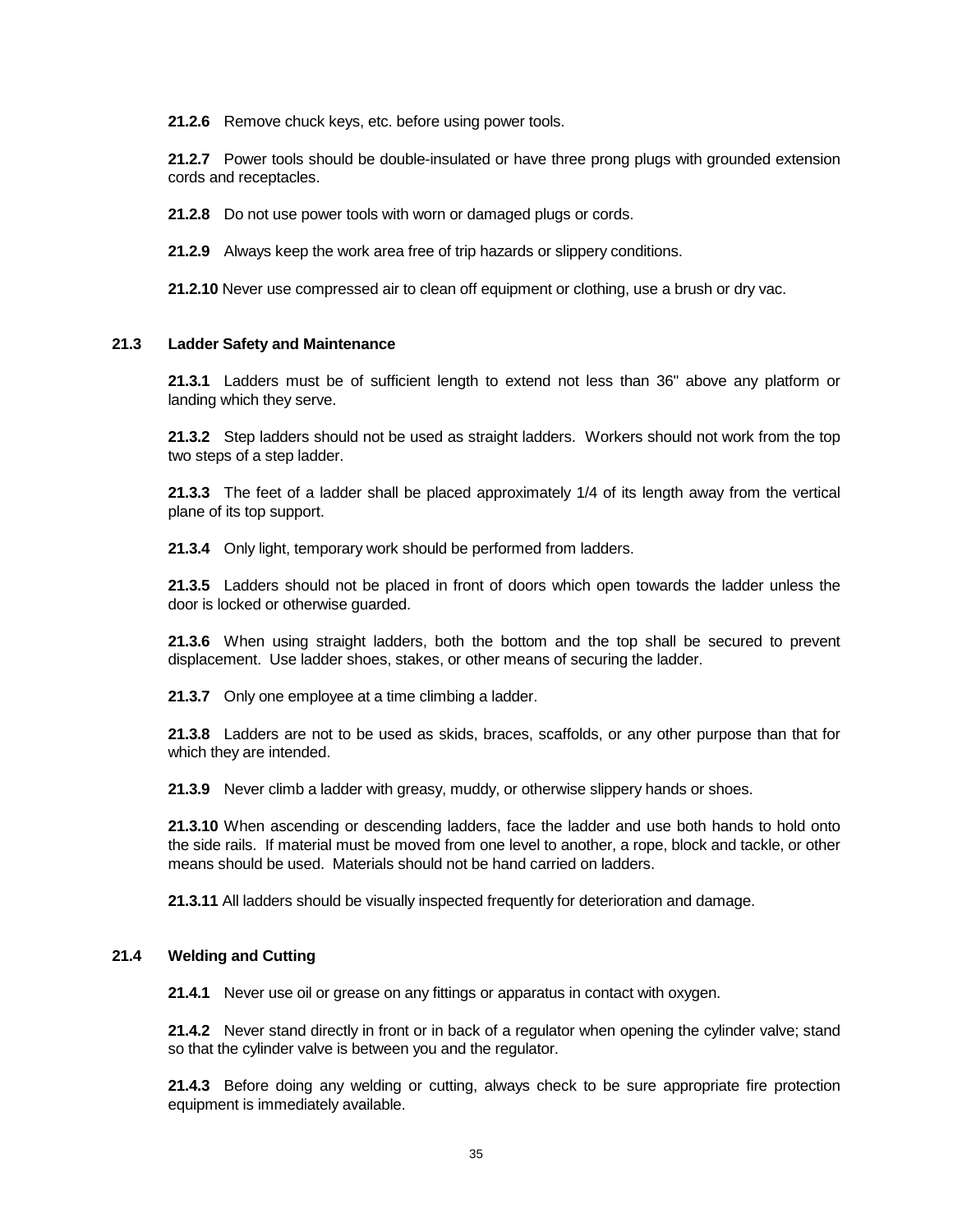**21.4.4** Do not wear flammable or disposable type clothing.

**21.4.5** Wear appropriate welding helmets, long sleeve shirts, leathers, and welders' gloves.

**21.4.6** Equipment must be industrial rated, in good condition and conforming to OSHA requirements governing application, installation and operation of arc welding and cutting equipment.

## **21.5 Compressed Gas Cylinder Storage**

**21.5.1** Inside of buildings, cylinders shall be stored in a dry, well-ventilated, well-protected location at least 20 feet from highly combustible materials such as oil, solvents, etc.

**21.5.2** Assigned storage spaces shall be located where cylinders will not be knocked over or damaged by falling or passing objects, or be subject to tampering by unauthorized persons.

**21.5.3** Empty cylinders shall have their valves closed.

**21.5.4** Storage of empty cylinders shall be separated from charged cylinders. Storage racks shall be identified as to compressed gas cylinder content and condition (i.e., "full", "empty").

**21.5.5** Valve protection caps, where the cylinder is designed to accept the cap, shall always be in place, hand tight (except when cylinders are in use or connected for use).

**21.5.6** Protection from solar radiant heat shall be provided where cylinders are directly exposed to sunlight.

**21.5.7** Compressed gas cylinders shall be secured in an upright position at all times, including when hoisted or transported.

**21.5.8** Oxygen cylinders in storage shall be separated from fuel-gas cylinders or combustible materials (especially oil or grease) a minimum of 20 feet.

## **21.6 Ground Equipment Safety**

**21.6.1** Always wear appropriate personal protective equipment.

**21.6.2** Employees shall not operate equipment until they have been trained on equipment and documentation is on file.

**21.6.3** Equipment shall never be left unattended with motors running.

**21.6.4** Employees shall inspect areas to be mowed for foreign objects, such as, wires, stones, bottle caps, sticks, etc. Such objects shall be removed from the area before mowing.

**21.6.5** Do not run engines in a confined area without adequate ventilation. The exhaust fumes are hazardous and could be deadly.

**21.6.6** Employees should warn bystanders of the danger of flying objects. Employees should take extreme precautions when there are people in the immediate area, especially children. People should be kept clear of areas of operation.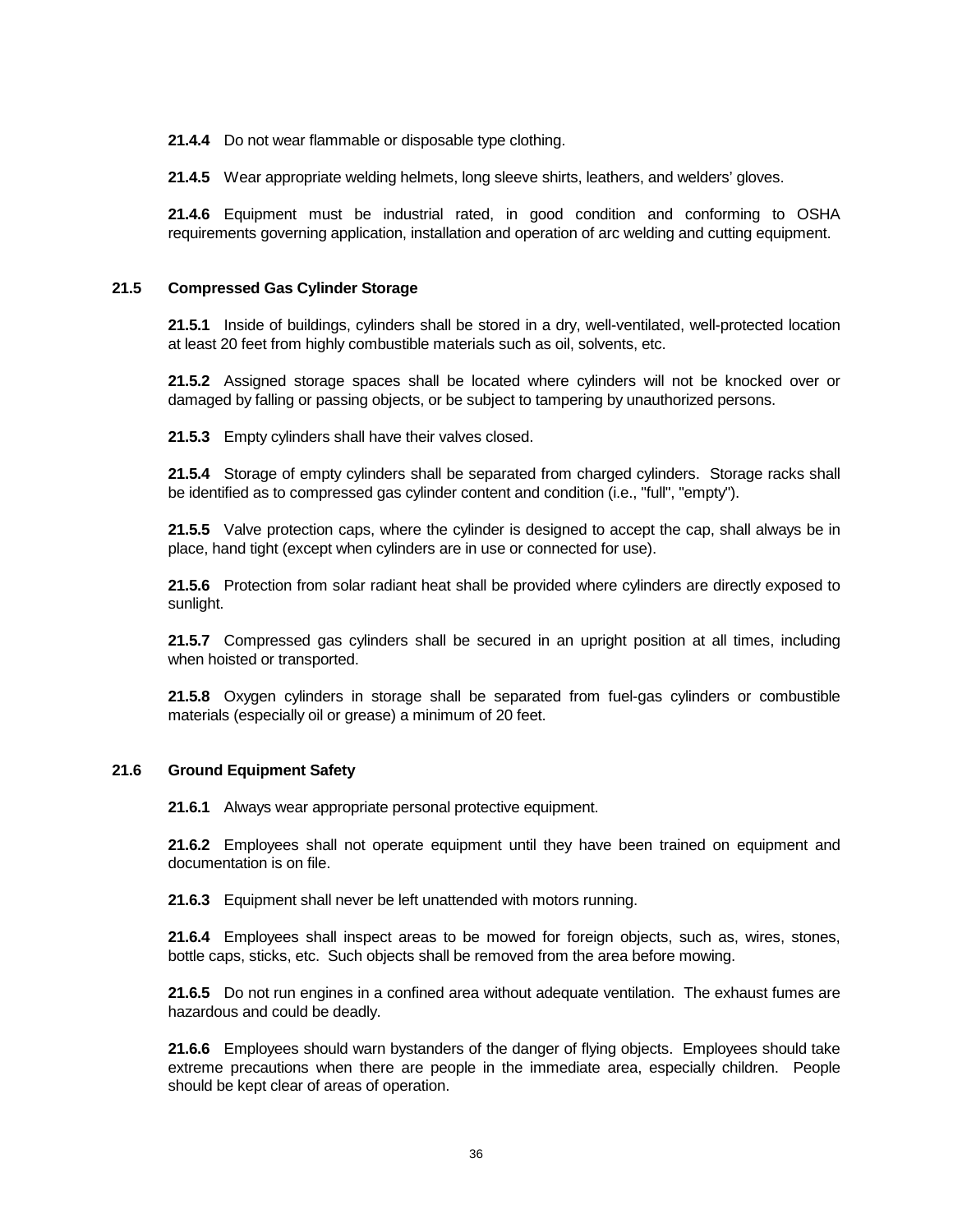**21.6.7** All shields, safety devices, and decals shall be kept in place, and if any are defective or damaged, they shall be repaired or replaced before operating the equipment. No equipment safety device shall be bypassed.

**21.6.8** There should not be a passenger on the machine unless the machine is designed with an extra seat for the purpose of carrying a passenger.

**21.6.9** Always keep hands and feet away from the undercarriage of a mower when in operation.

**21.6.10** When working in the sun, employees should protect their face, neck, ears, hands, and arms from ultraviolet rays.

**21.6.11** Cutting units shall be raised when driving from one work area to another.

**21.6.12** Always before any servicing or adjusting of equipment, stop the engine, remove the key from the switch, and pull the high-tension wire off the spark plug to prevent accidental starting of the engine.

**21.6.13** Never refuel equipment while it is running.

**21.6.14** Do not remove the fuel cap from the tank when the engine is running or hot.

**21.6.15** Do not smoke while handling gasoline.

**21.6.16** Fuel the tank out doors and not over one inch from the top of the tank, not the filler neck.

**21.6.17** Wipe up any spilled gasoline.

**21.6.18** Employees should never attempt to lift or load a mower alone.

## **21.7 Tree Trimming and Chain Saw Safety**

**21.7.1** Before starting any tree operations, the trees within the surrounding area and the area itself should be checked for any dangerous conditions.

**21.7.2** Except in case of emergency, tree work should be avoided when trees are wet, during high winds, or storm situations.

**21.7.3** Ropes shall be used for lowering or raising tools unless a bucket truck is being used.

**21.7.4** Ropes of suitable length shall be used for lowering limbs.

**21.7.5** Tools should never be left in trees during breaks, lunch hour or overnight.

**21.7.6** Special caution should be taken when working around live wires. Any wires broken during tree work shall be reported to the proper utility company. Fallen wires should be guarded until the utility service person arrives.

**21.7.7** In case of contact with live wires, do not touch the victim. Separate the victim from the wire by use of non-conductive materials. Call the Emergency Medical Services.

**21.7.8** Never walk with a chain saw running.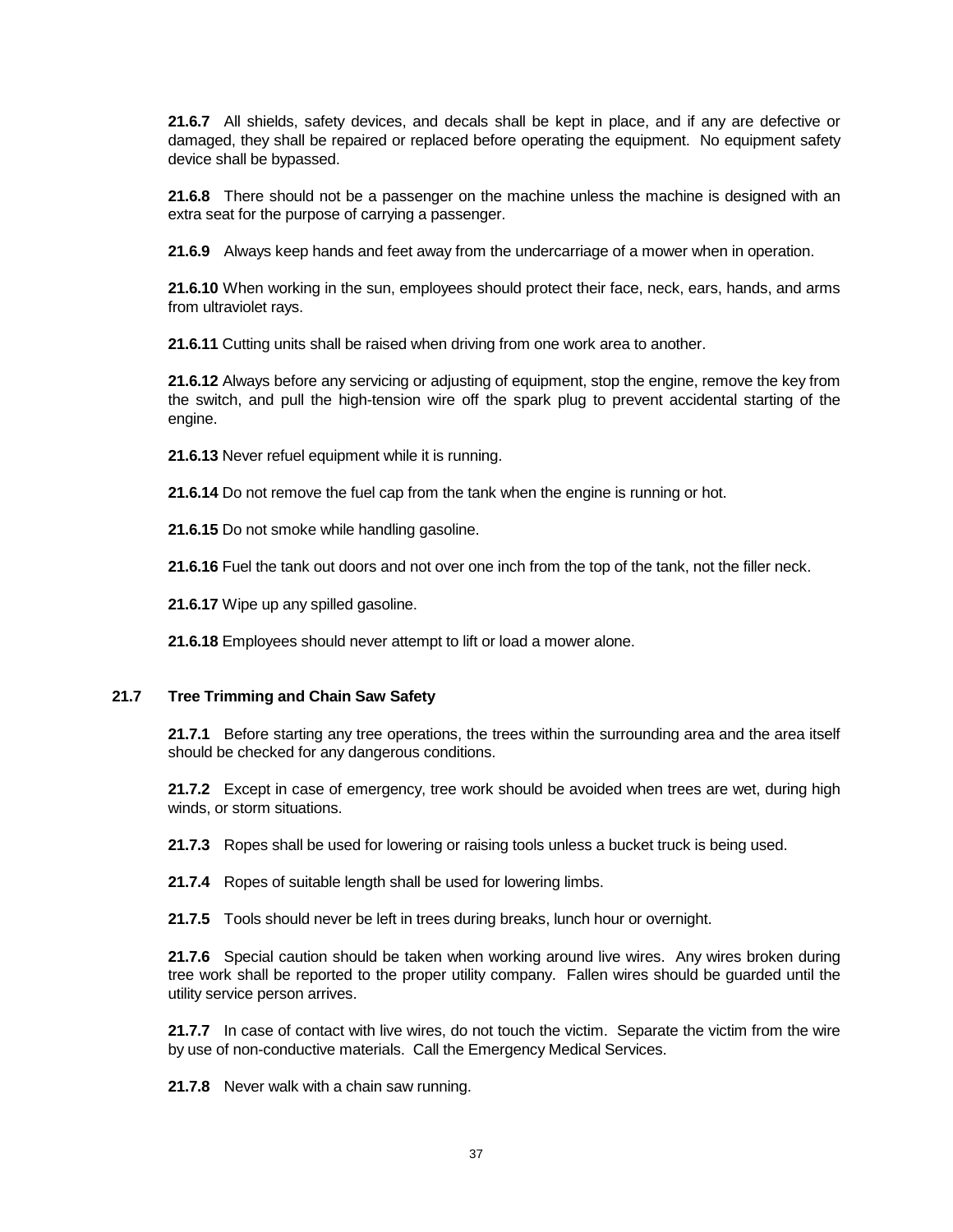**21.7.9** Always stand at the end of the chain saw when cutting - never stand at the side.

**21.7.10** Avoid using the tip of the saw for cutting.

**21.7.11** Never replace the chain on the guide rail groove when the motor is running.

**21.7.12** Never refuel chain saws while they are running.

## **21.8 Electrical Safety**

**21.8.1** Ensure that all electrical tools and equipment are properly grounded or double insulated. Visually inspect daily for kinks, cuts, and cracked jackets.

**21.8.2** If an electrical tool sparks or tingles, it shall be taken out of service and tagged for repairs.

**21.8.3** Always disconnect tools from the power source before making adjustments or attachment changes. Follow lock-out, tag-out procedures.

- **21.8.4** Protect cords from damage caused by traffic, sharp corners, and pinching.
- **21.8.5** Do not use electrical power cords or equipment while standing in water.
- **21.8.6** Keep cords out of puddles.
- **21.8.7** Place cords so that they will not present a tripping hazard.
- **21.8.8** Disconnect cords by pulling the plug, not the cord.

# **SECTION 22 WORKING IN THE PUBLIC RIGHT-OF-WAY**

## **22.1 General**

Florida Department of Transportation (DOT) rules and regulations in the DOT *Index 600* and the Manual for Uniform Traffic Control Devices procedures shall be followed.

# **SECTION 23 COUNTY PARKS, BUILDINGS, ROADS, AND ROAD SIGN INSPECTION**

## **23.1 County-wide Observation and Reporting**

All Department/Division/Section/Group employees shall observe hazardous conditions of County parks, buildings, roads, and traffic signs or lights. Employees shall immediately report observations needing attention to their Supervisor, who shall then report it to the Department responsible for the maintenance and repairs.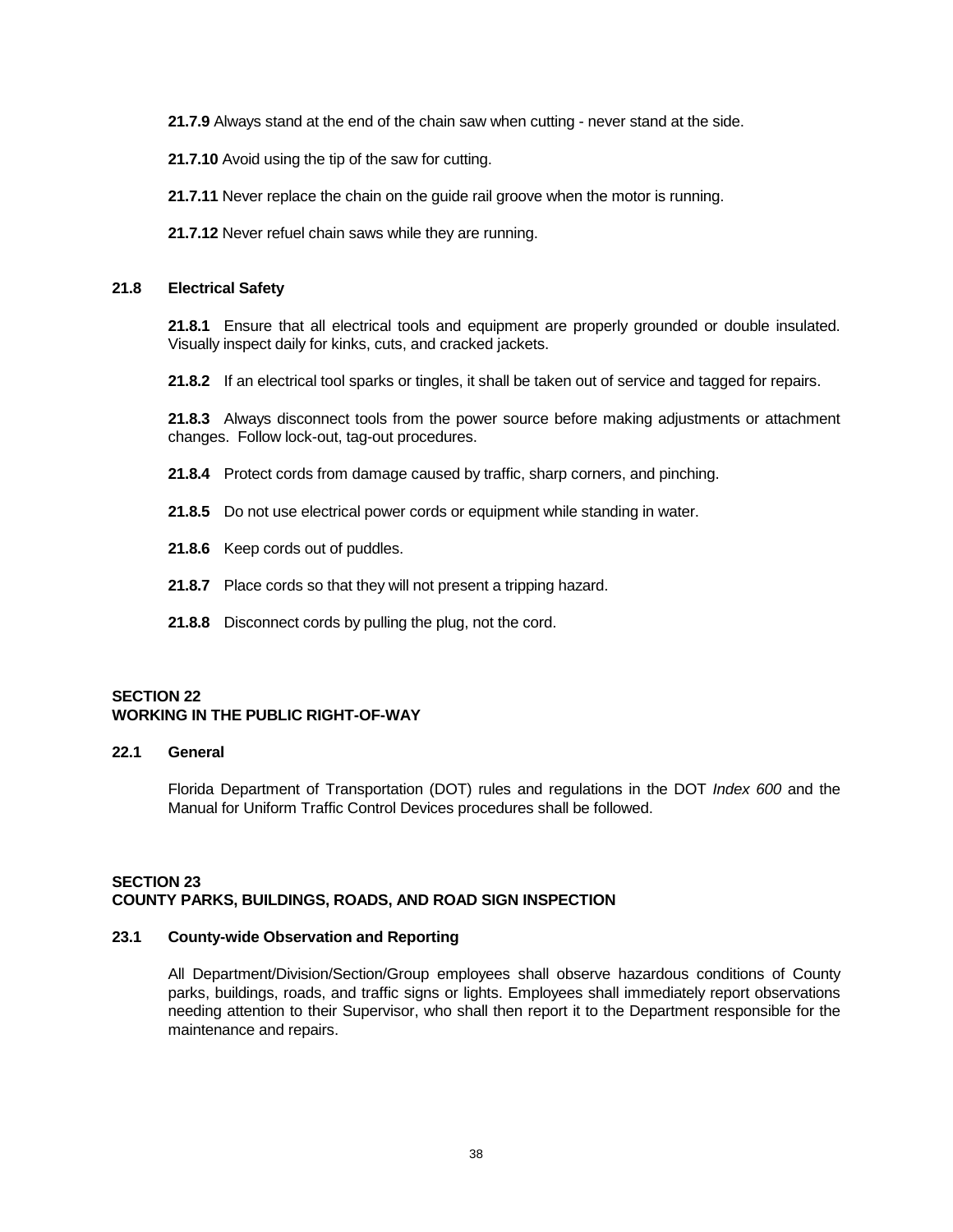## **SECTION 24 VEHICLE USE AND DRIVER SELECTION POLICIES**

#### **24.1 General**

**24.1.1** Vehicles shall be utilized in accordance with the Bay County Vehicle Usage Assignment Policy which states the following:

"County vehicles will be used only by designated employees within the scope and purpose of official business."

**24.1.2** Safety belts shall be worn at all times by the driver and all passengers. Violators will be subject to disciplinary action.

Employees should note that the Florida's Workers' Compensation Law, Section 440 Florida Statutes, provides for a reduction of normal compensation by twenty-five percent (25%) if an employee is injured as a result of his/her willful refusal to use safety appliances or to observe a lawful safety rule.

# **24.2 Alcohol and Drugs**

The use of any County equipment, including vehicles, is prohibited from any employee who has consumed alcoholic beverages, illegal substances, or taken medications that may cause drowsiness, dizziness, or impairment of normal functions or reflexes.

#### **24.3 Traffic Violations**

**24.3.1** Authorized drivers must carry a proper and valid Florida Driver's License at all times while operating a County vehicle. Suspension or loss of driving privileges shall be subject to the provisions in the Bay County Personnel Manual, Section 3 Employment Information and Requirements, Driving Records.

**24.3.2** Employees shall be solely responsible for the payment of traffic fines for moving or parking violations.

**24.3.3** Employees shall strictly obey posted speed limits.

#### **SECTION 25 MOTOR EQUIPMENT AND VEHICLE SAFETY AND MAINTENANCE**

#### **25.1 General Vehicle Safety Policies**

**25.1.1** When a trailer is in tow, there shall be safety chains of sufficient strength and appropriate security connections to maintain connection of the trailer to the pulling vehicle under all conditions while the vehicle is towing the trailer.

**25.1.2** Drivers shall not cross any railroad crossing when the crossing warning lights are activated without first coming to a full stop and determining that it is safe to enter and cross.

**25.1.3** When necessary, drivers shall enlist the assistance of the passenger or another employee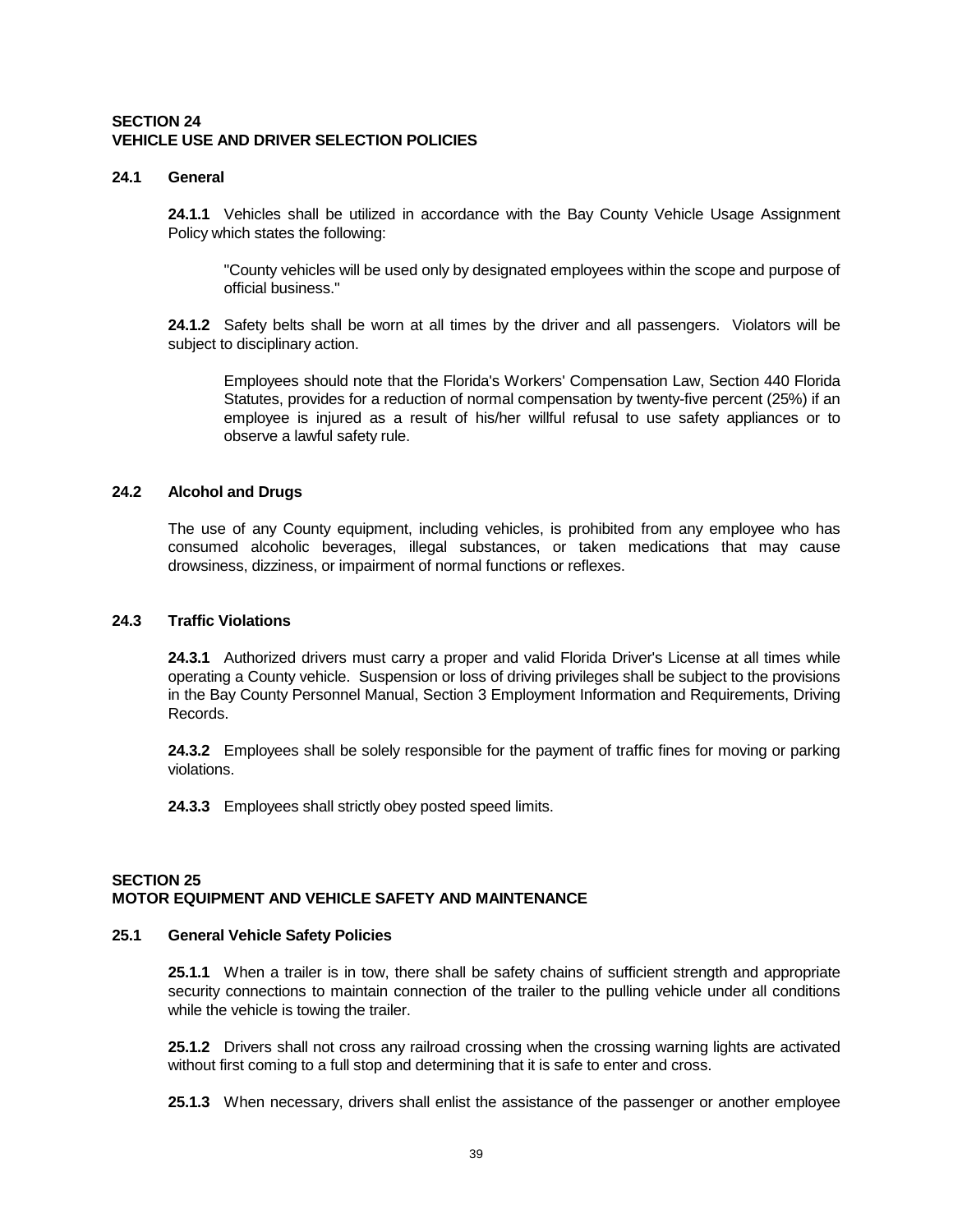to guide them when backing. If the driver is alone, he/she shall exit the vehicle and inspect the area before backing up.

**25.1.4** Riding on the sides, tool boxes, tailgates, roof, or standing in the back of any truck is prohibited with the exception of fire trucks.

**25.1.5** Getting on or off a vehicle is prohibited while the vehicle is in motion.

**25.1.6** No more than three persons shall ride in the front seat of any vehicle. In a vehicle with only two single front seats, there shall be only one person per seat.

**25.1.7** Safety belts shall be worn at all times by the driver and all passengers. Violators will be subject to disciplinary action.

**25.1.8** Tailgates shall be up and locked when vehicles so equipped are in motion. If the situation requires the tailgate to remain open, red flags shall be attached to the outward corners of the gate.

**25.1.9** All items to be transported shall be secured. Any cargo extending beyond the boundaries of the vehicle shall be clearly marked with a red warning flag.

**25.1.10** Roll covers shall be used and in place when hauling loads.

## **25.2 Parking Safety**

**25.2.1** Employees shall not park County vehicles in: "No Parking" zones except in an emergency or in the required performance of official duties. When a situation requires a vehicle to be parked in the "No Parking" zone, the driver shall activate emergency blinkers.

- **25.2.2** No vehicle shall be left unattended with the key in the ignition.
- **25.2.3** Vehicles shall be locked when not in use.
- **25.2.4** Employees shall not park County vehicles facing traffic except in the case of an emergency.

## **25.3 Large Mobile Equipment Safety**

**25.3.1** Passengers shall ride only in seats so designed for passengers.

**25.3.2** If possible or necessary, equipment operators shall enlist the assistance of another employee to guide them when backing up.

**25.3.3** Construction type equipment shall travel at no more than 45 MPH and use the right lane except when a left turn is required. Operators of such equipment shall give the right-of-way to all other motor vehicles. Equipment headlights will be on at all times when traveling. This type of equipment shall display the orange triangular slow moving vehicle sign on the rear of the vehicle.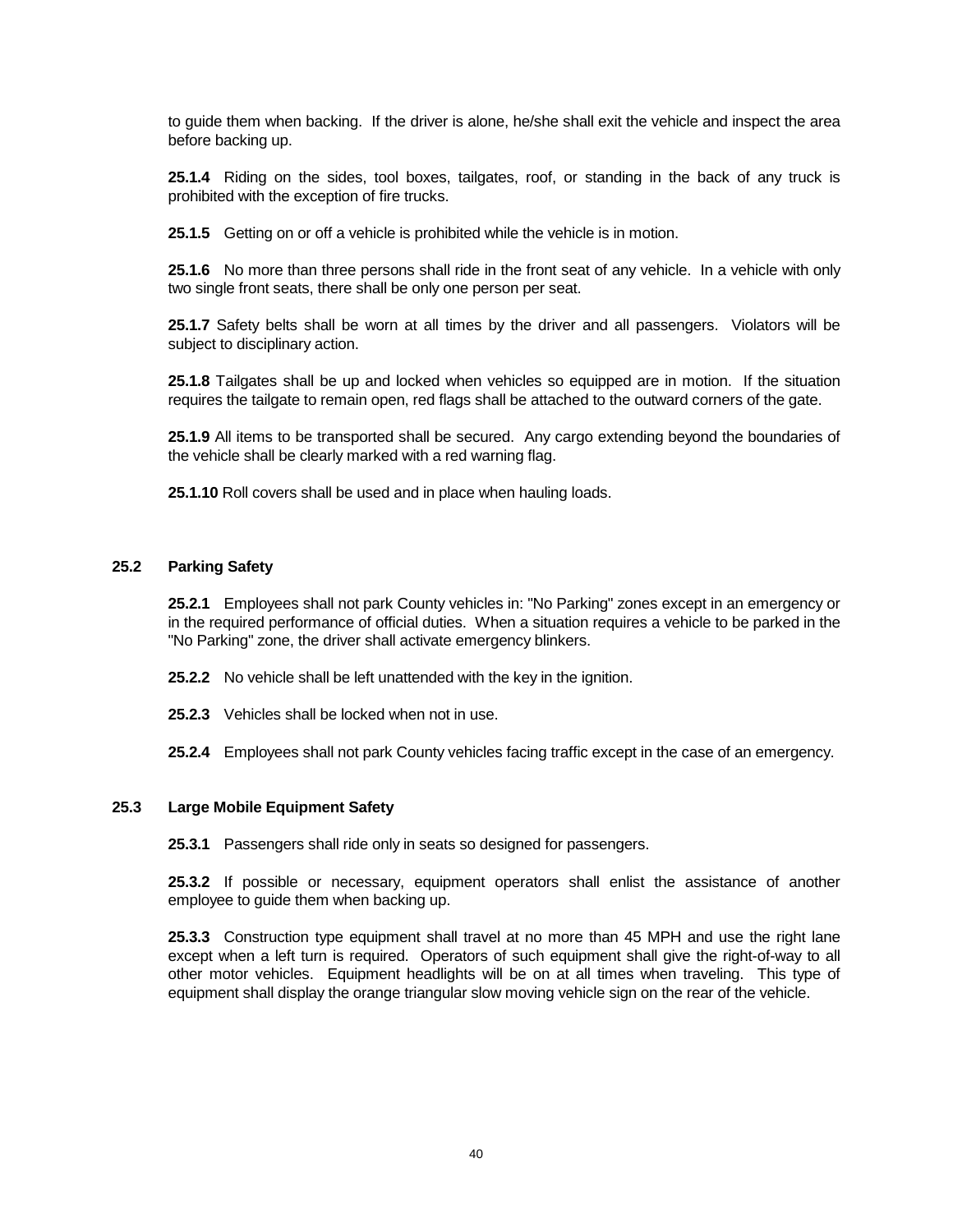## **25.4 Vehicle Preventive Maintenance and Inspection**

**25.4.1** Employees assigned a vehicle or given the responsibility of driving a piece of equipment shall be responsible for conducting a safety check of the vehicle/equipment prior to its use.

**25.4.2** Equipment inspections should be conducted according to the manufacturer's equipment manual, or license guidelines specific to the equipment.

**25.4.3** The Operator's Monthly Inspection Log shall be completed and kept in the vehicle log book for that week. At the end of the week, supervisors shall collect the inspection logs and file them with the vehicle maintenance records.

## **25.5 Vehicle Accident Response Procedures**

All County vehicles should have in the glove compartment an envelope containing insurance information and procedures on what to do if an employee is involved in an accident.

#### **SECTION 26 MAINTENANCE SHOP SAFETY**

**26.1** The normal activities of motor vehicle maintenance shops present numerous hazards to maintenance personnel. It is essential that adequate safety standards be prescribed and observed by all shop personnel to promote efficiency and reduce the possibility of personal injury and property damages. The following safety rules shall be adhered to by shop employees and enforced by shop supervisors.

#### **26.2 General**

**26.2.1** The use of tools and equipment shall occur in accordance with the tools and equipment safety section of this manual.

**26.2.2** When working on equipment, the appropriate lockout/tagout procedures shall be followed in accordance with that Chapter 18 of this manual.

**26.2.3** Repair shops shall be adequately ventilated to protect against exposure to hazardous concentrations of carbon monoxide gas. If necessary, move any equipment with the engine running to the outside or attach a hose to the muffler leading to the outside.

**26.2.4** Mechanics shall only work under adequate illumination at all work areas.

**26.2.5** Mechanics shall not wear rings or other jewelry when working on motor vehicles, when servicing batteries, when operating rotating machine shop equipment, or when working on, or around, electrical equipment.

**26.2.6** A safety solvent (combustible rather than flammable) shall be provided for cleaning parts. Never use carbon tetrachloride, gasoline, or any other hazardous material for this purpose.

**26.2.7** Personal areas and wash areas will be maintained in a clean condition and provided with the proper towels and soap.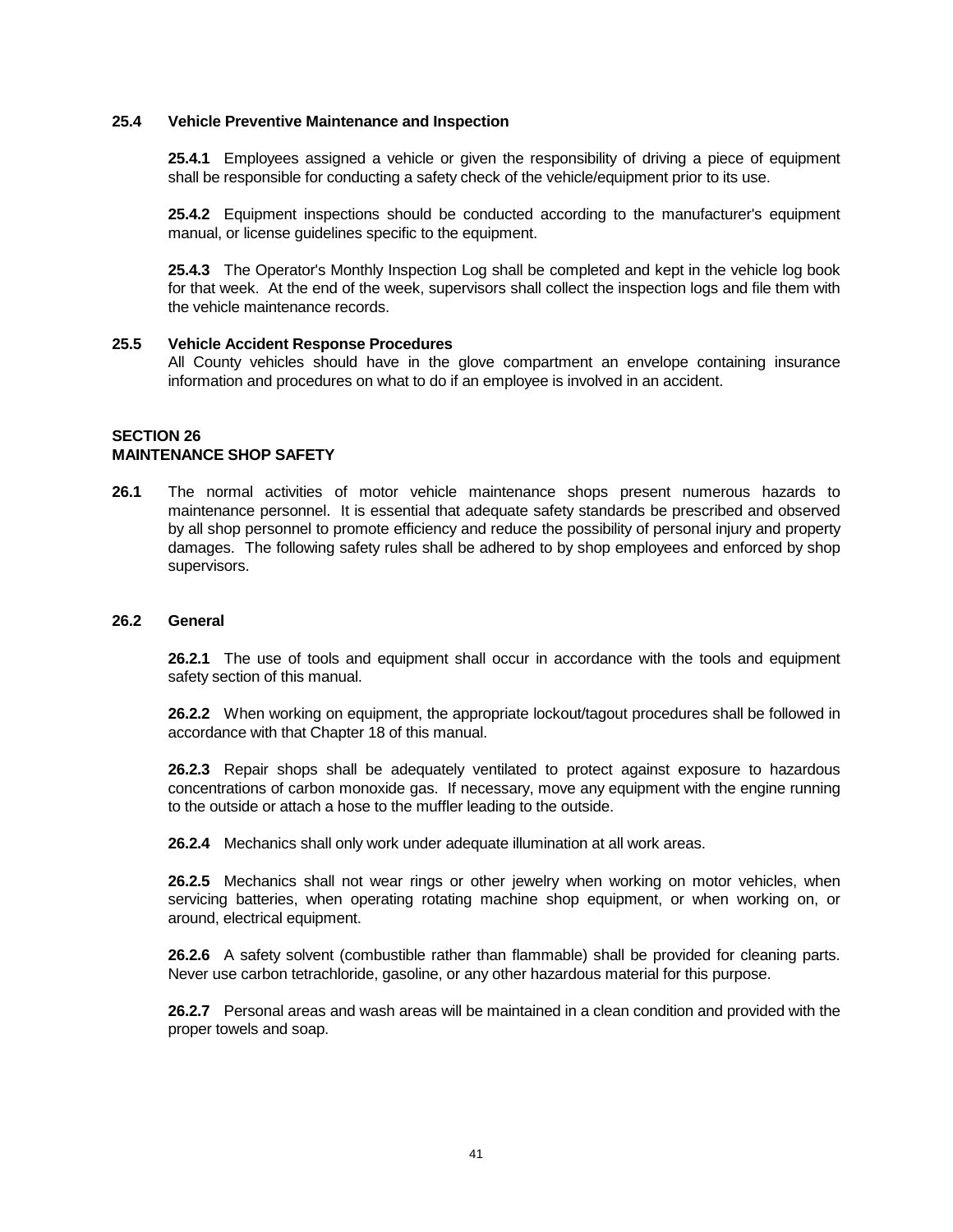## **26.3 Maintenance Activities**

**26.3.1** Gasoline, oil, or other liquids and materials shall not be drained in areas where they are likely to enter storm sewers and sewage systems. Petroleum shall be drained into buckets and then the waste oil storage tank for proper disposal.

**26.3.2** Mechanics shall use safety props for vehicle hoods when working on engines under alligator type hoods.

**26.3.3** Vehicles that are jacked up or hung up on hoist chains shall be blocked with pyramid jacks, trestles, or substantial wood blocking before a mechanic can begin repairs underneath.

**26.3.4** No employee shall be permitted to work inside a vehicle that is blocked up while another employee is working underneath.

**26.3.5** Mechanics working underneath vehicles shall ensure that their legs do not protrude in aisles, exposing themselves to injury and creating a tripping hazard.

**26.3.6** Jack handles shall not be left extended in aisles. The handle should be removed or placed upright.

## **26.4 Tire Repair**

**26.4.1** Back support belts shall always be worn. Hand trucks or other lifting equipment shall be used when possible.

**26.4.2** Extension handles or "cheaters" shall not be used with wrenches when removing lug nuts. An air operated wrench shall be used when possible. A penetrate oil should be used on nuts that are "frozen".

**26.4.3** A safety cage shall be used when inflating tires equipped with lock rings. The mechanic should turn his/her face away from the tire and stand to the side when inflating it. Mechanics shall not hold tire between the legs when inflating.

## **26.5 Elevating Type Lifts**

**26.5.1** A safety leg shall be provided for elevating lifts. Tripping the safety leg to lower the lift shall be done by a procedure which will not permit an employee to get under the lift.

- **26.5.2** Stop chocks shall be provided for all lifts.
- **26.5.3** No one shall be permitted to remain in a vehicle while it is being lifted.
- **26.5.4** Rocking lifts during the lubrication process shall not be permitted.

**26.5.5** All lifts, hydraulic cylinders, and lines shall be subject to regular inspections to ensure safe operation.

**26.5.6** Never overload hoists or lifts, follow the manufacturer's recommended weight limits.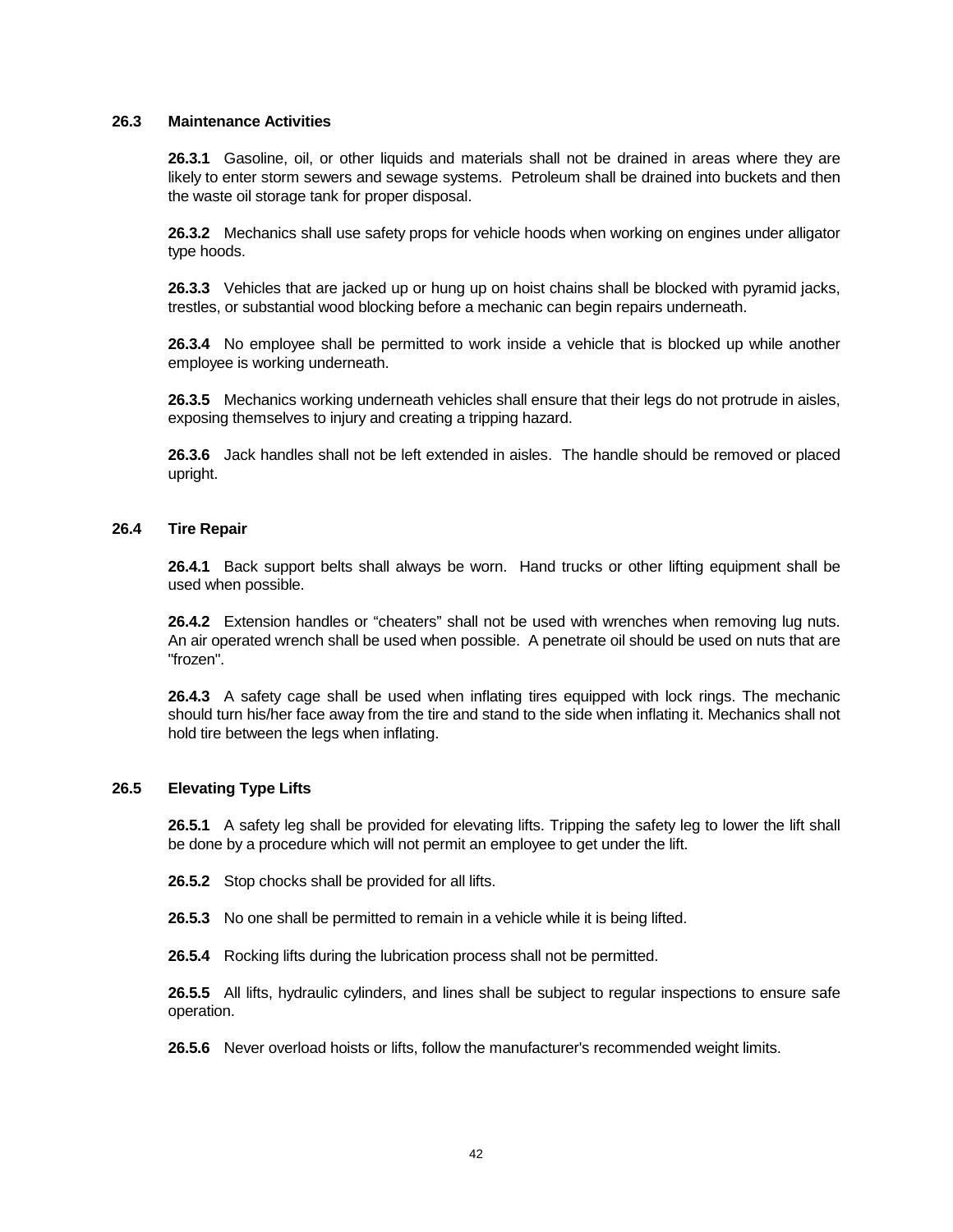## **26.6 Maintenance Pits**

**26.6.1** Pit floors and steps shall be cleaned of grease, oil, and other slippery materials. Water collected at the bottom shall be extracted before working in the pit.

**26.6.2** The ground along the boundary of the pit shall be painted in a contrasting color and the pit opening shall be surrounded with safety chains to warn and prevent anyone from walking into the pit.

# **SECTION 27 BOATING SAFETY**

- **27.1** Personnel responsible for operating and maintaining a County boat shall attend a safe boating/general boating rules course. When a group of employees is required to use the boat, at least one employee on the boat will have attended such a course, and that person shall be in charge of the boat operations.
- **27.2** The following rules shall be observed by all passengers without exception and enforced by the boat captain.

**27.2.1** Observe the weather before leaving land, listen to the weather channel or contact the U.S. Coast Guard (USCG) or Florida Fish and Wildlife Conservation Commission (FWCC) for an update. If you are unable to find out the conditions or are unsure, then do not go. If lightning is present anywhere in the area, do not go.

**27.2.2** All personnel on the boat should use sunscreen or other protection against sunburn.

**27.2.3** Leave word with a supervisor as to the time of departure and the time of return. Also leave an account of your expected route of travel and destination.

**27.2.4** Ensure that someone is monitoring the radio and conduct a radio check. The appropriate radio channel is the marine channel 16. This channel may be used in the event of an emergency. Portable County radios should be used for the purpose of general communications (e.g., reporting in, requesting information, etc.).

**27.2.5** All passengers shall be aware of the locations of the life vests, flares, fire extinguisher, and first aid kit. Life vests and flares are kept in a basket that should be kept dry and out of the sun.

**27.2.6** It shall be County policy that life vests be worn by all personnel at all times while on the water. Back supports shall be worn when lifting, if water is rough, or if any other conditions exist that may contribute to back injuries.

**27.2.7** Use caution when climbing onto or off the boat. Never step on anything that was not meant to be stepped on. If necessary, use the roll bar for balance when getting on or off the boat or when traveling in rough water.

**27.2.8** No one shall ride the bow of the boat at any time. It obstructs the captain's view and puts you at risk for going overboard.

**27.2.9** When loading and unloading the boat, care shall be taken to observe wet areas, clutter, or equipment that may cause you to lose your footing. When possible, employees should wear rubbersoled shoes.